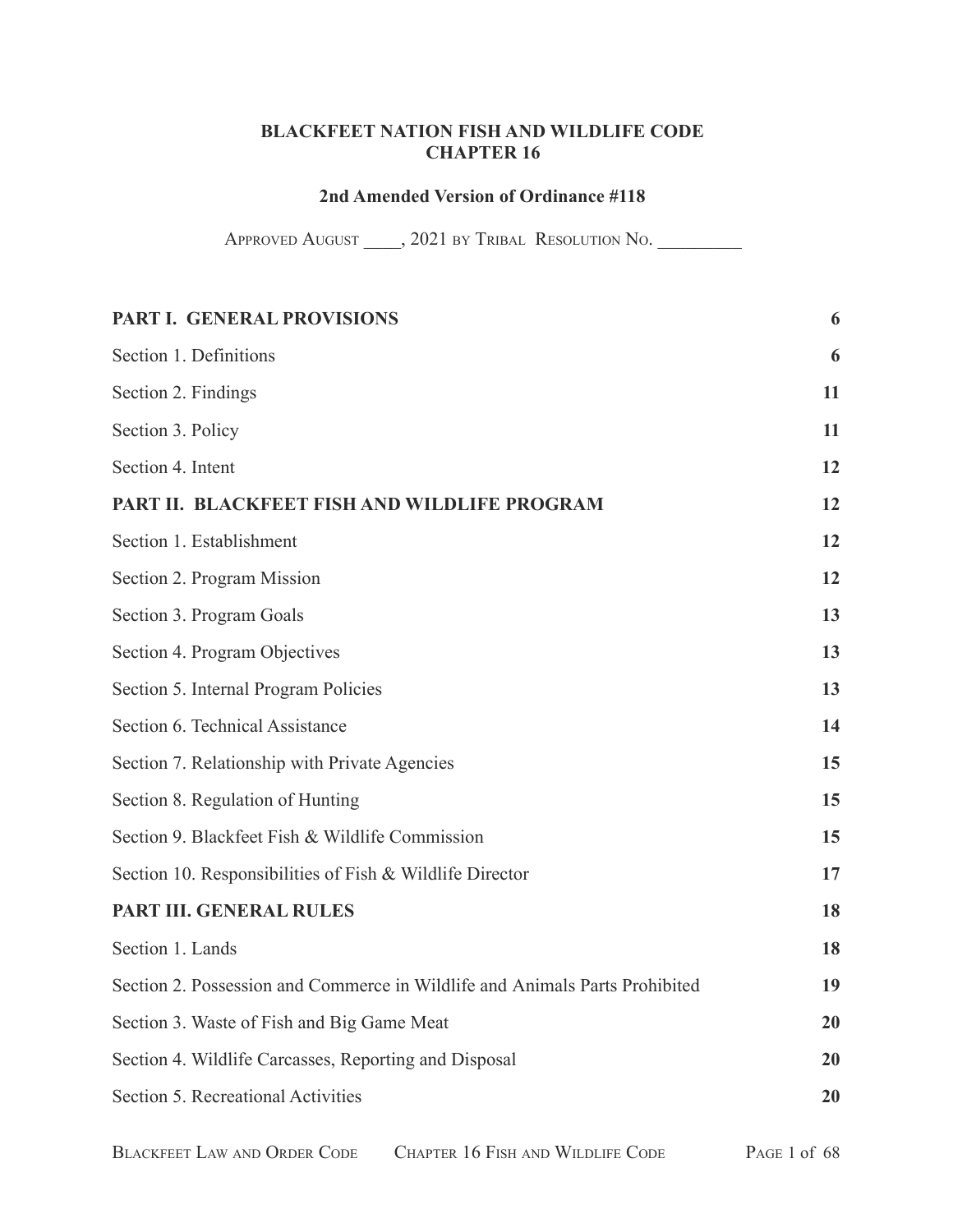| Section 6. Religious and Cultural Matters                                                           | 22           |
|-----------------------------------------------------------------------------------------------------|--------------|
| Section 7. Treatment of Wildlife                                                                    | 23           |
| Section 9. Take or Possess Wildlife During Closed Season                                            | 24           |
| Section 10. Department Regulations                                                                  | 24           |
| PART IV. HUNTING REGULATION                                                                         | 24           |
| <b>PART V. BEARS</b>                                                                                | 26           |
| Section 1. Grizzly Bear                                                                             | 26           |
| Section 2. Sanitation in Bear Country                                                               | 26           |
| Section 3. Bear Control                                                                             | 27           |
| Section 4. Killing Big Game in Self-Defense or in Defense of Others                                 | 28           |
| <b>PART VI. PREDATORS</b>                                                                           | 28           |
| Section 1. Predator Control Measures                                                                | 28           |
| Section 2. General Rules Regarding Predator Control                                                 | 29           |
| PART VII. TRAPPING AND HUNTING OF FURBEARERS                                                        | 29           |
| Section 1. Furbearer Species                                                                        | 29           |
| Section 2. Trapping and Hunting of Furbearers                                                       | 30           |
| Section 3. Non-Tribal Member (Resident of Reservation) Trapping and Hunting of<br><b>Furbearers</b> | 30           |
| Section 4. Quotas for Reservation                                                                   | 30           |
| PART VIII. SMALL GAME                                                                               | 30           |
| Section 1. Small Game Species                                                                       | 30           |
| Section 2. Small Game Hunting by Members and Descendants                                            | 31           |
| Section 3. Small Game Hunting by Non-Tribal Members                                                 | 31           |
| Section 4. Hunting of Ground Squirrels by Non-Tribal Members                                        | 31           |
| PART IX. BUFFALO HUNTING                                                                            | 31           |
| Section 1. Buffalo Hunting by Members and Descendants                                               | 31           |
| Section 2. Buffalo Hunting by Non-Tribal Members                                                    | 31           |
| Section 3. Hunting of Buffalo without a License                                                     | 31           |
| Section 4. Buffalo Hunting Ammunition                                                               | 31           |
| <b>BLACKFEET LAW AND ORDER CODE</b><br>CHAPTER 16 FISH AND WILDLIFE CODE                            | PAGE 2 of 68 |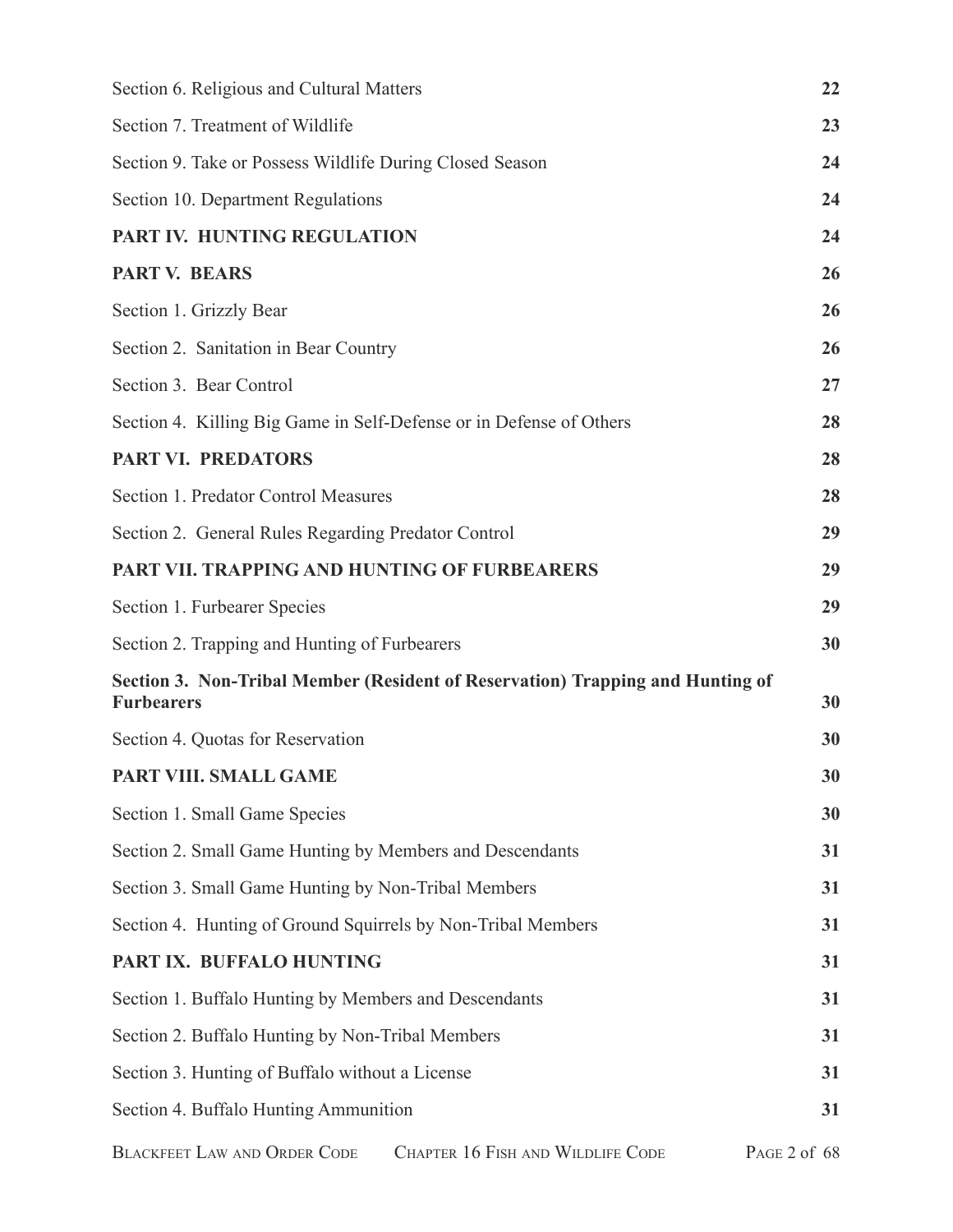| PART X. OFF RESERVATION HUNTING                                               | 31 |
|-------------------------------------------------------------------------------|----|
| Section 1. Off Reservation Hunting License Required                           | 31 |
| Section 2. Blackfeet Tribal Game Wardens During Peak Migration Season         | 32 |
| Section 4. Harvest Reports and Transport Permits                              | 32 |
| Section 5. National Park Service and Forest Service Regulations               | 32 |
| PART XI. BIRDS                                                                | 32 |
| Section 1. Injuring or Harassing Bird Nests                                   | 32 |
| Section 2. Sale of Birds                                                      | 33 |
| Section 3. Rules Regarding Taking of Particular Birds                         | 33 |
| Section 4. Hunting of Upland Game Birds                                       | 33 |
| Section 5. Hunting of Migratory Waterfowl Game Birds                          | 33 |
| Section 6. Hunting Seasons, Zones, License Cost, Closures and Refuges         | 33 |
| PART XII. FISH                                                                | 33 |
| Section 1. Season, Methods, Non-Tribal Member Licenses                        | 34 |
| Section 2. General Fishing Regulations                                        | 34 |
| Section 3. Fishing Derbies or Contests                                        | 35 |
| Section 4. Fishing Contest Rules and Regulations                              | 36 |
| Section 5. Temporary Species and Area Closures                                | 37 |
| PART XIII. OUTFITTERS                                                         | 37 |
| Section 1. Determination of Outfitting                                        | 37 |
| Section 2. Outfitter and Guide License Requirements                           | 37 |
| Section 3. Outfitter Qualifications                                           | 38 |
| Section 4. Guide Qualifications                                               | 39 |
| Section 5. Application for Outfitter License                                  | 39 |
| Section 6. Outfitter's Examination                                            | 40 |
| Section 7. Number of Outfitter Licenses, Fees, Reports and Annual Orientation | 40 |
| Section 8. Investigation of Applicant - Issuance of Denial and Renewal        | 41 |
| Section 9. Classes of Outfitter License                                       | 41 |
|                                                                               |    |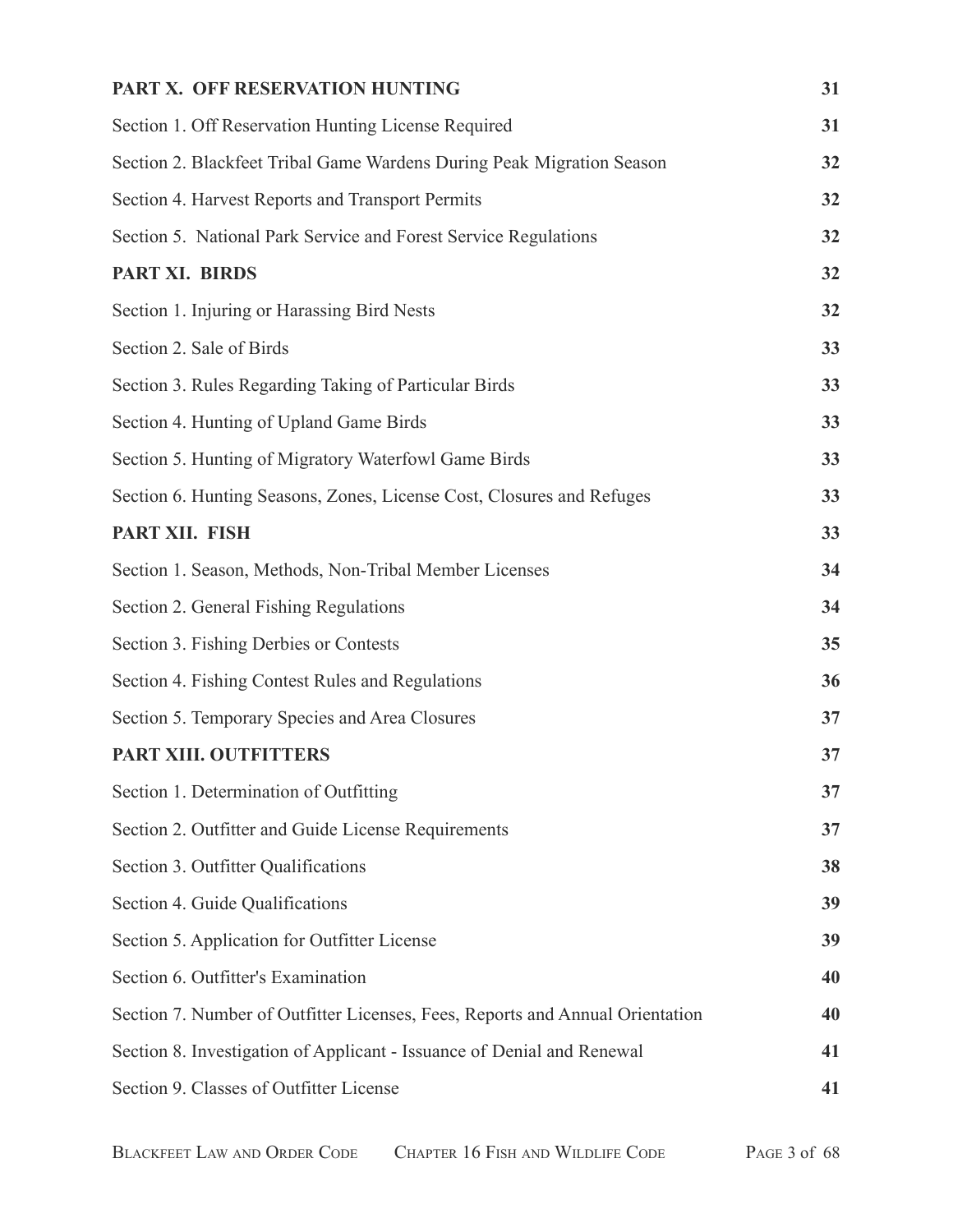| Section 10. Grounds for Suspension or Revocation of License                      | 41           |
|----------------------------------------------------------------------------------|--------------|
| Section 11. Procedure for Suspension or Revocation of License                    | 42           |
| Section 12. Appeal Procedure                                                     | 42           |
| Section 13. Responsibility for Violation of Law                                  | 43           |
| PART XIV. HABITAT PROTECTION, ENHANCEMENT AND SPECIAL<br><b>MANAGEMENT AREAS</b> | 43           |
| Section 1. Inspection of Habitat                                                 | 43           |
| Section 2. Instream Flow                                                         | 43           |
| Section 3. Visual and Environmental Impacts                                      | 43           |
| Section 4. Development of Tribal Lands                                           | 43           |
| Section 5. Private Lands                                                         | 44           |
| Section 6. Regional Habitat Planning                                             | 44           |
| Section 7. Pesticides                                                            | 44           |
| Section 8. Habitat Protection - Special Management Area and Special Restrictions | 44           |
| Section 9. Special Management Conditions                                         | 45           |
| Section 10. Year Around Hunting Management Area                                  | 45           |
| PART XV. LICENSE/PERMIT                                                          | 45           |
| Section 1. Online License Program - Native American Game and Fish Application    | 46           |
| Section 2. Tribal Member License/Permit                                          | 46           |
| Section 3. Non-Tribal Member License/Permit                                      | 46           |
| Section 4. Possession of License/Permits                                         | 47           |
| Section 5. Transportation and/or Export Permits                                  | 47           |
| Section 6. Recreational Permits for Non-Tribal Members                           | 47           |
| PART XVI. ENFORCEMENT                                                            | 48           |
| Section 1. Jurisdiction                                                          | 48           |
| Section 2. Penalties                                                             | 48           |
| Section 3. Signage/Notice                                                        | 49           |
| Section 4. Authorized Officer-Game Wardens or Law Enforcement                    | 50           |
| Section 5. Interfering with an Officer or Department Official                    | 50           |
| <b>BLACKFEET LAW AND ORDER CODE</b><br>CHAPTER 16 FISH AND WILDLIFE CODE         | PAGE 4 of 68 |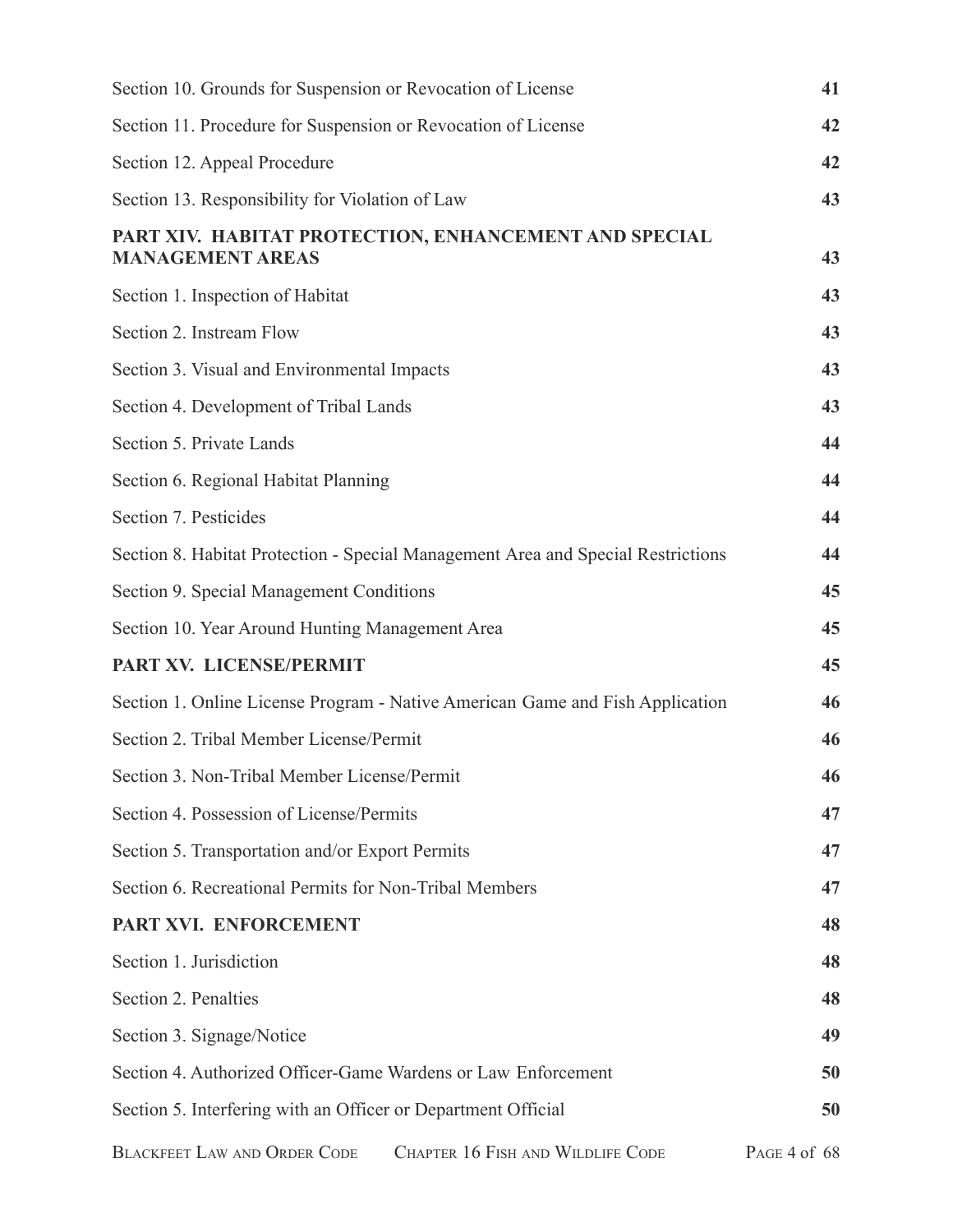| Section 6. Civil and Criminal Procedure                  | 50 |
|----------------------------------------------------------|----|
| Section 7. Proof of Identity                             | 50 |
| Section 8. Enforcement Procedures for Tribal Members     | 51 |
| Section 9. Enforcement Procedures for Non-Tribal Members | 51 |
| Section 10. Searches and Seizures                        | 52 |
| Section 11. Citations                                    | 52 |
| Section 12. Field Bonds                                  | 53 |
| Section 13. Prohibited Devices                           | 55 |
| Section 14. Wildlife Check Station                       | 55 |
| PART XVII. MANNER OF AMENDMENT                           | 56 |
| <b>APPENDIX A. ZONE MAP</b>                              | 57 |
| APPENDIX B. LIQUIDATED DAMAGES AMOUNTS                   | 58 |
| <b>APPENDIX C. VIOLATION FINE SCHEDULE</b>               | 60 |
| APPENDIX D. WOLF MANAGEMENT PLAN                         | 68 |

### **Mission Statement**

The Blackfeet People are traditionally defined both historically and contemporarily by our involvement to preserve and protect the environment on a spiritual, social and cultural level. It is the mission that the traditions of the Blackfeet People for future generations, through our unique and inherent relationship with the rights regarding subsistence gathering, hunting, fishing, trapping and other related activities, will be protected and upheld to the greatest extent possible. Such promotion and preservation of these traditions shall be practiced through education, management, cooperation and research.

## *Sovereign Authority*

*Pursuant to the Constitution and By-Laws for the Blackfeet Tribe of the Blackfeet Indian Reservation, 1935, Article VI, Section 1(p), the Blackfeet Tribal Business Council is empowered to "promulgate rules and regulations governing fishing, hunting and trapping on the Blackfeet Reservation" through the Blackfeet Nation Fish and Wildlife Code at Chapter 16 of the Blackfeet Law and Order Code; and, Treaties and agreements between the Blackfeet Tribe and the United States Government including all future United States Congressional Acts and United States Supreme Court case law, empowering the Blackfeet Tribe's Sovereign Right to govern hunting, fishing, trapping, gathering fruit, curing meat, dressing robes and all activity related to such rights whether such activity is within the exterior boundaries of the Blackfeet Reservation or in traditional hunting areas.*

BLACKFEET LAW AND ORDER CODE CHAPTER 16 FISH AND WILDLIFE CODE PAGE 5 of 68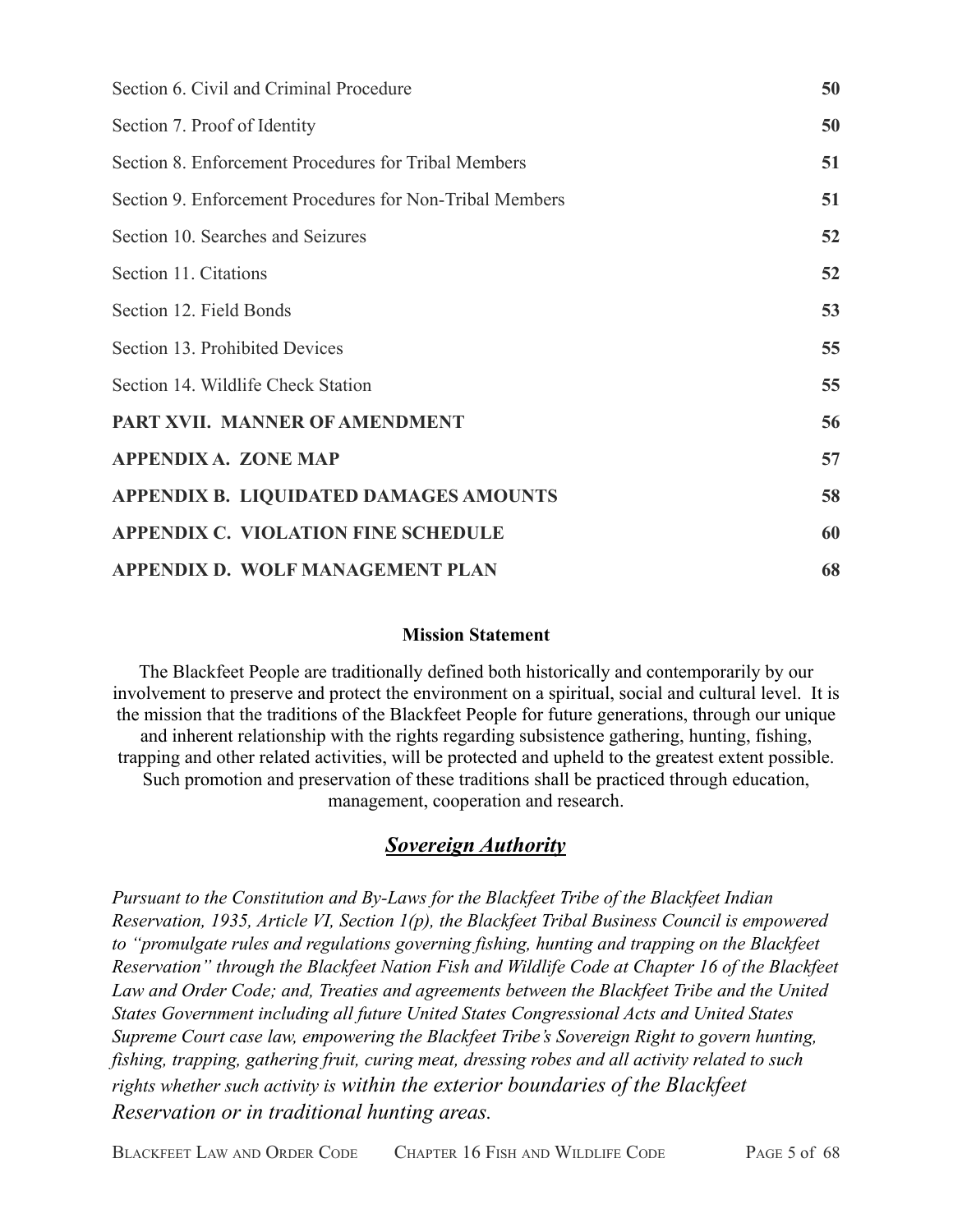## **PART I. GENERAL PROVISIONS**

#### <span id="page-5-1"></span><span id="page-5-0"></span>**Section 1. Definitions**

- A. "**Aboriginal Territory**" means all lands and waters within the exterior boundaries of the Blackfeet Indian Reservation and all lands and waters that extend by treaty to the ceded strip that encompasses the National Forests to the south and west.
- B. "**Aircraft**" means any machine or device capable of atmospheric flight.
- C. **"All-Terrain Vehicles" or "ATV"** means all motorized/mechanized driven vehicles of at least two to four wheels designed to be used for recreation on two-track or trail travel. For purposes of this Code, "ATV" shall also mean Utility Task Vehicle (UTV), Off Highway Vehicle (OHV), and Off Highway Motorcycle (OHM).
- D. **"Allotted Land"** is Tribally owned or individually owned Indian lands held in trust by the federal government.
- E. **"Annual Regulations"** means yearly regulations approved by the Council as authorized by this Code.
- F. **"Arrow"** is a shaft of at least 24 inches long containing 3 trimmed or 5 untrimmed feathers, tipped with a point or device used to strike, penetrate, or pierce.
- G. "**Backcountry"** all lands in the rural areas of the Blackfeet Reservation that are not within the rights of ways of the main highways, improved or unimproved roads and main thoroughfares or trails. Access to these areas should be limited and restricted use i.e., A.T.V., snow machine, hiking, hunting, fishing, skiing etc.
- H. **"Bag/species Limit"** means the maximum limit, in number of, a particular species of wildlife, which may lawfully be taken away by any one person during a specified period of time.
- I. **"Bear Country"** means the lands within the exterior boundaries of the Blackfeet Indian Reservation that are occupied by bears.
- J. **"Bear Resistant Container"** means a securable container constructed of solid material. When secured and under stress the container will not have any cracks, openings, or hinges that would allow a bear to gain entry by biting and clawing. Wood containers are not considered bear resistant unless they are reinforced with metal. Locked vehicles with closed windows are considered bear resistant. Approved bear resistant garbage containers are those listed by the Interagency Grizzly Bear Committee and tested by their methods.
- K. **"Bear Resistant Manner"** means stored in bear resistant containers, suspended at least ten (10) feet above the ground and four (4) feet from any support structure (tree trunk, etc.), unavailable due to human attendance, or any combination of these.
- L. **"Big Game"** shall be defined as elk, moose, whitetail and mule deer, bighorn sheep, mountain goats, mountain lions, pronghorns, and black bears. Special hunting permit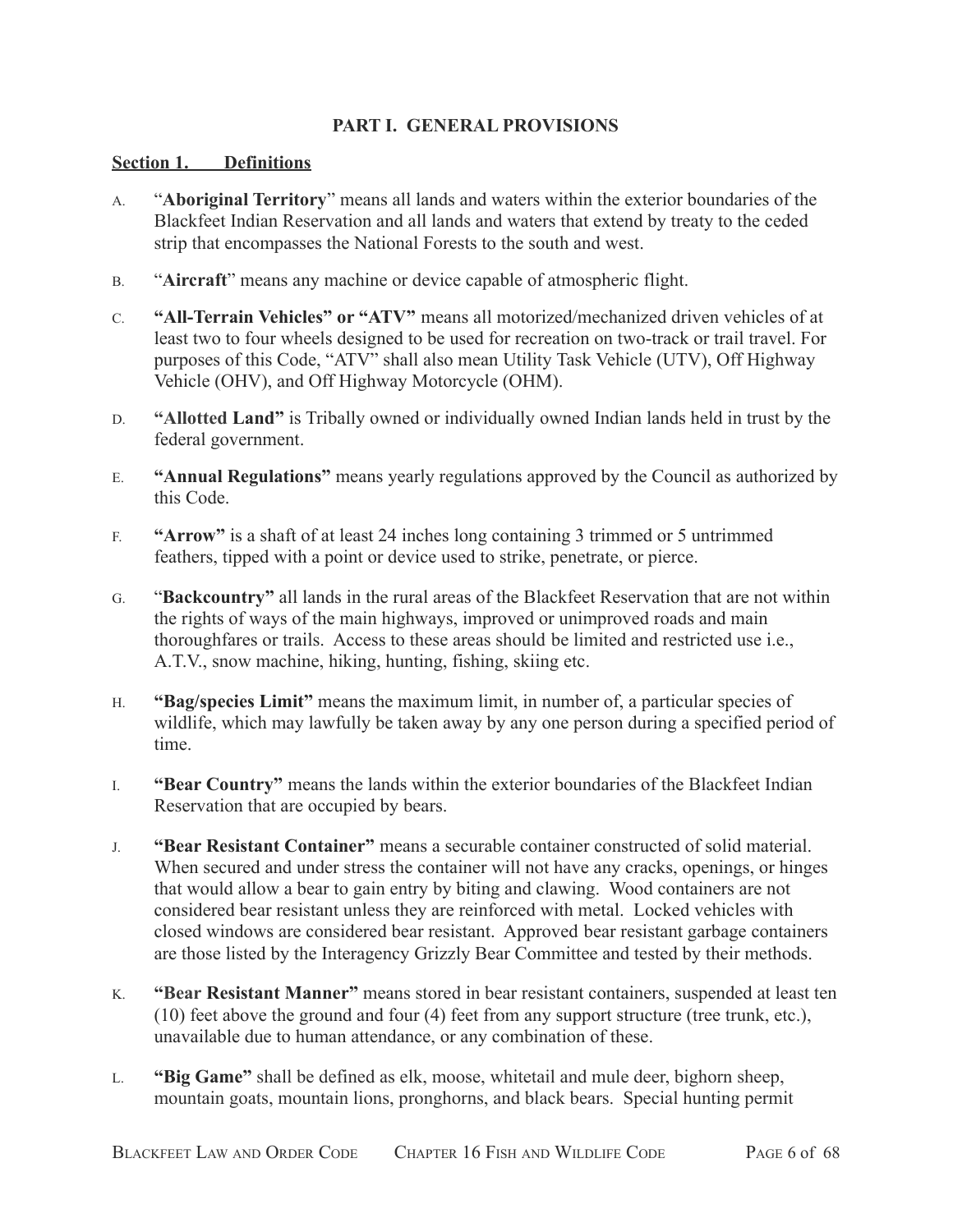seasons, limits or special conditions for big game is determined by the annual regulations promulgated pursuant to these rules.

- M. **"Blackfeet Fish and Wildlife Commission" or "Commission"** means the Blackfeet Fish and Wildlife Commission appointed by the Council for the oversight of the Department.
- N. **"Blackfeet Fish and Wildlife Committee"** This is the committee of the Blackfeet Tribal Council.
- O. **"Blackfeet Fish and Wildlife Department" or "Department"** means the Blackfeet Fish and Wildlife Department.
- P. **Blackfeet Tribal Business Council" or "Council"** means the duly elected governing body of the Blackfeet Tribe, the Blackfeet Tribal Business Council pursuant to the 1935 Blackfeet Constitution and Bylaws for the Blackfeet Tribe of the Blackfeet Indian Reservation, ARTICLE III-GOVERNING BODY.
- Q. **"Blackfeet Tribal Court" or "Court"** means the court with jurisdiction over the Blackfeet Reservation and this Code.
- R. **"Blackfeet Tribal Land"** means land owned by the Blackfeet Tribe.
- S. **"Blackfeet Tribal Member"** means a person in which the Blackfeet Tribal Enrollment Office has listed as an enrolled Blackfeet Tribal member pursuant to the 1935 Blackfeet Constitution and Bylaws for the Blackfeet Tribe of the Blackfeet Indian Reservation, ARTICLE III - MEMBERSHIP. This term is also synonymous with "enrolled member".
- T. **"Blackfeet Tribe"** means the Blackfeet Tribe of the Blackfeet Indian Reservation.
- U. **"Bow Hunting"** means a hunting instrument designed for the purposes of propelling arrows which is drawn and held by and through efforts of the person releasing a bow. This term excludes any form of a crossbow that is released automatically.
- V. **"Brucellosis"** is a contagious, costly disease of ruminant (E.g. cattle, bison and cervids) animals that also affect humans. Although brucellosis can attack other animals, its main threat is to cattle, bison, cervids (E.g. elk and deer), and swine. The disease is also known as contagious abortion or Bang's disease. In humans, it's known as undulant fever because of the severe intermittent fever accompanying human infection or Malta fever because it was first recognized as a human disease on the island of Malta.
- W. **"Campgrounds"** means those campgrounds managed by the Blackfeet Tribe.
- X. **"Carcass"** means the dead body of any wildlife and/or livestock.
- Y. **"Chronic Wasting Disease"** (CWD) is a fatal, neurological illness occurring in North American cervids (members of the deer family), including white-tailed deer, mule deer, elk, and moose. Since its discovery in 1967, CWD has spread geographically and increased in prevalence locally. CWD is contagious; it can be transmitted freely within and among cervid populations. No treatments or vaccines are currently available.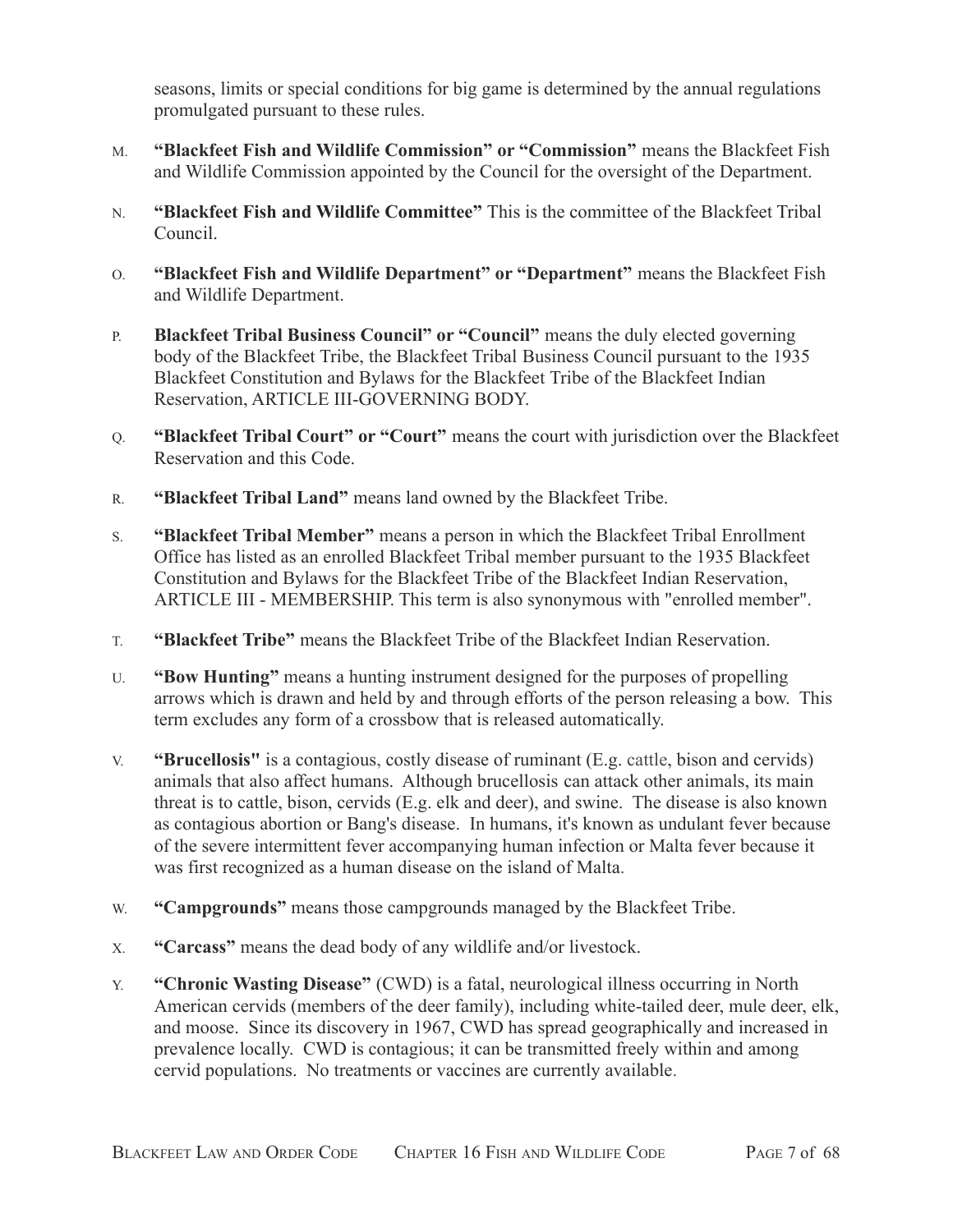- Z. **"Closed Season"** means the time and/or days during which fish or wildlife may not be taken legally.
- AA. **"Conservation Permit" or "Recreation Permit"** means a permit required by the Department for activities including, but not limited to picnicking, bicycling, camping, boating, backcountry hiking, skiing, hunting, fishing, swimming, photographing nature or wildlife, snowmobiling, all-terrain vehicle riding, touring and any other related activity.
- BB. **"Crossbow"** means any device using a bow which once drawn is held solely by means other than the effort of the person firing it.
- CC. **"Culturally Important Species"** are species of animals that the Blackfeet Tribe designates for greater protections based upon the cultural significance of such animals.
- DD. **"Daily Fishing Limit"** The number of fish that may be legally taken on a daily basis. The take includes: a fish when landed and not immediately released by the person originally hooking the fish, even if the fish is donated to another person; or, fish received from another angler.
- EE. **"Depredation"** means the killing or maiming of a domestic animal by a predator.
- FF. **"Descendant"** means a person in which the Blackfeet Tribal Enrollment Office has listed as a descendant of an enrolled "Blackfeet Tribal member".
- GG. **"Director"** means the Director of the Blackfeet Fish and Wildlife Department.
- HH. **"Endangered or Threatened Species"** means any species of fish or wildlife within the Reservation as listed, but not limited to or species classified pursuant to the Endangered Species Act of 1973, as may be amended from time to time, or which the Tribe's governing body from time to time may declare as endangered or threatened.
- II. **"Export Permit"** is a written permit authorizing an individual to export wildlife and/or parts off-Reservation.
- JJ. **"Fee Land"** means those lands within the exterior boundary of the Reservation not held in trust or subject to restrictions on alienation and which is in private ownership.
- KK. **"Firearm"** means a rifle, shotgun, handgun, or other type of gun.
- LL. **"Fish"** means any fish within the waters of the Blackfeet Indian Reservation.
- MM. **"Fishing"** means taking fish of any variety by hook and line.
- NN. **"Furbearers"** are identified as: wolverine, bobcats, weasel, ferret, muskrat, beaver, pine marten, mink, wolf, coyote, swift fox, red fox, raccoon, otter, skunk and fisher.
- OO. **"Gathering"** means to take or acquire or attempt to take or acquire possession of any wildlife antlers or wild plants or parts thereof.
- PP. **"Guide"** means a member or descendant who is employed by an outfitter and who furnishes only personal guiding services in assisting a Non-Tribal member to hunt or take game animals or fish and who does not furnish any facilities.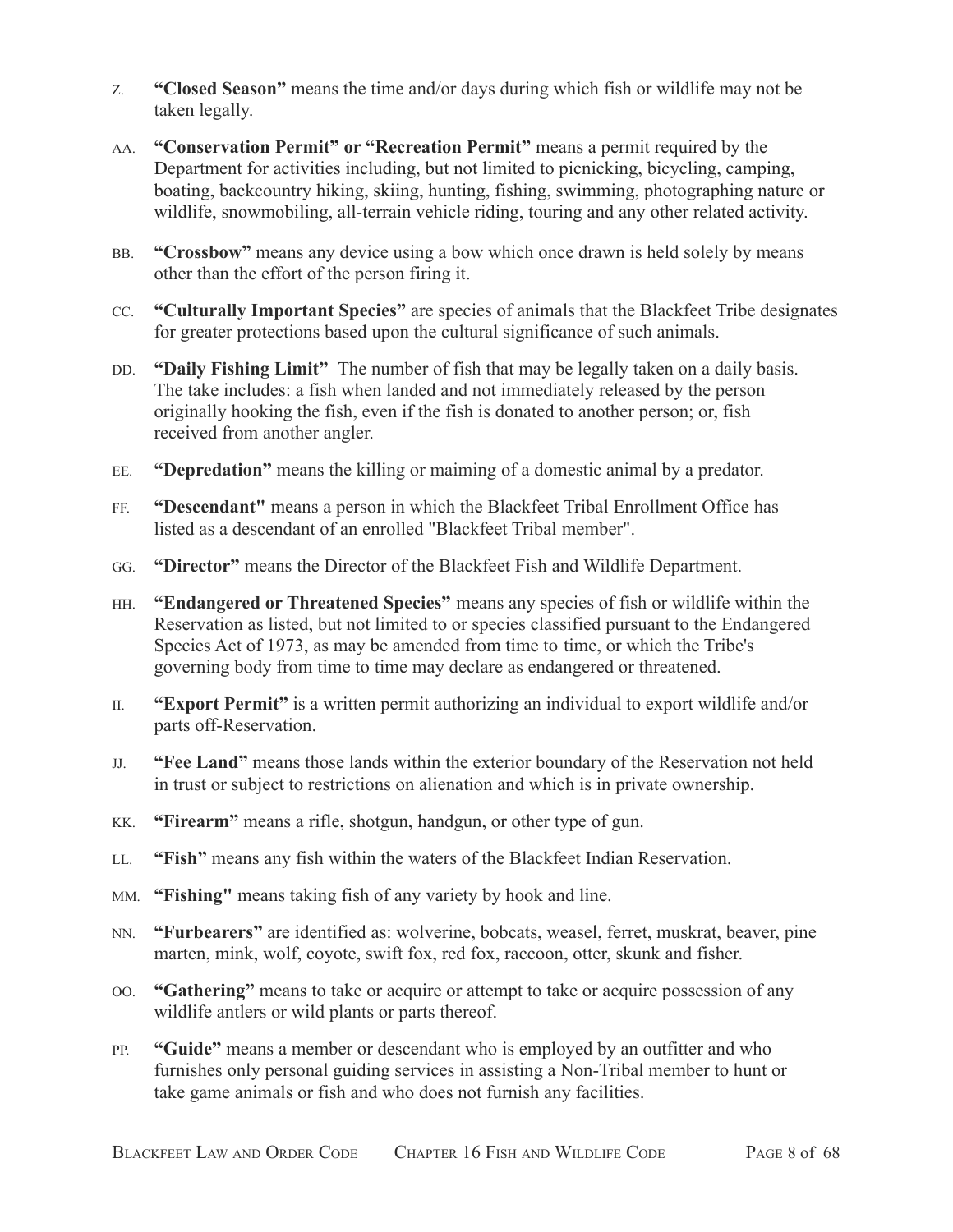- QQ. **"Harass"** means to shoot at, disturb, worry, molest, rally, concentrate, harry, chase, drive, herd, or torment. This term is also synonymous with "haze".
- RR. **"High Power Rifle"** also called XTC from "Across the Course", is a shooting sport using full bore target rifles which is arranged in the United States by the National Rifle Association of America.
- SS. **"Hunt or Hunting"** means shooting, shooting at, pursuing, taking, catching or killing any wild animal or animals, except that hunt or hunting does not include the recovery of any wild animal which has already been lawfully reduced to possession.
- TT. **"Hunting Hours"** means the time of day which wildlife may be lawfully taken.
- UU. **"Lessee"** An individual or entity that is leasing land from a landowner for whatever purpose.
- VV. **"License"** means a specific written document granting authority to engage in specific activities covered in this Code.
- WW. **"Liquidated Damages"** means damages from property loss, animal loss, etc., calculated to a monetary value.
- XX. **"Non-Tribal Member"** means a person not enrolled as a member of the Blackfeet Tribe.
- YY. **"Officer"** means Game Warden or authorized personnel of the Blackfeet Fish and Wildlife Department.
- ZZ. **"Outfitter"** means a Blackfeet tribal member engaging in the business of outfitting for the facilitation of Fish and Game activities as regulated by this Code, including but not limited to:
	- 1. hunting Big Game, waterfowl or upland birds,
	- 2. fishing or fishing parties,
	- 3. eco and ethno-tourism,
	- 4. bicycling,
	- 5. camping,
	- 6. photography of any game or fish

by providing any saddle or pack animal or personal services including vehicles and equipment to an individual or group of individuals in exchange for consideration.

- AAA. **"Permit/License"** means a written legal document that authorizes an individual to engage in specific activity covered in this Code.
- BBB. **"Permit/License Year"** means the twelve-month period i.e. an annual fishing or hunting license is issued pursuant to the current annual regulations.
- CCC. **"Possession"** means having killed, harvested, taken or otherwise obtained or acquired any wild animal or fish subject to the provisions of this Code.
- DDD. **"Possession Limit for Fishing"** means a total possession of fish may not exceed two daily limits.

BLACKFEET LAW AND ORDER CODE CHAPTER 16 FISH AND WILDLIFE CODE PAGE 9 of 68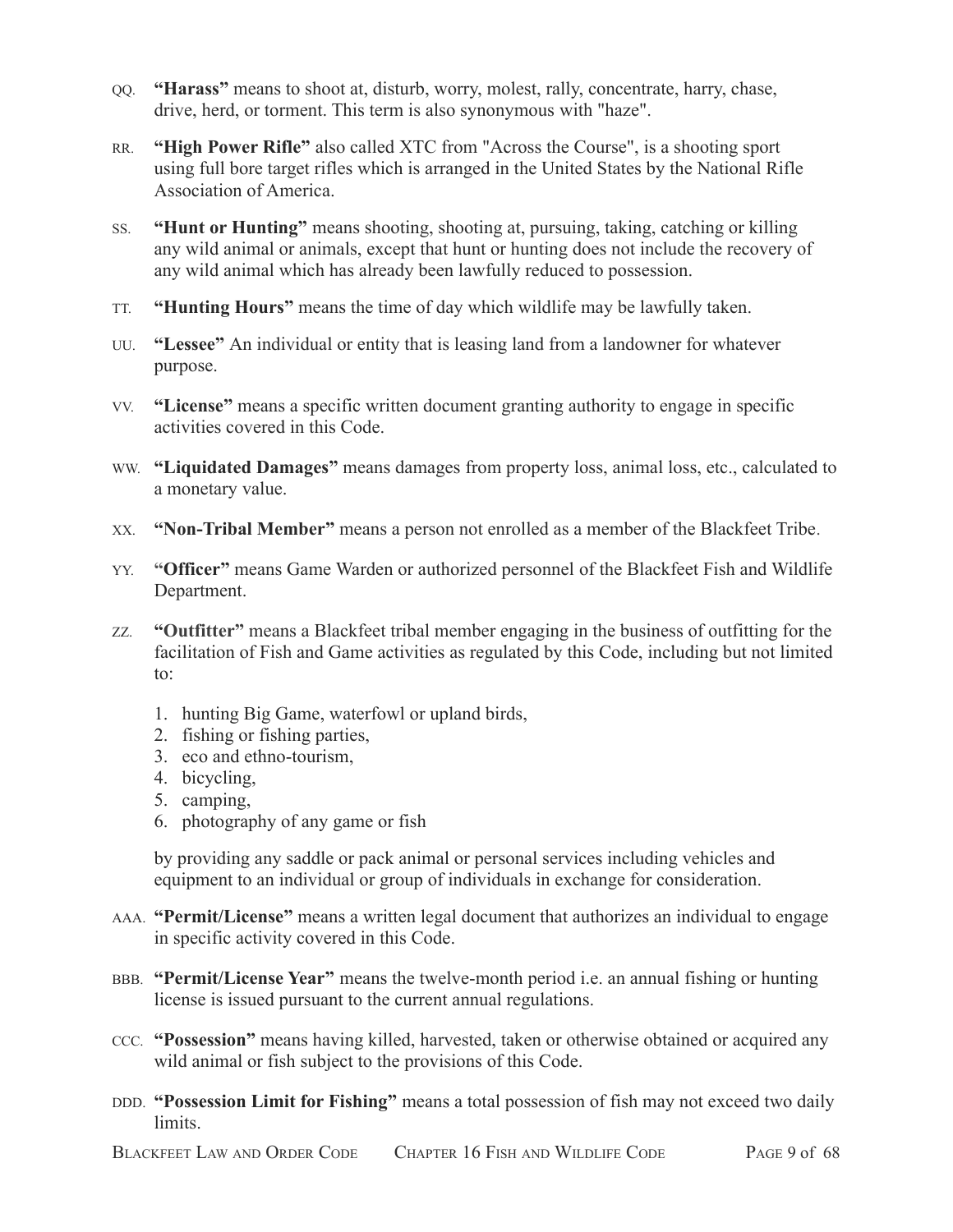- EEE. **"Promulgate"** means to broadcast or disseminate or publicize the rules and regulations of the Code.
- FFF. **"Recreational Vehicle"** is defined as a motorized/mechanized vehicle that is used for recreation on two-track roads and trails. This term includes All-Terrain Vehicles and **Snowmobiles**
- GGG. **"Reservation"** means all lands within the exterior boundaries of the Blackfeet Indian Reservation.
- HHH. **"Roads"** includes any trail, highway, unimproved or graveled track dedicated for public and ingress or egress.
- III. **"Small Game"** are defined as: rabbits, squirrels, and other land animals not considered big game, unless listed as furbearers.
- JJJ. **"Special Management Area"** is defined as all Blackfeet Aboriginal (Pikuni) territory to which rules are promulgated to protect such an area for a particular purpose.
- KKK. **"Staging Area"** is an area where hunters, fishers, or trappers setup for hunting.
- LLL. **"Tag"** means an issued "identification permit" by an official authorizing an individual to engage in a specific hunting activity-attached to a carcass of an animal after take.
- MMM.**"Take or Taking"** means to kill, harvest, or possess a fish or wild animal or, is in the process of such kill, harvest, or possession of a fish or wild animal.
- NNN. **"Trapping"** means the taking of wildlife in any manner except with a gun or implement in hand, by means of setting, or operating any device, mechanism or contraption designed to capture a wild animal.
- OOO. **"Transport Permit"** A written permit by an official authorizing a person to transport wildlife and/or fish off-Reservation for processing.
- PPP. **"Treaty Hunting & Fishing Rights"** are those hunting, and fishing rights retained by the Blackfeet Tribe not explicitly abrogated by an act of Congress.
- QQQ. **"Trust Land"** are those lands held by the United States Government in legal title for the benefit of Native Americans.
- RRR. **"Upland Game Birds"** means non-waterfowl game birds.
- SSS. **"Vehicle"** is defined as a means of carrying or transporting people or goods, such as a car or truck.
- TTT. **"Watercraft"** means any boat or other floating device of rigid or inflatable construction which is designed to carry people or cargo on the water.
- UUU. **"Watercraft (Motorized)"** means any boat or other floating device of rigid or inflatable construction that is designed to carry people or cargo on the water which is propelled by any fuel.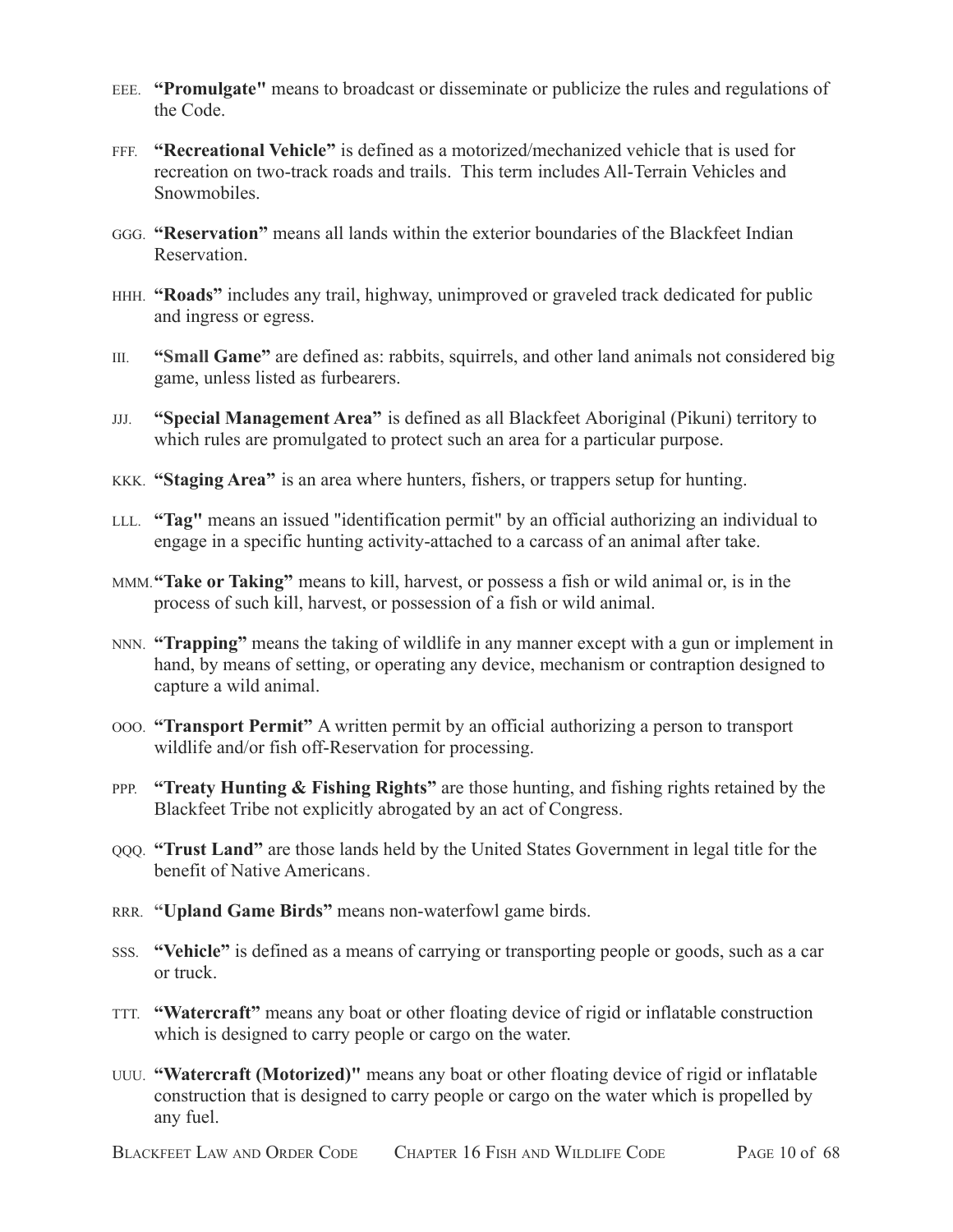- VVV. **"Waste"** means the abandonment of or deterioration of those portions of fish and game normally utilized for human consumption.
- WWW.**"Wildlife"** means any species of birds and mammals including their nest and eggs.
- XXX. **"Wildlife Friendly Fences"** means fences that do not block or hinder natural wildlife movements, seasonal migrations, and access to forage, water, and shelter.

## <span id="page-10-0"></span>**Section 2. Findings**

The Blackfeet Tribal Business Council finds that:

- A. All wildlife (which means shall include all species of animals and fish, found upon, above or under all land and waters within the exterior boundaries Blackfeet Indian Reservation) are the property of the Blackfeet Tribe.
- B. All wildlife is of spiritual, cultural, and economic value to the Tribe, and the taking of such wildlife was historically under the control of the Tribe.
- C. In the treaties and agreements made with the United States Government, the Blackfeet Tribe reserved the right to control the taking of wildlife and the preservation and restoration of wildlife habitat within its aboriginal territory.
- D. Blackfeet Tribal members have retained their rights to all traditional hunting grounds outside of the exterior boundaries of the Blackfeet Indian Reservation subject to the governance by Blackfeet Tribal Law.
- E. The unregulated taking of wildlife and the destruction of wildlife habitats threaten the political integrity of the Tribe and the economic security and health, safety and welfare of tribal members and residents of the Blackfeet Indian Reservation.
- F. The management and preservation of wildlife and wildlife habitat is necessary to ensure the continuing existence of the wildlife species native to the Reservation.
- G. Many of the wildlife species found on the Reservation move on and off the Reservation; and to ensure their continuance on the Reservation, it is necessary to provide appropriate incentives (habitat) for the wildlife to enter and remain upon all lands within the exterior boundaries of the Blackfeet Indian Reservation.

### <span id="page-10-1"></span>**Section 3. Policy**

The policy of the Blackfeet Tribal Business Council shall be that:

- A. Badger-Two Medicine: Reserved Hunting and Fishing Rights in the Blackfeet Unit. The Commission in collaboration with the Director will draft, and negotiate with the Forest Service, proposed Tribal standards for the preservation and maintenance of animal habitat in the Blackfeet Unit of Lewis and Clark National Forest. The proposed Tribal Standards are to be presented by the Department for referral to the Blackfeet Tribal Business Council. The Department may recommend to the Council the enactment of special rules or regulations regulating hunting and fishing in the Blackfeet Unit by Tribal members.
- B. Tribal members are to be afforded the greatest possible freedom to use the wildlife of the Tribe consistent with maintaining the preservation of the wildlife for future generations.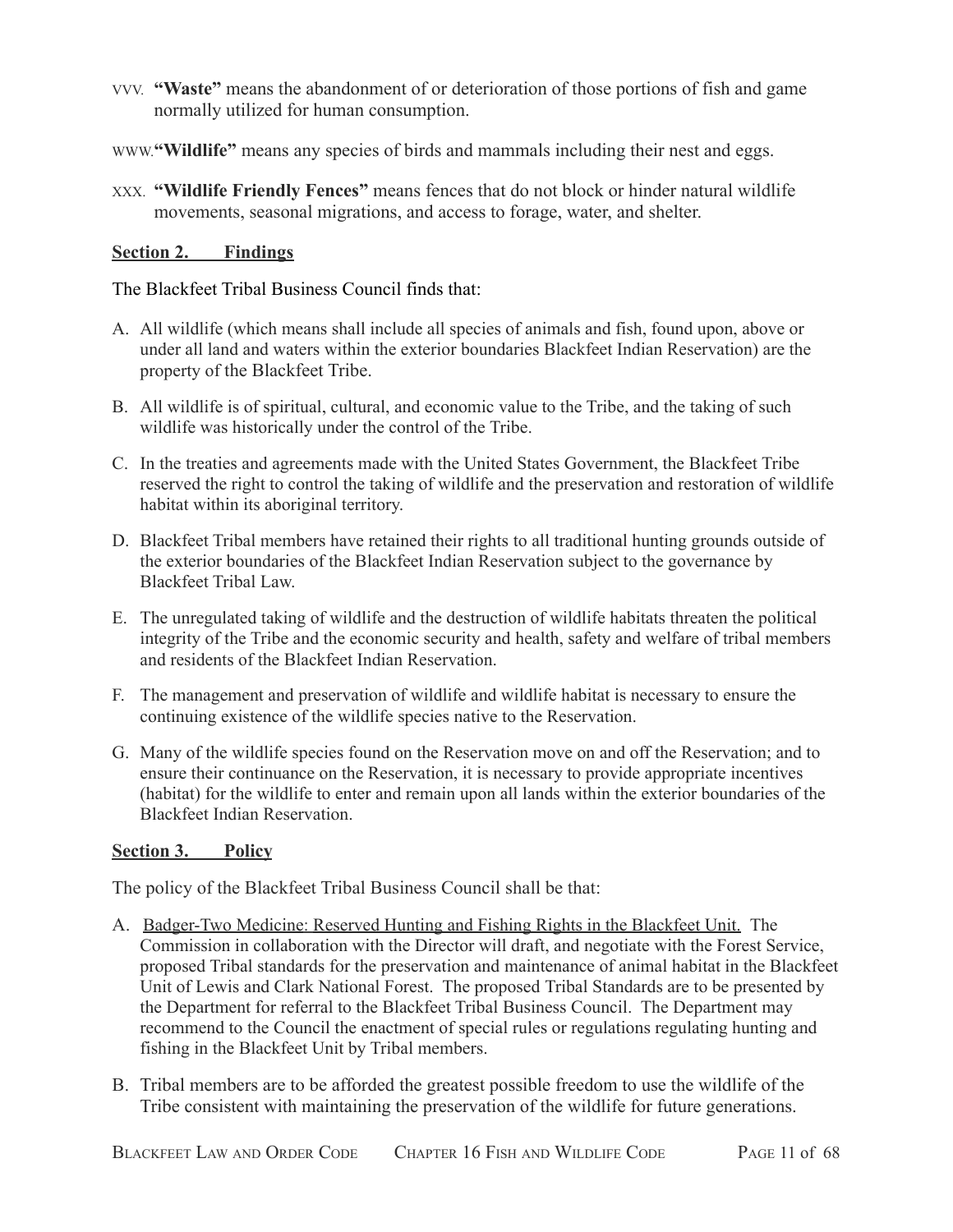- C. Development of the other resources of the Reservation shall consider the effects of the development on the conservation of wildlife.
- D. In recognition of the Tribal tradition of using damage payments as a remedy for wrongful acts, the enforcement of this Code is to be primarily civil in nature.

#### <span id="page-11-0"></span>**Section 4. Intent**

It is the intent of the Council throughout these rules is to:

- A. Completely control, through these rules and the accompanying regulations, the taking of wildlife and treatment of wildlife habitat within the exterior boundaries of the Blackfeet Indian Reservation.
- B. Preserve and restore if necessary, the species diversification present on the Reservation. Achieve the maximum number of healthy individuals in each species.
- C. Buffer drastic fluctuations in a species population.
- D. Assure equitable access to wildlife resources to all members of the Tribe.
- E. Provide, through the payment of license fees and other revenue, for the administration and enforcement of this law.
- F. Issue Commission Cards to properly credentialed Game Wardens and other officials under the organizational chart.

## **PART II. BLACKFEET FISH AND WILDLIFE PROGRAM**

#### <span id="page-11-2"></span><span id="page-11-1"></span>**Section 1. Establishment**

- A. The Blackfeet Fish and Wildlife Program which includes any entity, grant, agreement or governing document established and governed by this Code.
- B. The Blackfeet Fish and Wildlife Commission is established for the purpose of proposing regulations to be administered by the Blackfeet Fish & Wildlife Department.
- C. The Blackfeet Fish and Wildlife Department is referred to as "Department" throughout the Code and shall be under the leadership of a Director.
- D. The Department shall consist of officials or personnel through an organizational chart approved by the Council and amended as needed.

### <span id="page-11-3"></span>**Section 2. Program Mission**

It is the mission of the Blackfeet Tribe to provide sound management of the Department which includes following Blackfeet Fish and Wildlife Code and to provide Council with best available information and recommendations on all matters concerning wildlife so that decisions and actions are made realizing their effects on all fish and wildlife and their habitats.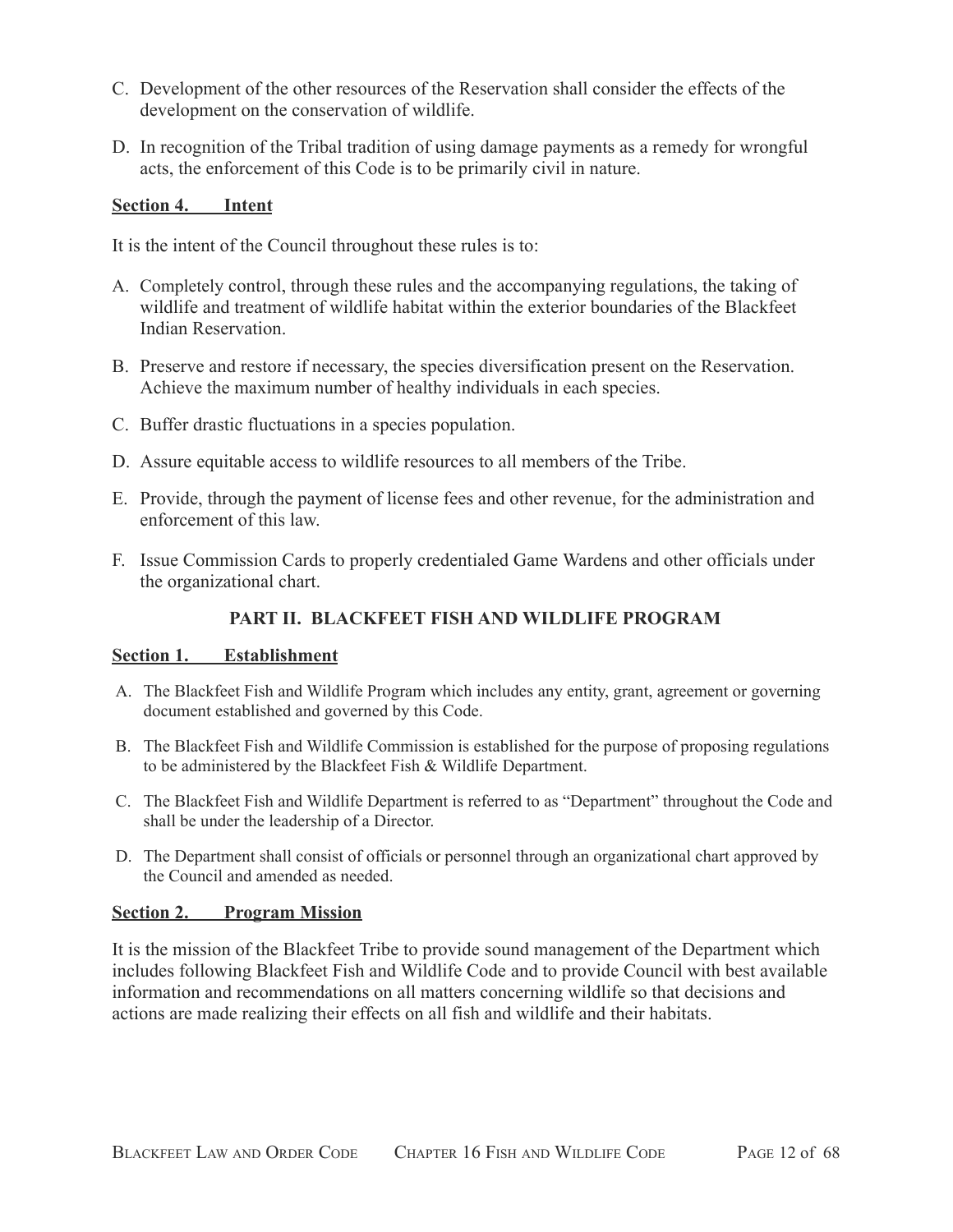### <span id="page-12-0"></span>**Section 3. Program Goals**

- A. Maintain a Wildlife Program on the Blackfeet Reservation, that will provide information on all species and their habitats so that land management activities or proposed habitat alterations can be evaluated from a wildlife standpoint.
- B. Maintain native (or selected non-native) populations of fish and wildlife at levels consistent with tribal needs/desires and carrying capabilities of available habitat.
- C. Provide fish and wildlife information on proposed timber sales, oil/gas permits and leases, grazing and home site leases, etc. so that positive effects of activities can be maximized and negative effects on fish and wildlife minimized or eliminated.
- D. Supply the Council as requested, with information pertaining to wildlife, wildlife habitat, pertinent federal laws and acts.
- E. Provide information to the public on wildlife management activities, habitat, regulations, education outreach strategies and program-sharing goals.
- F. Manage wildlife resources and habitats for viable populations of all wildlife species.

## <span id="page-12-1"></span>**Section 4. Program Objectives**

- A. Inventory wildlife species and their associated habitats by assembling available data and performing fish and wildlife and habitat surveys and research as necessary. This will include delineation of fish spawning and rearing areas, elk calving sites and specific forage and cover requirements, etc.
- B. Develop specific management plans on an individual species, these will be a basis of subprojects within a comprehensive fish and wildlife resource management plan. Subprojects are grizzly bears, elk, bighorn sheep, Canada geese, certain birds of prey such as prairie falcon, peregrine falcon and bald eagle, and certain species of fish such as brook, cutthroat, rainbow trout and whitefish.
- C. Monitor and quantify seasonal habitat use of selected fish and wildlife species such as grizzly bears, elk, mule deer, cutthroat trout, whitefish, etc. This shall be accomplished by administrative studies and contracts with outside sources as necessary to provide the database for fish and wildlife management, provided that all contracts are approved by the Council.
- D. Prepare and recommend regulations pertaining to fish and wildlife that are deemed necessary for resource management within Blackfeet aboriginal territory.
- E. Recommend to the Council and cooperating agencies the acquisition and intensive management of certain tracts of land that are critical habitat for fish and wildlife species.

### <span id="page-12-2"></span>**Section 5. Internal Program Policies**

A. Program Inventory. The program will inventory Fish & Wildlife property on an annual basis to the Blackfeet Tribal Procurement Department. All new inventory shall be immediately tagged.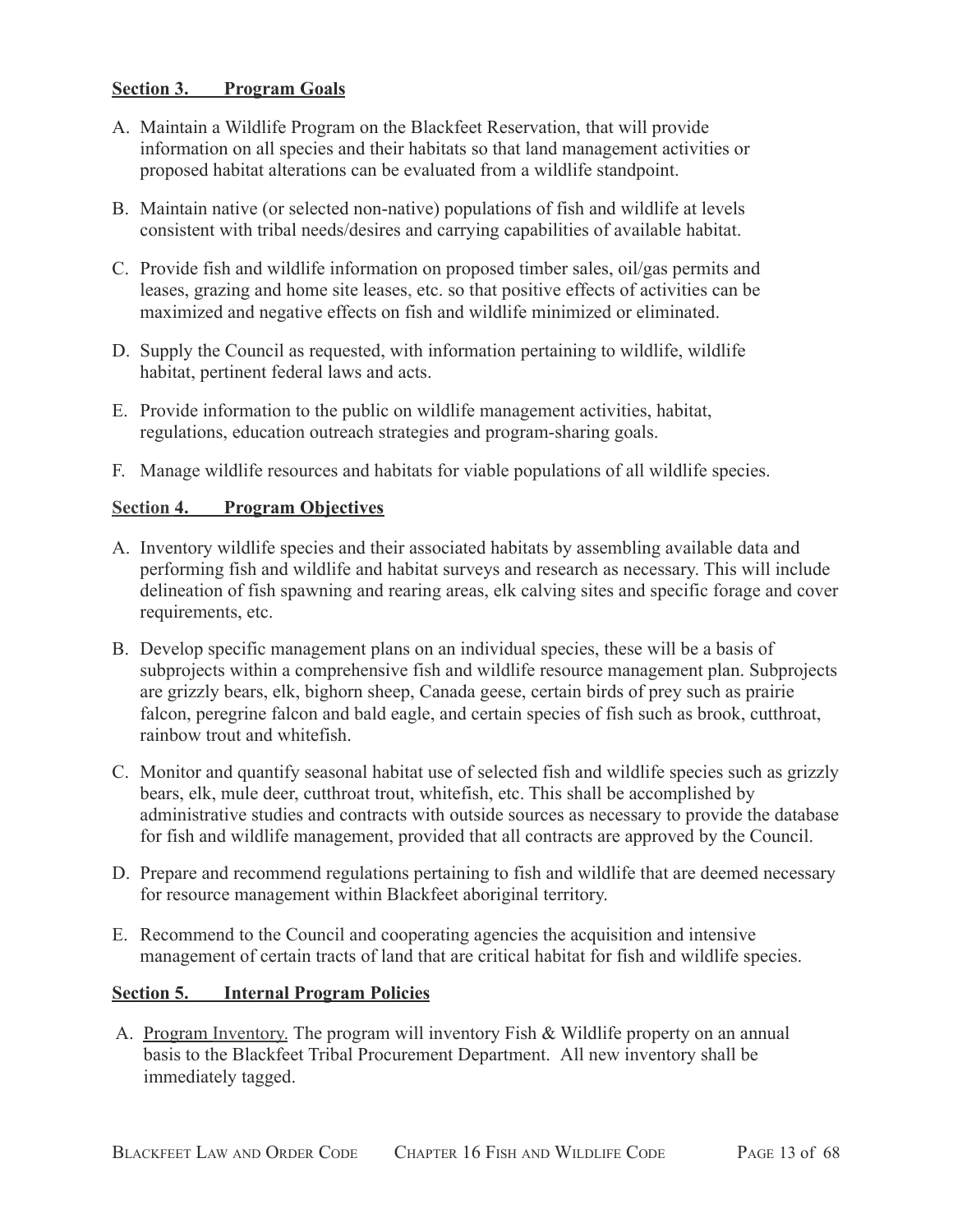- B. Program Game Warden Credential. The program will evaluate law enforcement in fish and wildlife. The program will develop a proposed training schedule for game wardens which will include: Basic Law Enforcement training, hunter safety instructor training, search & seizure (with this training available to others), and the specialized training in federal and wildlife laws by the U.S. Fish & Wildlife Service Training Program. The program will explore private and international funding availability.
- C. Other Officers. Other officers may be implemented by the Director as needed to fulfill the goals of this Code. These officers shall have the ability to issue civil citations only.
- D. Annual Hunter Safety Course. The Department shall provide an annual course for the education of hunter safety.
- E. Historical Research. The program will arrange with the Native American Studies Department at the Blackfeet Community College for research to be done on past hunting and fishing practices.
- F. Data Management. Any data gathered by the Department regarding fish and wildlife or their habitat is to be released to other agencies or to others only with the authorization of the Council or through existing Memorandums of Understanding and Agreements (MOU's and MOA's).
- G. Disposition of Monies and Seized Property and Seized Wildlife.
	- 1. *Revenue.* All funds received from the sale of permits by the program and its agents, all fines, costs, monies, penalties or damages collected for violations of these rules and regulations, shall be deposited in the Fish and Wildlife Revenue Account and shall be available for expenditure in connection with the conservation and protection of the fish and wildlife of the Blackfeet Indian Reservation, provided, however, that bonds, unless forfeited, shall be deposited in a trust account as provided by these rules.
	- 2. *Report by the Tribal Court.* Each Tribal Judge or Clerk of Court shall, within twenty (20) days after a judgment has been rendered under the provisions of this Code, report in writing to the program, the results of the adjudication, the amount of fines, forfeitures, damages or penalties collected, and disposition thereof.
	- 3. *Disposition of Seized Property.* Wildlife seized under these rules may be disposed/distributed to (elders) in such manner as the Council may prescribe if a situation arises not covered by the Rules and Regulations.
	- 4. *Report of Seized Property.* The Chief Game Warden shall prepare a report of all wildlife and prohibited devices seized by the Game Wardens or other authorized officers showing a description of the items, the persons from whom they were seized, if known, and the disposition of the items. This report shall be presented to the Council annually. All money derived from the sale of any seized property shall be deposited in the Fish and Wildlife Revenue Account.

## <span id="page-13-0"></span>**Section 6. Technical Assistance**

Technical assistance from a federal agency and private entity must be authorized by Council resolution.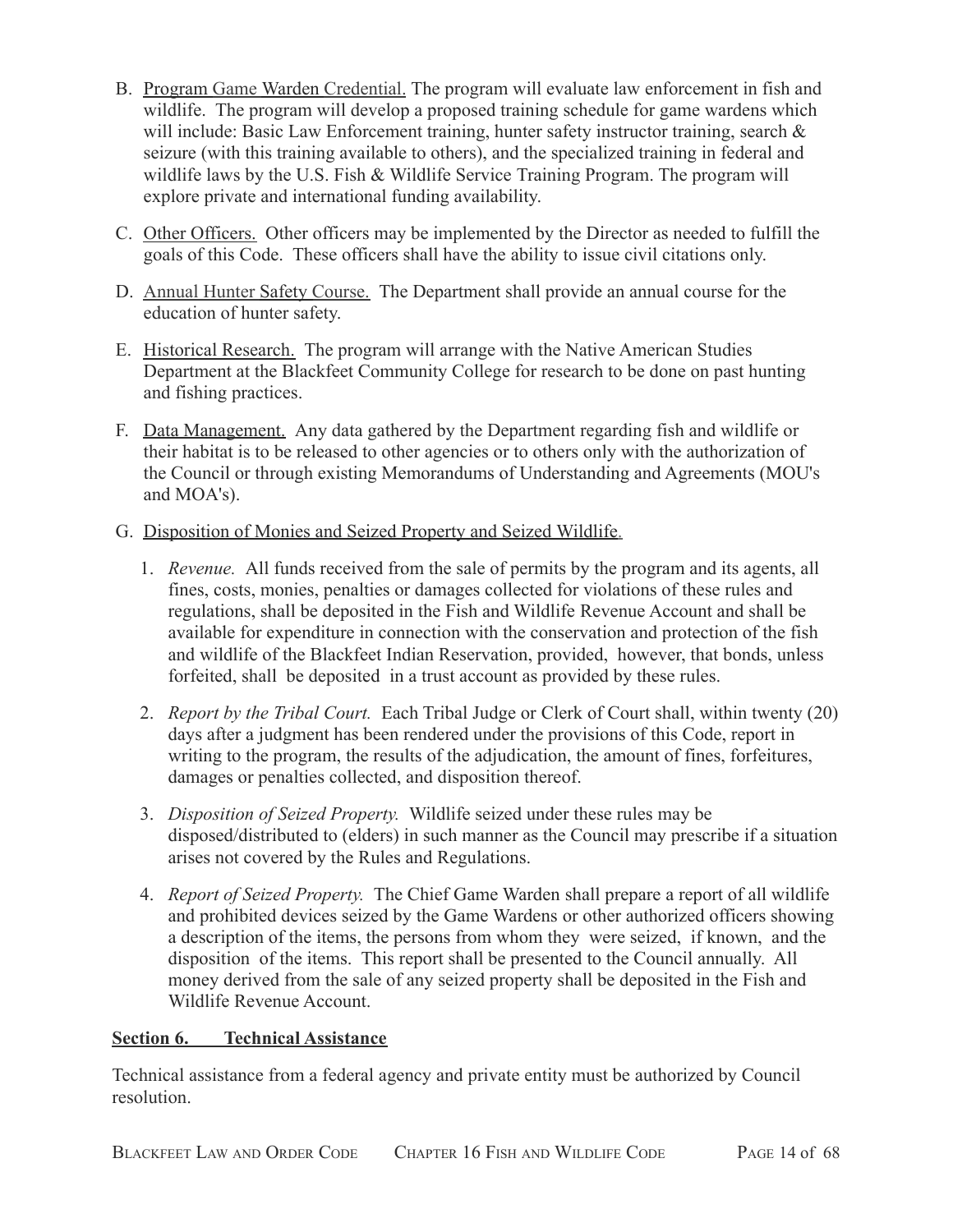## <span id="page-14-0"></span>**Section 7. Relationship with Private Agencies**

- A. Nature Conservancy. The program will discuss with *The Nature Conservancy* the joint development of a plant inventory of the Reservation. The plan for the inventory is to be presented to the Fish & Wildlife Department for referral to the Council. The plan may also consider possible acquisition of non-Tribally owned lands by *The Nature Conservancy* for habitat protection. However, all civil regulatory authority rests with the Council.
- B. Predator Damage Compensation Programs. The program will explore the possibility of using privately run programs or other agencies to compensate Reservation residents for damage caused by predators.
- C. Land and Water Conservation Plan. The program will explore the possibility of using *Land and Water Conservation Plan* monies to purchase lands needed for fish and wildlife habitat within the Reservation and the Blackfeet Unit. Such a plan shall follow the Tribe's Land Acquisition Laws.

### <span id="page-14-1"></span>**Section 8. Regulation of Hunting**

The following regulations are authorized for promulgation to govern Fish and Game activities within this Code, duly adopted by Council.

- A. Annual Regulations. The Blackfeet Fish and Wildlife Commission in collaboration with the Director shall develop and propose annual regulations as authorized by this Code, to the Council for approval. The Annual Regulations shall be promulgated by the Commission in January of each year. Season, quotas, cost of license/permit and special conditions shall be set in the Annual Regulations promulgated according to these rules. The Annual Regulations shall be published for distribution to the public by the Department.
- B. Special Regulations. Special regulations may be proposed to the Council for approval if such regulation is needed to fulfill the policy and intent of these rules. Special Regulations may be promulgated pursuant to agreements with other jurisdictions as adopted by the Council for the purpose of this Code. Hunts not referenced in the Annual Regulations may be authorized by the Council under this provision. The Department shall make appropriate efforts to ensure that the public is informed of special regulations.

### <span id="page-14-2"></span>**Section 9. Blackfeet Fish & Wildlife Commission**

- A. Authority of the Commission. The Blackfeet Fish and Wildlife Commission shall be the regulatory and advisory body for the administration of this Code. In addition to the powers granted them elsewhere in this Code, the Fish  $\&$  Wildlife Commission shall have the following powers and authority to:
	- 1. Establish the policies of the Department; and, promulgate the Annual Regulations for Council approval, consistent with this Code in the best interests of the Blackfeet Tribe.
	- 2. Review all annual budgets and budget line items of the Department and recommend said annual budget and budget line items for recommendation by the Department to the Council for final approval.
	- 3. Review all proposed Fish & Wildlife agreements with State and Federal governments and provide input on such agreements to the Department.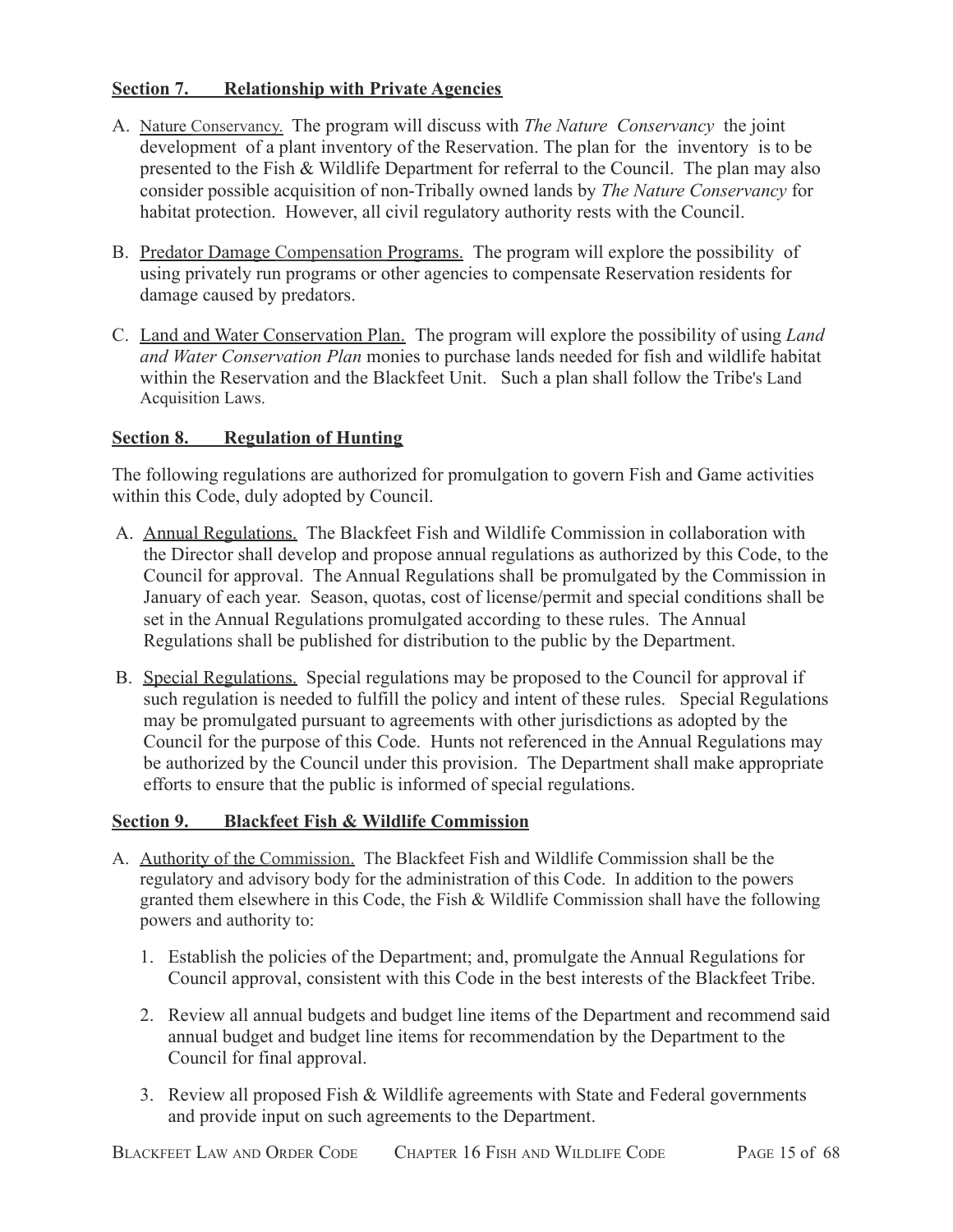- 4. Ensure the proper distribution of fishing permits and the collection of revenues from said permits.
- 5. Review of outfitter permits and provide recommendations to the Council for approval or disapproval.
- 6. Any other duties as directed by the Council.
- B. Composition. The Commission shall consist of five (5) Blackfeet enrolled members. Each of the five (5) members shall be appointed from the following Reservation communities: (1) Heart Butte, (2) Browning positions, (1) Old Agency/Birch Creek, and (1) at-large.
- C. Eligibility. Any enrolled Blackfeet Tribal member who is genuinely interested in the purposes of the Commission can become a member by submitting an application to the Blackfeet Tribal Personnel Office. Appointment for Commission membership shall be made by the authority of the Blackfeet Tribal Business Council. Appointment will also be subject to the Ethics Policies of the Blackfeet Tribe.
- D. Term. Each Commission member shall serve four (4) year terms.
- E. Vacancies. Commission member vacancies shall be filled by a Council appointment and will serve the vacating member's unexpired term.
- F. Resignations. A Commission member may resign at any time by delivering a written resignation to the Council. Any member who fails to attend three (3) consecutive monthly meetings without good cause shall be presumed to have resigned.
- G. Removal. Removal of a Commission member shall require a written justification and recommendation for removal signed by at least three (3) commission members to remove a Commission member and the removal action shall require Council approval.
- H. Officer Terms and Duties. The Commission will have a Chairperson, Vice-Chairperson and Secretary. The Officers shall be elected annually from within the Commission in January of each year.
	- 1. *Chairperson.* The Chairperson shall be elected by secret ballot. The person with the most written nominations will serve as chairperson. The Chairperson shall preside at all meetings, keep order, and assure all agenda items are strictly followed.
	- 2. *Vice-Chair.* The Vice-Chairperson shall be appointed by the Chairperson, with majority approval by the remaining commission members, and shall conduct business in the absence of the Chairperson.
	- 3. *Secretary.* The Chairman with majority approval will also appoint the Secretary. The Secretary shall keep minutes of each meeting and prepare the written minutes for review by the Tribal Council and Tribal officials. The Secretary shall be responsible for keeping all documents, reports, files, records, and minutes of the Commission.
- I. Compensation. The Commission shall not be paid a salary for participation as a member. At the convenience of the Department, the Commission may receive honorariums for meeting participation when available. A budget for such expenses shall be provided for in the Department's budget annually.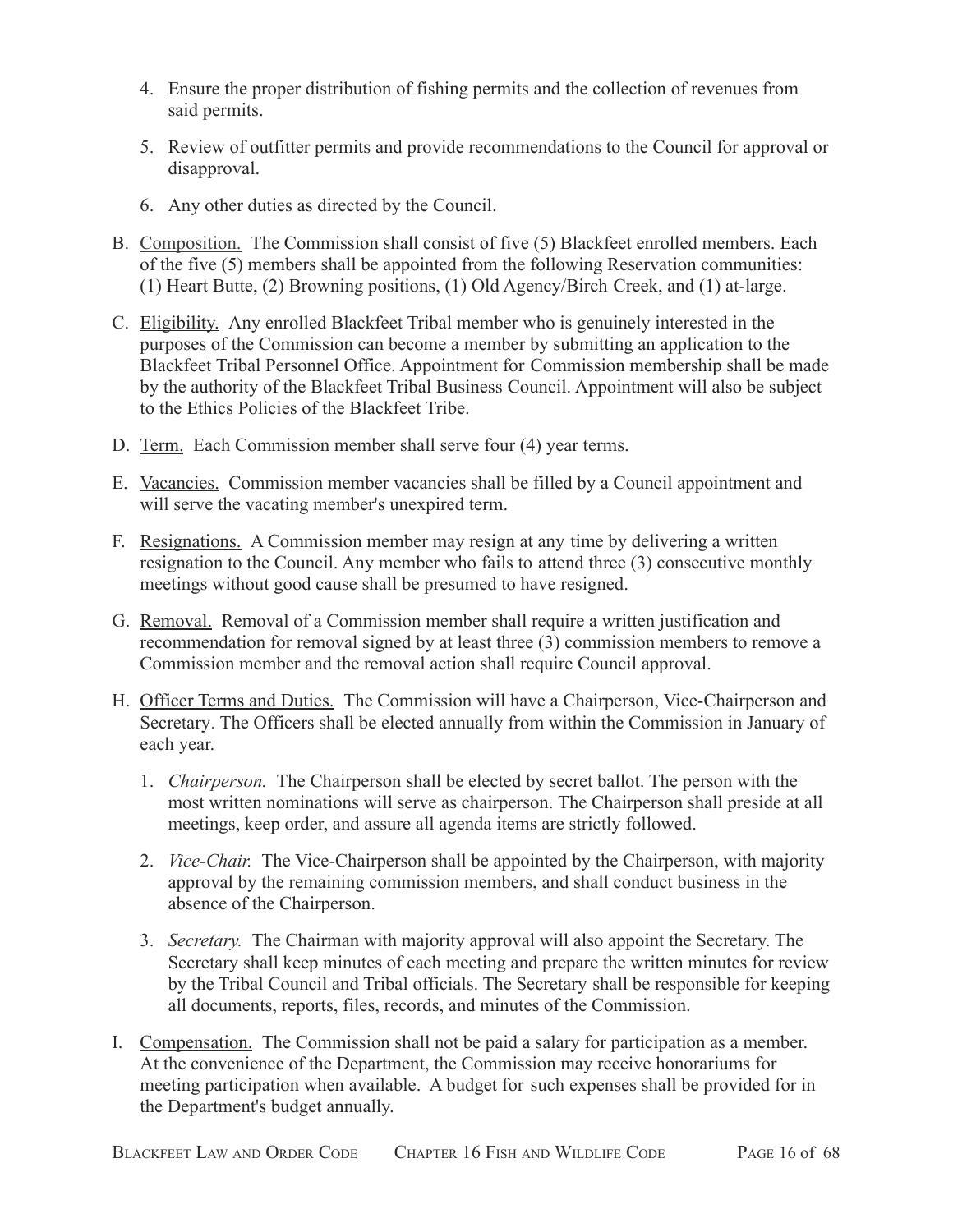- J. Meetings. Meetings of the Commission shall be conducted as follows:
	- 1. *Schedule.* Meetings shall be held quarterly or as needed.
	- 2. *Special Meetings.* Special meetings may be called by the Commission Chairperson and the Director of the Department. There shall be no more than one (1) special meeting per month, unless the Chairperson and Director deem an issue or issues to be of such importance that more special meetings are required during a particular month.
	- 3. *Notice.* Written notice shall be required for regular meetings, providing the meeting hour, place, date, and time. Special meetings shall include hour, place, date, and time with proper notification of all Commission members. An agenda shall accompany each meeting notice.
	- 4. *Meeting with Council.* Meetings with the Council will be presented through the Commission to the Council Committee.
	- 5. *Minutes.* Minutes shall be taken and kept on file in the Department Office.
	- 6. *Quorum.* A quorum shall be three (3) members. A decision shall be valid upon a majority of such quorum in favor of a proposal.
- K. Adherence to Blackfeet Tribal Laws. Members shall abide by current ethical laws and regulations established for boards by the Blackfeet Tribe. The ethical rules shall be compiled by the Chairperson and distributed to the Commission in January of each year.

#### <span id="page-16-0"></span>**Section 10. Responsibilities of Fish & Wildlife Director**

The Director Fish & Wildlife Director shall:

- A. Be responsible for all administrative matters including the game wardens that are authorized and commissioned to enforce these rules and regulations of the Department.
- B. Develop a cooperative working relationship with Tribal agencies and personnel, Federal law enforcement officials, Federal Fish and Wildlife Service, Bureau of Indian Affairs, State agencies and other technical organizations and agencies, including non-government agencies, which may include the sharing of information which is not proprietary information of the Blackfeet Tribe.
- C. Maintain a working knowledge of the Blackfeet Fish and Wildlife Code and Annual Regulations and update on a regular basis.
- D. Cooperate and coordinate with all Blackfeet Tribal Land and Natural Resources Departments, and on matters of mutual importance and interest.
- E. Perform such duties in public relations as are necessary for the benefit of hunting and fishing and for the general tourism program of the Blackfeet Tribe.
- F. Work with the Fish and Wildlife Commission on any fish and wildlife matter when requested.
- G. Arrange for training programs for Department personnel in matters relating to fish and wildlife.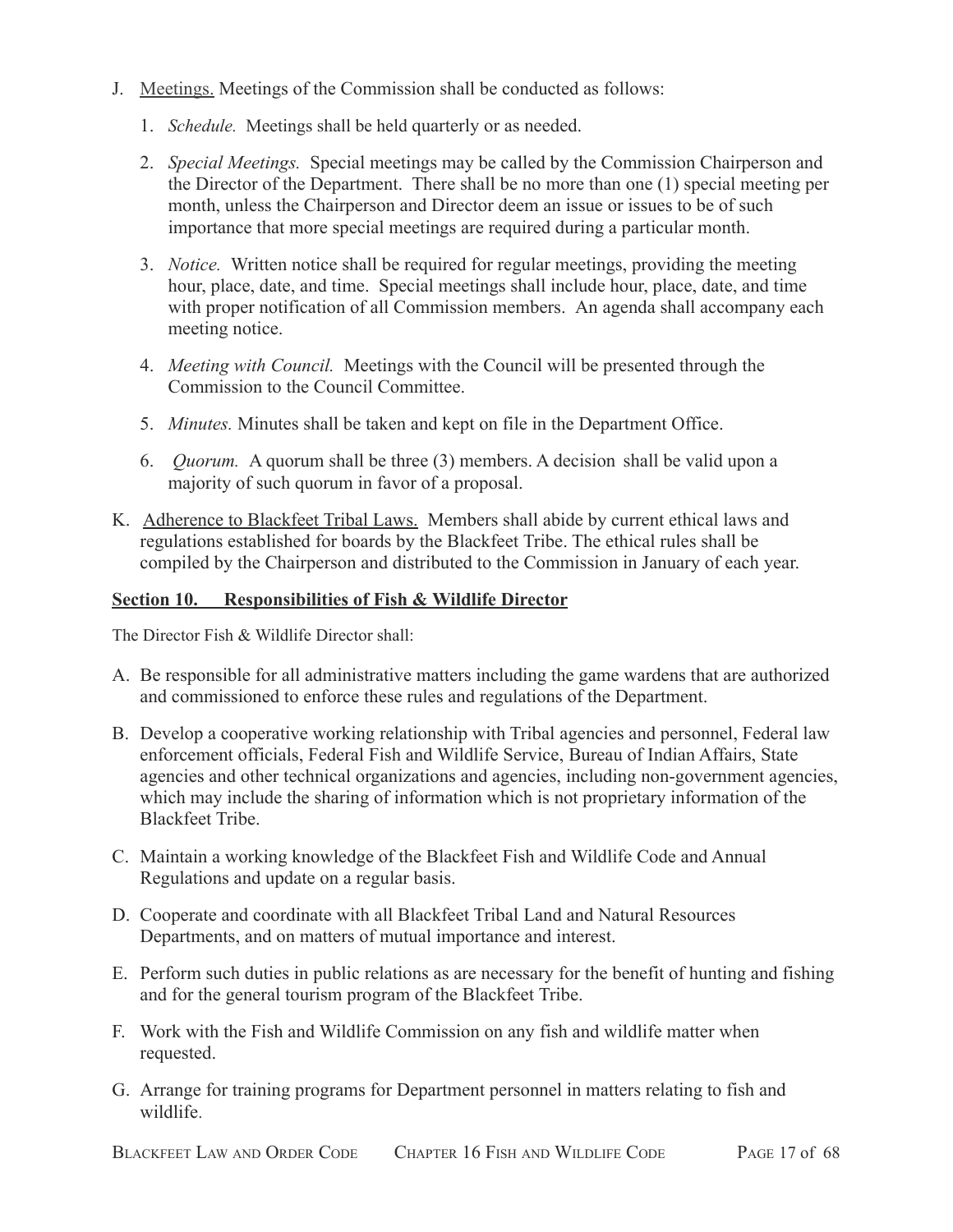H. Perform other duties as may be assigned through the duly approved policies of the Fish and Wildlife Commission and approved job description by the Council.

## **PART III. GENERAL RULES**

## <span id="page-17-1"></span><span id="page-17-0"></span>**Section 1. Lands**

- A. Prohibited Camping Areas. Camping along the highway and/or in a non-designated camping area is prohibited. This does not include pulling over for sleep for safety purposes. **Fine-\$100.00**
- B. Gates. All persons opening gates on country roads are encouraged to close the gates as a courtesy to the landowners and the leaseholder.
- C. Private Land. It is unlawful for any person to hunt, fish, trap, gather or camp on private land which is posted with signs stating to "No Trespassing" or painted gate posts (painting posts - 18" of top post at all gates) in such a manner as to give notice that the land is closed to such activity, without the consent of the landowner. **Fine-\$500.00**
- D. Tribal Land. Tribally owned land is considered public access to Tribal members; however, it is unlawful for any person to hunt, fish, trap or camp on Tribal Land leased without consent. It shall be illegal to falsely keep hunters or trappers from using Tribal Lands. **Fine-\$500.00**
- E. Trespass on Private Land. It is unlawful for any person to enter or remain upon any private land which is posted in such a manner as to give notice that the land is closed to such activity or refuse to immediately leave the land upon the request of the individual owner or lessee, occupant or an agency of the Tribe, as the case may be. In addition to any penalty prescribed for the violation of this rule, any trespasser shall be liable to the landowner in a civil suit in Tribal Court for any damages which were incurred because of the trespass. Except: Tribally owned land is considered public hunting access to Tribal members, including land owned by the Tribe that is leased to individuals. **Fine-\$500.00**
- F. Closure of Tribal Land. The Council, at their discretion, may restrict any access to Tribally owned land at any time, without prior notice being given, in the event any activity is found to be in violation of this Code to prevent harm. However, notice shall be posted as soon as reasonably possible after such closure. **Fine-\$500.00**
- G. Property Damage. It shall be unlawful for any person engaged in hunting, fishing, trapping, or gathering to:
	- 1. Tear down, break, or injure any fence or other enclosure of another or of the Tribe without the consent of the owner, occupant or the Tribe. **Fine-\$500.00**
	- 2. Build a fire upon the land of another or of the Tribe without consent of the owner, occupant, or the Tribe. **Fine-\$500.00**
	- 3. Sever from the land of another or of the Tribe any tree, grass, or other product, or take any other thing attached to the land without the consent of the owner, occupant, or the Tribe. **Fine-\$50.00**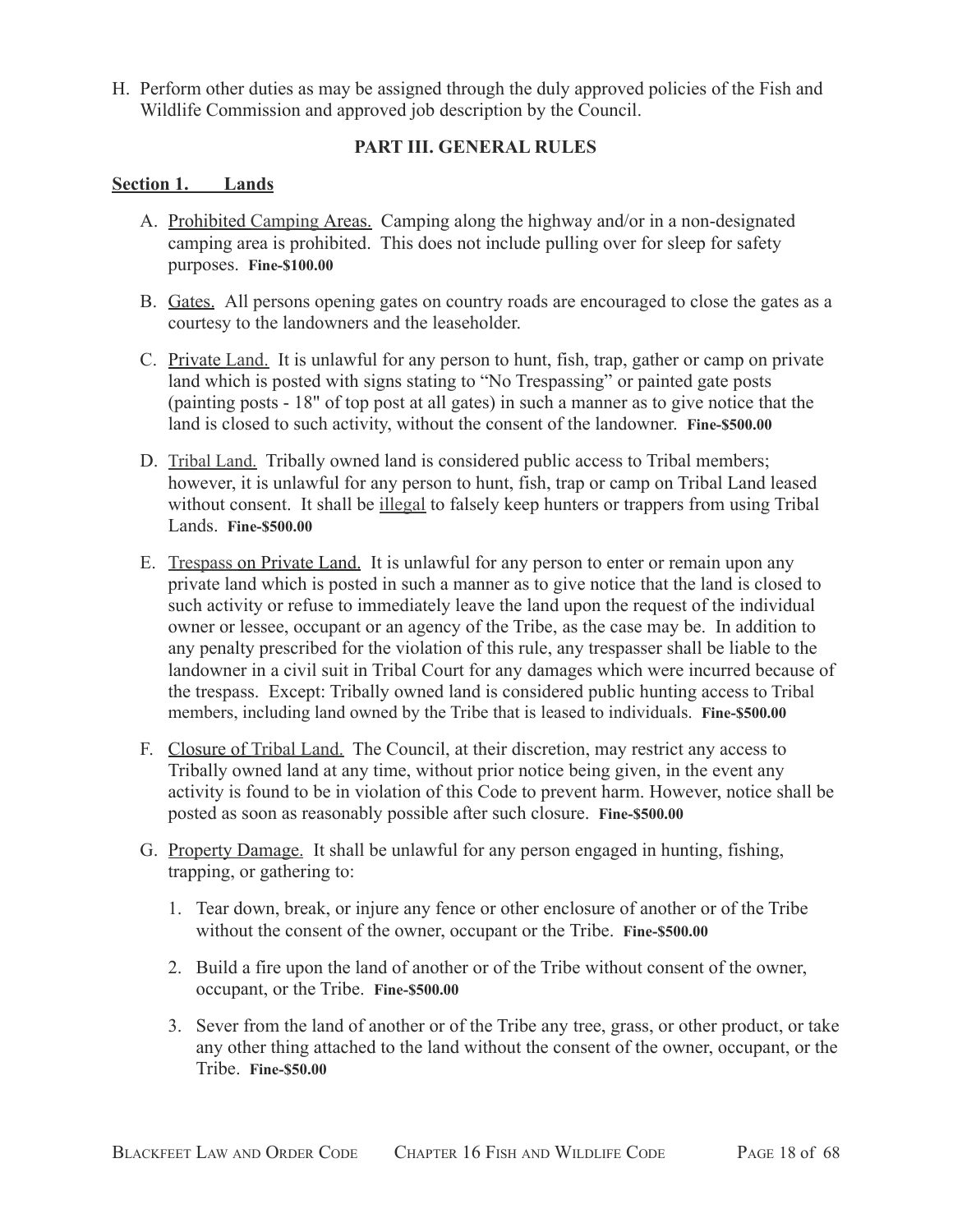- H. Access to Lands. Access to or through closed Tribal lands for hunting, fishing, trapping, or gathering may be granted under special circumstances, and with permission of the Council, under the following circumstances:
	- 1. No Non-Tribal member access from the Blackfeet Reservation to the Lewis and Clark National Forest. **Fine-\$100.00**
	- 2. Pursuant to a current hunting license, tribally owned lands are considered public access to Tribal members for hunting and fishing purposes, including leased Tribal Lands. **Fine-\$100.00**
- I. Wildlife Friendly Fences. It shall be unlawful for a property owner to build high fences that are not considered "wildlife friendly". Fences designed without consideration for wildlife creates hazards and barriers, blocking or hindering daily wildlife free movement, seasonal migrations and access to forage, water, and shelter. It is unlawful to build high fences to trap wildlife for possible private hunts by landowners. Landowners must do everything possible to allow free movement of wildlife and are required to contact the Blackfeet Fish and Wildlife Department and Blackfeet Environmental Office for assessments before construction. The current standard for such fences shall follow the current criteria established by the USDA as:
	- 1. Less than or equal to 40 inches above ground level, bottom wire greater than or equal to 16 inches above ground level, with the top two wires 10-12 inches apart and stretched tight. It is required to maintain tight wires. If stays/posts are less than 10 feet apart, the stays should ot extend below the bottom wire. If replacing the top or bottom wire, consider using a barbless wire. If the existing fence is mesh/net wire, lower the height to less than or equal to 38 inches and install other crossing methods in high traffic areas; or use another method. Those fences already constructed which violate this section must be removed in consultation with the Blackfeet Fish and Wildlife Department. Other criteria identified by the USDA shall be considered as well in consultation with the BFWD. **Fine-\$5,000.00**
- J. Restriction on Landowner Liability. The Tribe or any person holding a Tribal grazing permit, farm lease or tenant on any reservation land, shall not be liable, when permission is granted by act or implication to any person to enter upon the property for recreation purposes (hunting, fishing, swimming, boating, camping, picnicking, pleasure driving, winter sports, hiking or other purposes determined by Department to be recreational) where consideration has not been paid and accepted, for any injury to the person or his property resulting from any act or omission of such owner or permittee or lessee unless such act or omission constitutes willful or wanton misconduct. The Tribe and/or its permittees or leases does not, by granting such permission extend any assurance that such property is safe for any purpose to confer upon such a person the status of invitee or licensee to whom any duty of care is owed.

## <span id="page-18-0"></span>**Section 2. Possession and Commerce in Wildlife and Animals Parts Prohibited**

It shall be unlawful for:

- A. For non-members to possess, buy, sell or offer to buy or sell wildlife parts, including but not limited to antlers, horns, claws, teeth, paws, hides, feathers, bones, or talons. **Fine-\$100.00**
- B. To buy or sell wild animals. **Fine-\$100.00**

BLACKFEET LAW AND ORDER CODE CHAPTER 16 FISH AND WILDLIFE CODE PAGE 19 of 68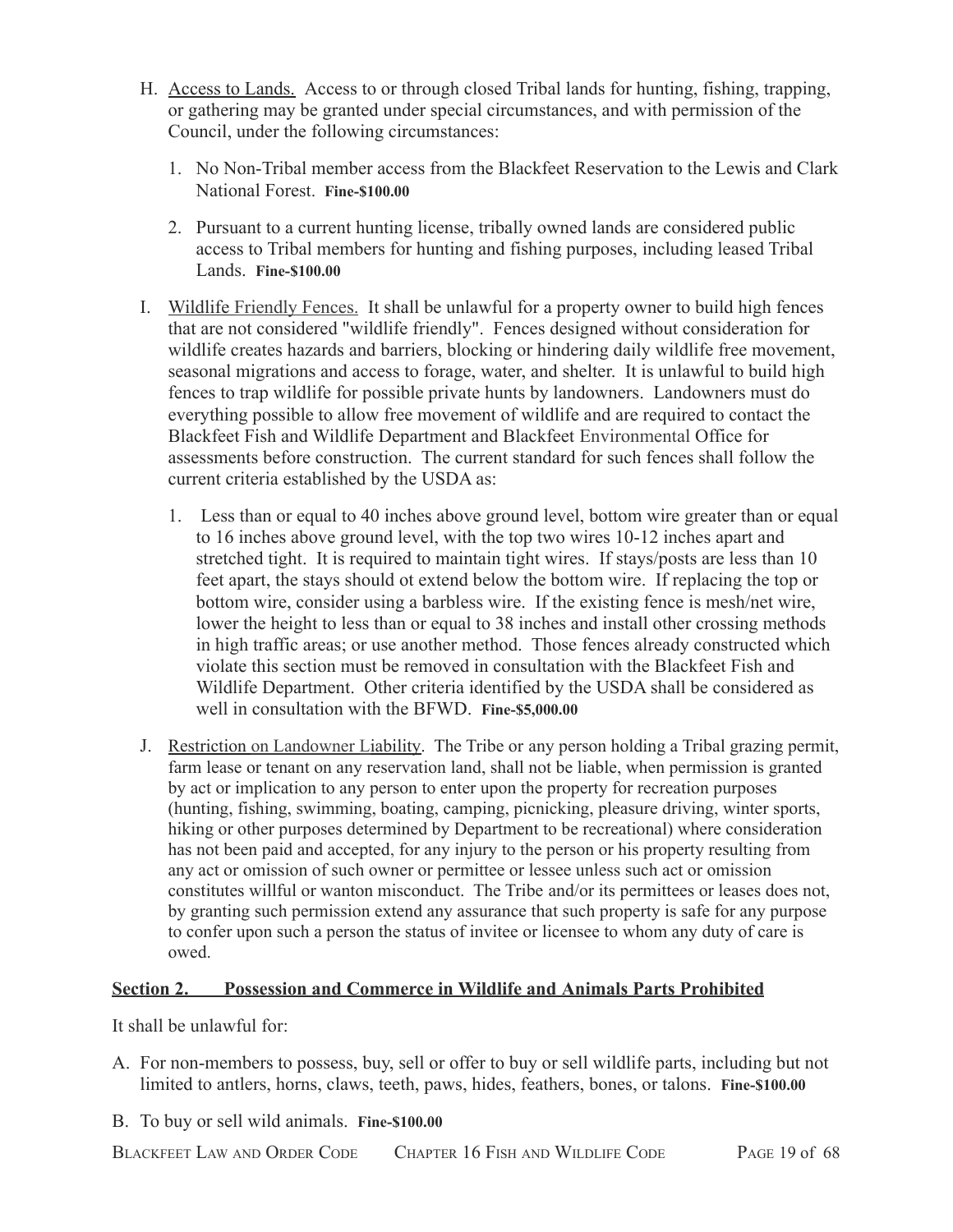- C. To buy, sell, or offer to buy or sell fish or big game meat. However, Tribal members and descendants shall be permitted to sell processed dry meat from legally harvested big game. **Fine-\$100.00**
- D. Tribal members and descendants gathering antlers/horns, from December  $31<sup>st</sup>$  until April  $1<sup>st</sup>$ of each year. **Fine-\$100.00**
- E. Non-members to gather, retrieve, or hunt antlers/horns. **Fine-\$100.00**

## <span id="page-19-0"></span>**Section 3. Waste of Fish and Big Game Meat**

It shall be illegal to waste fish or big game meat. **Fine-\$100.00**

### <span id="page-19-1"></span>**Section 4. Wildlife Carcasses, Reporting and Disposal**

Game Wardens must be notified of any wildlife carcasses on Tribal, public, or private property. Roadkill caused by an accident may be granted to the person driving the vehicle upon appropriate request. It shall be unlawful to fail to report wildlife carcasses or improperly dispose of wildlife carcasses. **Fine-\$100.00**

### <span id="page-19-2"></span>**Section 5. Recreational Activities**

Recreational Activities are those activities that occur on the Blackfeet Indian Reservation as defined in Part I, Section 1, Definitions. The following regulations pertain to those activities.

- A. Camping. Camping shall be allowed on all tribal lands by enrolled members of the Blackfeet Tribe and by Blackfeet descendants, and on leased land with the permission of the lessee. Non-Tribal member camping is permitted only at designated privately owned or tribally owned campgrounds or designated lakes, fee will be determined by Annual Regulations. The following regulations govern camping.
	- 1. *Care of Property.* The defacement or destruction of signs, tables, or improvements is prohibited. **Fine-\$500.00**
	- 2. *Vehicles.* All wheeled vehicles, including trailers, must be kept on the designated campsite parking areas. **Fine-\$500.00**
	- 3. *Firewood.* Only dead and downed wood in designated areas may be gathered for firewood. Campers should check with the campground manager to locate these areas. Bundles of firewood may be purchased at near concessionaire facilities. **Fine-\$500.00**
	- 4. *Disturbance of Plant or Animal Life.* Plants or animals shall not be disturbed in any way. The driving of nails into trees or the stripping of bark, leaves or branches from trees or shrubs is prohibited. **Fine-\$500.00**
	- 5. *Digging.* The natural terrain shall not be altered in any way. Leveling ground or digging for any purpose is prohibited. **Fine-\$500.00**
	- 6. *Dogs, Cats and Pets.* All dogs, cats, or other pets must always be kept on leash or under physical restrictive control while in the campground. **Fine-\$500.00**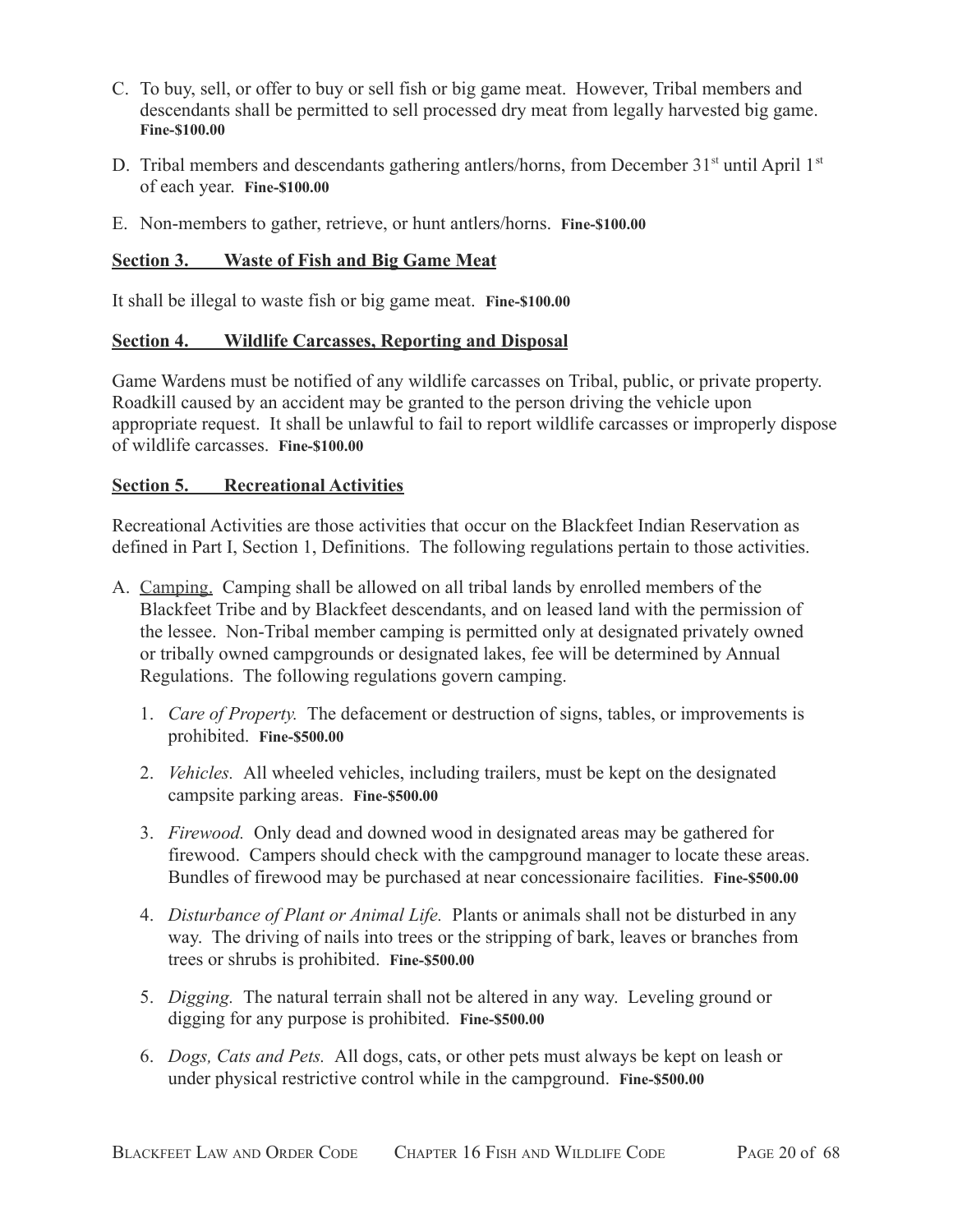- 7. *Draining and Refuse from Trailers.* Trailer owners must provide receptacles to contain wastewater. Such waters shall be disposed of only at public restrooms and at the holding tank disposal units at major campgrounds. Any other disposal is unlawful. Trailer owners may dispose of waste at all tribally owned disposal units for a fee. **Fine-\$500.00**
- 8. *Hours of Quiet.* Quiet must be maintained between the hours of 10 PM and 6 AM. During these hours, radios, generators, television sets, and any other noise producing devices must not be operated to the annoyance of other person(s). **Fine-\$500.00**
- 9. *Clean Camps.* Campers are responsible for always maintaining a clean camp and for cleaning their campsite, including the removal of all camping equipment, debris and refuse before leaving. **Fine-\$500.00**
- 10. *Unattended Campfires.* Campfires may not be left unattended. **Fine-\$500.00**
- 11. *Use of Hydrants.* The cleaning of fish and washing of dishes or clothes at water hydrants is not permitted. **Fine-\$500.00**
- 12. *Feeding of Wildlife.* Feeding of wildlife is strictly prohibited. **Fine-\$500.00**

The managers of tribally owned campgrounds may enforce these regulations by removing offenders from the campground, signing a complaint against the person, and/or otherwise following enforcement provisions of these rules.

- B. Watercraft. Watercraft regulation is provided by the following.
	- 1. *Watercraft Inspection (Aquatic Invasive Species Watercraft Inspection).* All watercraft (motorized and non-motorized) entering on the Blackfeet Reservation shall stop and submit to a "Watercraft Inspection" prior to launching on Tribal waters. This will include all equipment used in waters i.e., waders, float tubes, flippers, and rafts. See **Ordinance #113A for Penalty.**
	- 2. *Floatation Devices.* Watercraft operators shall provide personal floatation devices for all passengers upon the boat. **Fine-\$75.00 per person**
	- 3. *Watercraft Skiing.* Water skiing is only permitted on Lower St. Mary Lake. Both the driver of the boat and the skier may be cited for a violation. **Fine-\$25.00 per person**
	- 4. *Sail Boating.* Sail boating is permitted only on Lower St. Mary Lake. **Fine-\$25.00**
	- 5. *Windsurfing.* Windsurfing shall be allowed on the following lakes: Mission, Four Homs, Lower St. Mary's, or Duck. **Fine-\$25.00**
	- 6. *Restrictions on Motorized Watercraft.* Motorized watercraft shall be operated on only the following lakes: Mission, Four Homs, Lower St. Mary's, and Duck. **Fine-\$500.00**
	- 7. *Use of Alcoholic Beverages.* It is unlawful to operate a watercraft while under the influence of alcoholic beverages or other substances. The definition of operating under the influence of alcoholic beverages shall be the same as for operating a motor vehicle. **Fine-\$350.00**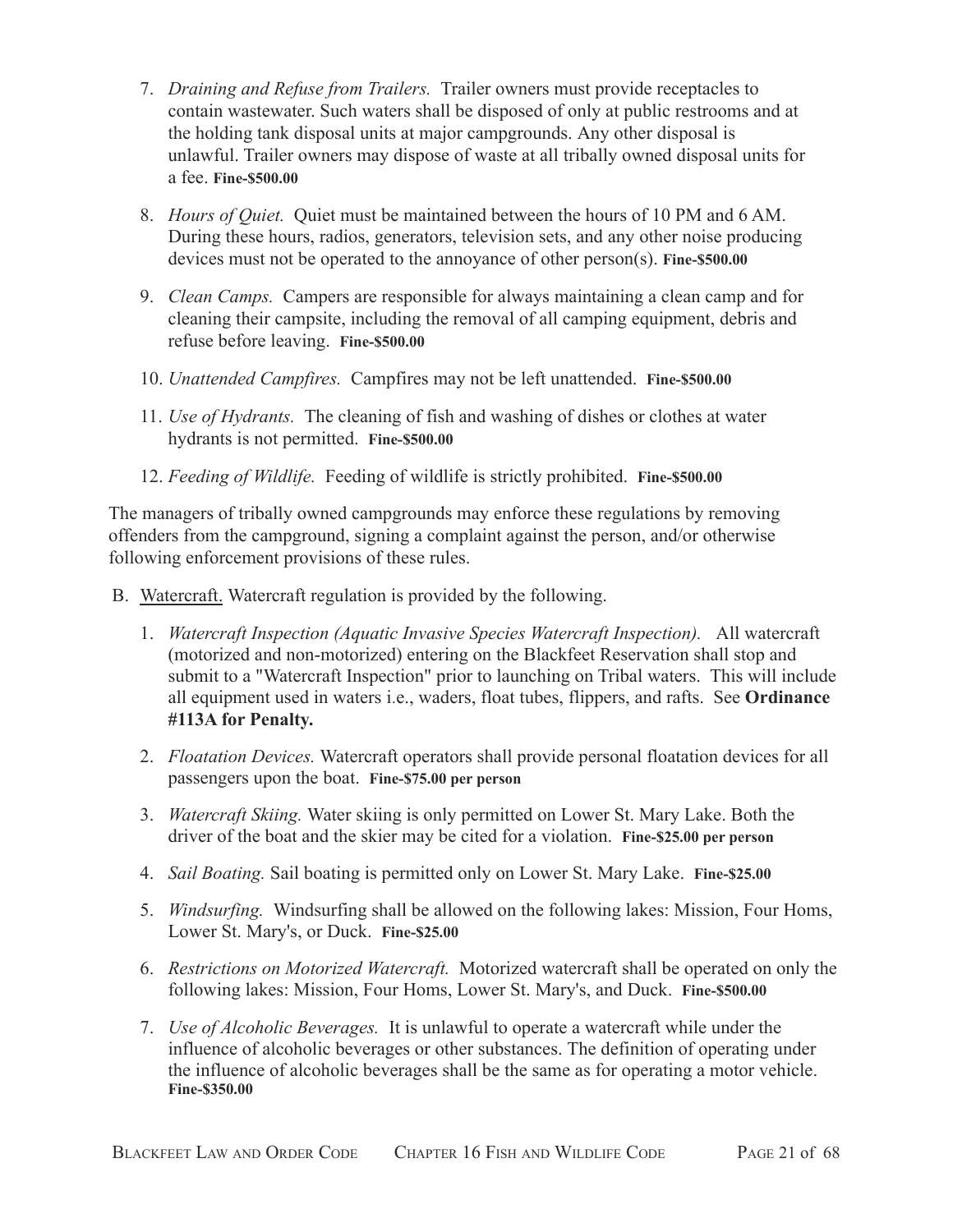- 8. *Speed Limit.* The speed limit for watercraft shall be ten (10) miles per hour (trolling speed) on the following lakes: Mission, Four Homs, Lower St. Mary's, and Duck. **Fine-\$25.00**
- 9. *Snowmobiles.* Snowmobiles are prohibited from crossing any pool of water amounting to a pond or lake. **Fine-\$10.00**
- C. All-Terrain Vehicles and Snowmobiles. For both vehicles, regulation is provided by the following.
	- 1. It shall be unlawful to operate an ATV or snowmobile in a closed area. **Fine-\$1,000.00**
	- 2. It shall be unlawful to hunt from an ATV or snowmobile. **Fine-\$1,000.00**
	- 3. ATVs and snowmobiles may make direct crossing of public roads, by crossing at an angle of approximately ninety (90) degrees. **Fine-\$100.00**
	- 4. No person shall operate an ATV or snowmobile in a careless or reckless manner to endanger the person or property of another or to cause injury or damage to either. **Fine-\$100.00**
	- 5. It shall be unlawful to transport big game by ATV or snowmobile without the permission of a Tribal Game Warden. **Fine-\$500.00**
	- 6. It shall be unlawful to operate an ATV or snowmobile to harass big wildlife and/or livestock. **Fine-\$100.00**
	- 7. It is unlawful to carry a long gun on an ATV or snowmobile, except for a shotgun or pistol for personal safety. **Fine-\$500.00**
	- 8. It shall be unlawful to operate an ATV or snowmobile while under the influence of alcoholic beverages or other substances prohibited on the Reservation. The definition of operating under the influence of alcoholic beverages shall be the same as for operating a motor vehicle. **Fine-\$500.00**

## <span id="page-21-0"></span>**Section 6. Religious and Cultural Matters**

The following rules are applied in such a manner as to avoid interference with the cultural and religious practices and to preserve the ethics and values of Am-ska-pii Pikuni. The Department has a form for those requesting religious and cultural takes of wildlife on the Reservation and on traditional hunting grounds, these requests require Council approval. With prior authorization from the Council, any member or person of Blackfeet Descent may be authorized for a take of wildlife for:

- A. Religious Taking. For religious practices, in determining whether a taking is in fact for religious purposes, the Council may request assistance from the Tribal Historic Preservation Office.
- B. Cultural Taking. For the teaching of Blackfeet cultural matters relating to hunting, fishing or trapping. In determining whether a taking is in fact for cultural purposes, the Council may request assistance from the Tribal Historic Preservation Office.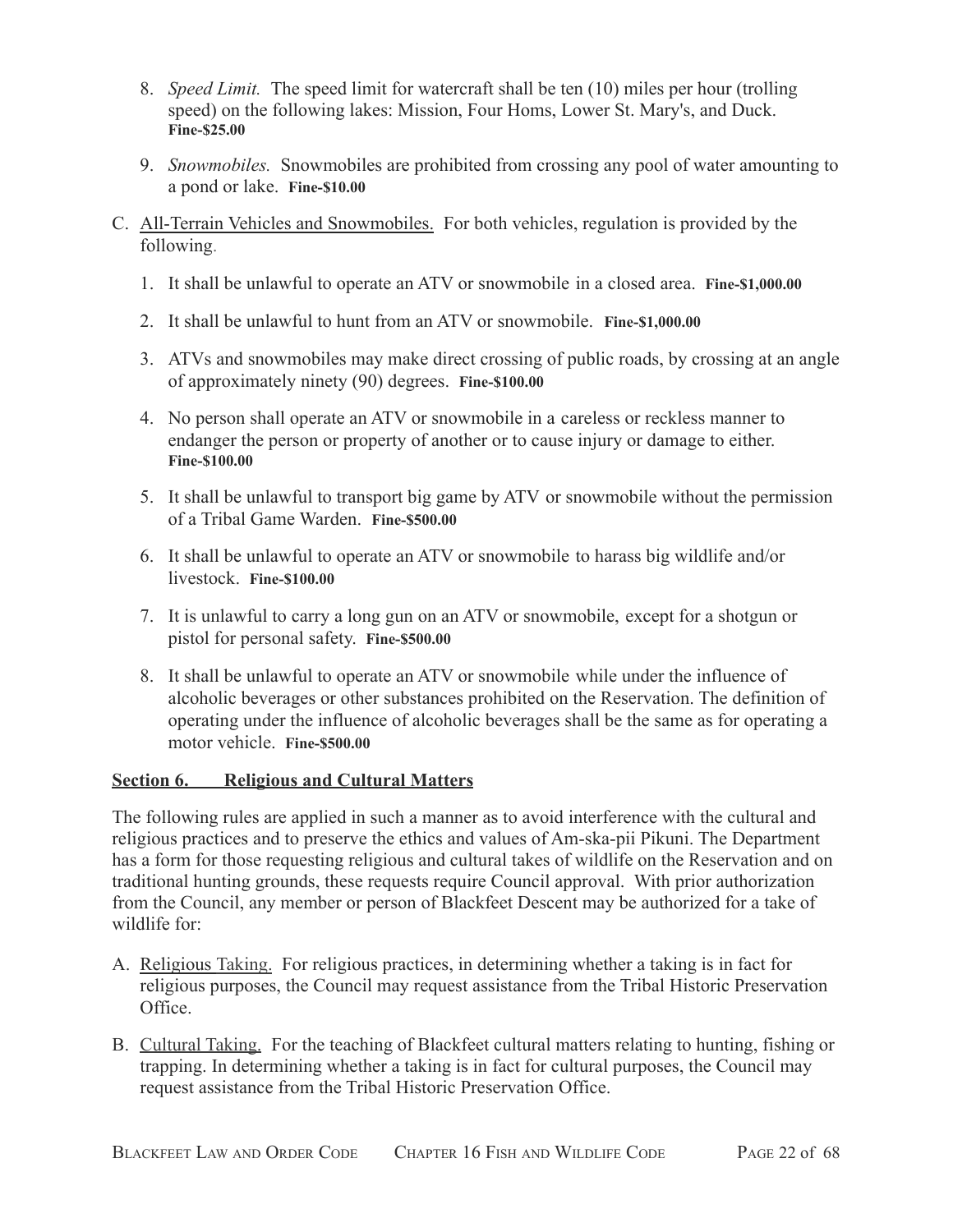- C. Animal Parts. The Department may issue animal parts to Tribal members upon application to the waiting list. The applicant's request must have the approval of three (3) Council members. The application must be related to cultural/traditional use.
- D. Assistance in Obtaining Federal Wildlife Permits. The Department will assist Tribal members, who desire to apply for federal permits to obtain or possess eagle feathers or other wildlife material from the United States Fish & Wildlife Service.

## <span id="page-22-0"></span>**Section 7. Treatment of Wildlife**

- A. Taking of Wildlife by Game Wardens. Game wardens may take any wildlife to aid a sick or orphaned animal, dispose of a dead animal, salvage a dead animal for scientific study, or if otherwise essential for scientific study.
- B. Inspection of Wildlife Conditions. Department employees and game wardens shall continuously inspect the condition of wildlife to ensure the health of wildlife and to detect the presence of diseases, parasites, or other factors that may have a negative effect on wildlife production.
- C. Capture and Release of Wildlife. At the direction of the Council, the Department may capture wildlife or obtain disease-free wildlife from outside the Blackfeet Reservation for release into desirable locales on the Reservation, to increase wildlife within the Reservation, provided that no wildlife shall be released on privately owned land without the consent of the owner, or if held by more than one person, a majority of those persons owning the land.
- D. Keeping Wildlife in Captivity or Attempting to Domesticate Wildlife. It shall be unlawful to keep wildlife in captivity or attempt to domesticate wildlife. **Fine-\$500.00**
- E. Introduction of Exotic Species. The introduction of exotic species not native to the Reservation is unlawful without the consent of the Department. **Fine-\$500.00**
- F. Providing Information to Game Wardens. All persons are encouraged to provide information to Game Wardens regarding wildlife investigations and/or conditions. The Council may establish incentives for the providing of this information.
- G. Harassment or Driving of Big Game. Harassment or driving of wildlife by any means shall be prohibited.
- H. Listed Endangered Species. The Blackfeet Fish and Wildlife Department has listed grizzly bear, eagle, wolverine, swift fox, lynx, bobcat, fisher, and Bull Trout as a Blackfeet Endangered Species. The Department may also promulgate an updated endangered species list in the Annual Regulations.
- I. Invasive Species. Feral Hogs are classified as invasive species. No permit shall be required for taking of these species. However, the Department may issue regulations if necessary, to protect against any harm to other animals or human life. Other invasive species may also be included in the Annual Regulations.
- J. Nuisance Wildlife. [Wildlife that](https://www.lawinsider.com/dictionary/nuisance-wildlife) causes or is about to cause property damage, presents a threat to public safety, or wildlife causing an annoyance within, under or upon a building. Nuisance wildlife may also be listed in the Annual Regulations.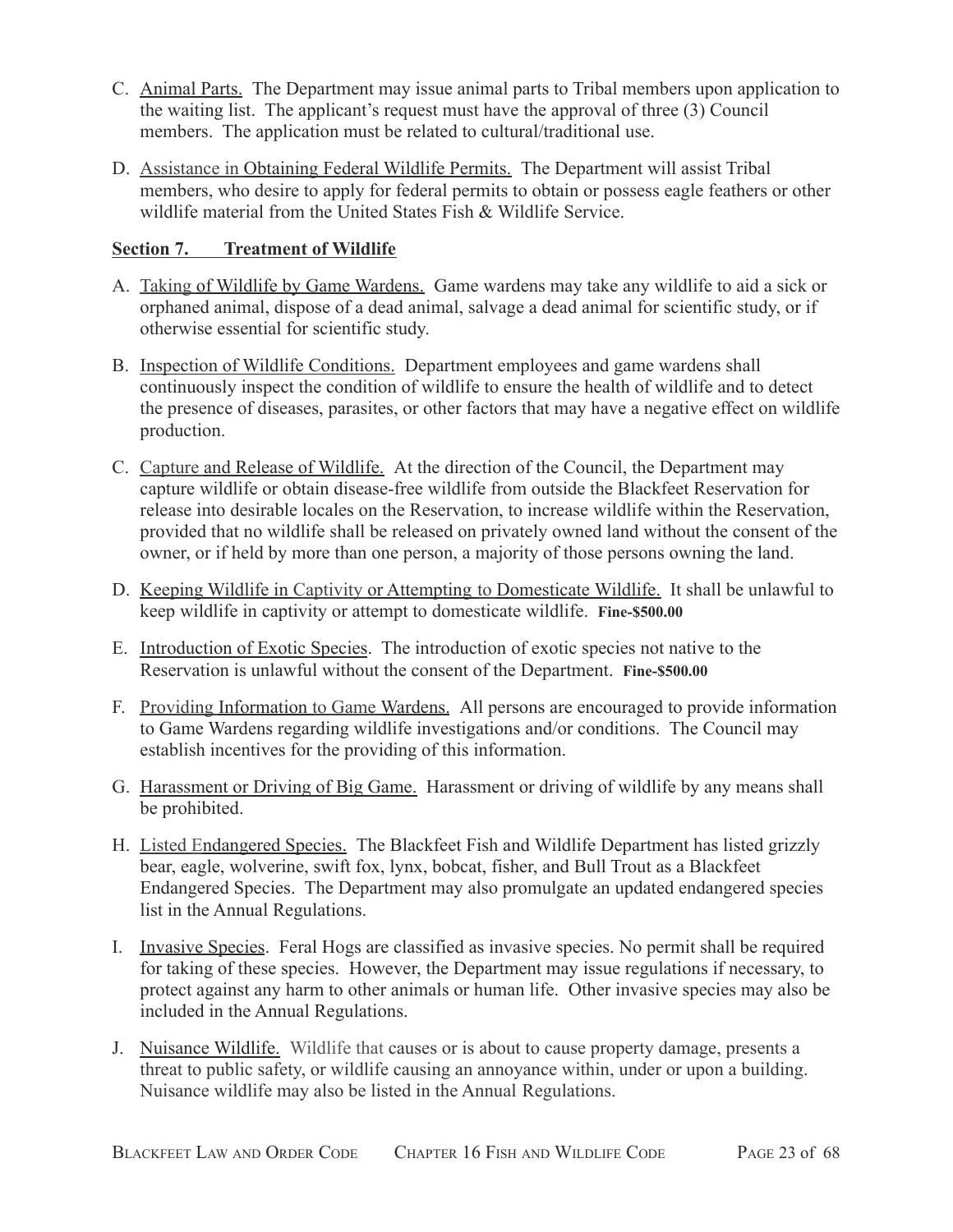### Section 8. Minors

- A. Hunting. It shall be unlawful for any person with legal custody of a child under 12 years of age to allow the child to hunt unless the child has successfully completed a Department approved hunter's safety course. A child 12 or older may hunt provided the child complies with all rules and regulations. The violation of any hunting rule or regulation by a member child may be handled in Tribal Juvenile Court. The violation of any hunting rule or regulation by a Non-Tribal member child may subject the child or the person with legal custody of the child to a civil fine prescribed for the offense and other penalties prescribed. **Fine-\$100.00**
- B. Fishing. Tribal member minors may fish without adult supervision, provided all rules and regulations are observed. Non-Members over twelve (12) years of age, must have in their possession a valid Fishing License and a Recreation/Conservation Permit, which must be presented upon request by a Game Warden, and may not be transferred. A Non-Tribal member child under the age of 12 may fish or recreate without a license when accompanied by a licensed adult but must observe all fishing rules and regulations. The violation of any rule or regulation by a member child may be handled in Tribal Juvenile Court. The violation of any fishing rule or regulation by a Non-Tribal member child, may subject the child, or the person with legal custody of the child, to a civil fine prescribed for the offense and other penalties prescribed. **Fine-\$100.00**
- C. Recreational Vehicle Activities. See JOHN'S LAW See Ordinance #114 for Penalty

### <span id="page-23-0"></span>**Section 9. Take or Possess Wildlife During Closed Season**

It shall be unlawful for any person to take or possess wildlife during closed season. **Fine-\$500.00**

### <span id="page-23-1"></span>**Section 10. Department Regulations**

The Department may, by regulation, promulgate temporary additions to these General Rules, i.e., temporary prohibition on gathering, recreating, hunting, trapping, or fishing of any species; subject to the approval of the Council. The Department may recommend for approval by the Council temporary closure of areas or species.

## **PART IV. HUNTING REGULATION**

<span id="page-23-2"></span>The following hunter regulations shall apply.

- A. Hunter Orange. All rifle hunters shall wear a minimum of 400 square inches of hunter orange. Hunter orange must be visible enough to be seen by other hunters. Hot Pink is also acceptable. **Fine-\$100.00**
- B. Designated Hunting Zone. Areas established and subject to such conditions as may be determined by Annual Regulations promulgated pursuant to these rules. **Fine-\$500.00**
- C. Designated Hunting Staging Area. Areas established and subject to such conditions as may be determined by Annual Regulations promulgated pursuant to these rules. **Fine-\$500.00**
- D. Shooting from or Across Right-of-Way or Shooting from a Vehicle. No person shall discharge a firearm from inside of a vehicle, and/or across any road or railroad right-of-way **Fine-\$500.00**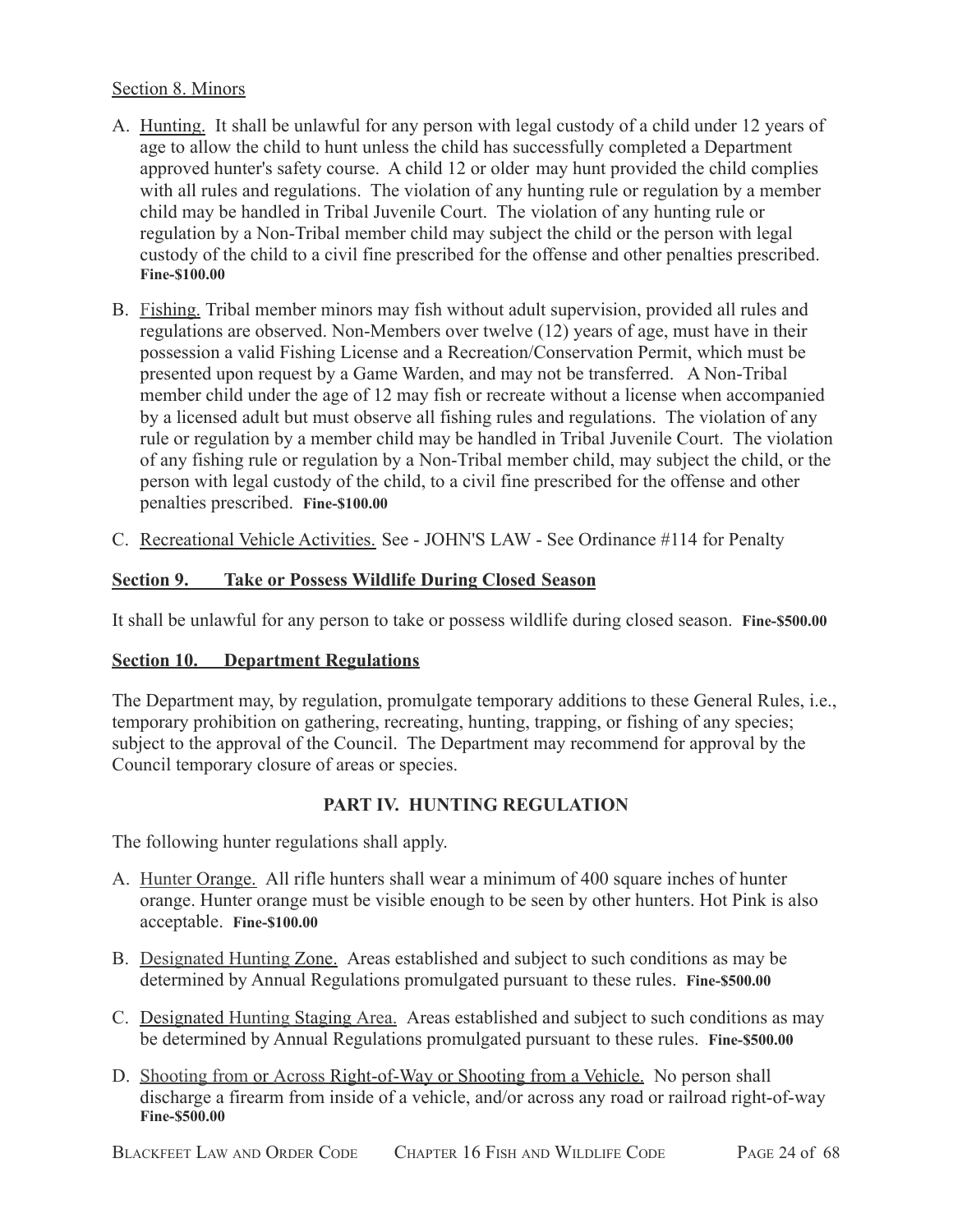- E. Shooting Close to a House. No person shall shoot or attempt to shoot any animal within 440 yards of any occupied residence or building. This shall not apply to the landowner or resident of the occupied residence or building. **Fine-\$100.00**
- F. Shooting Within a Town or Residential Area. No person shall shoot or attempt to shoot any animal within the limits of a town or residential area. The Council shall determine by annual regulations, the exact description of any town or residential area within the Reservation. Law enforcement officers and/or game wardens shall be exempt from the provision of this rule, when performing their duties. **Fine-\$100.00**
- G. Shooting near Recreational Area and/or Lake. It is unlawful to hunt small game with high power rifles within 1,000 yards of a Recreational Area and/or lake. This does not include waterfowl hunters. **Fine-\$100.00**
- H. Hunting Hours. No hunting shall be allowed between  $\frac{1}{2}$  hour after sunset and  $\frac{1}{2}$  hour before sunrise. **Fine-\$100.00**
- I. Young Animals. No person shall hunt or shoot animals less than one-year-old. **Fine-\$100.00**
- J. Baiting Prohibited. No person shall use bait while hunting, such as wildlife carcass, salt, grain, or any other food attractant. **Fine-\$100.00**
- K. Hunting While Under the Influence of Alcohol/Drugs. No person shall hunt while under the influence of alcohol or other substances. Intoxication shall be determined according to the definition of intoxication and methods of proof acceptable in Tribal Court. **Fine-\$500.00**
- L. Concealing Sex of Animal. Proof of sex must remain attached until the carcass is processed. Concealment of the sex of an animal is unlawful. **Fine-\$100.00**
- M. Spotlighting and Night Scopes. No person shall use any artificial light, night scope, or similar device for the hunting of big game. **Fine-\$500.00**
- N. Drone. No person shall hunt or harass wildlife with a drone. **Fine-\$1,000.00**
- O. Aerial Hunting. No person shall hunt, capture, or harass wildlife from any airplane, helicopter, or other aerial device. Any violation of this rule shall be reported to the Federal Aviation Authority. **Fine-\$500.00**
- P. Use of Dogs. No person shall hunt or harass wildlife with dogs except the following hunts: raccoon, mountain lion, upland game birds or migratory waterfowl. Dog owners shall be liable for any damages resulting to wildlife, livestock and/or property. **Fine-\$500.00**
- Q. Crossbow. Use of crossbows for hunting shall be illegal. **Fine-\$500.00**
- R. License Required. It is unlawful to hunt and/or trap wildlife without a license/permit/tag. **Fine-\$500.00**
- S. Tagging Required. Big game must be tagged immediately after kill. **Fine-\$500.00**
- T. Tags Non-Transferable. General hunting license/tags and Non-Tribal member Special Big Game Hunting License/tags are non-transferable. Each hunter must shoot and tag his/her own animal. **Fine-\$500.00**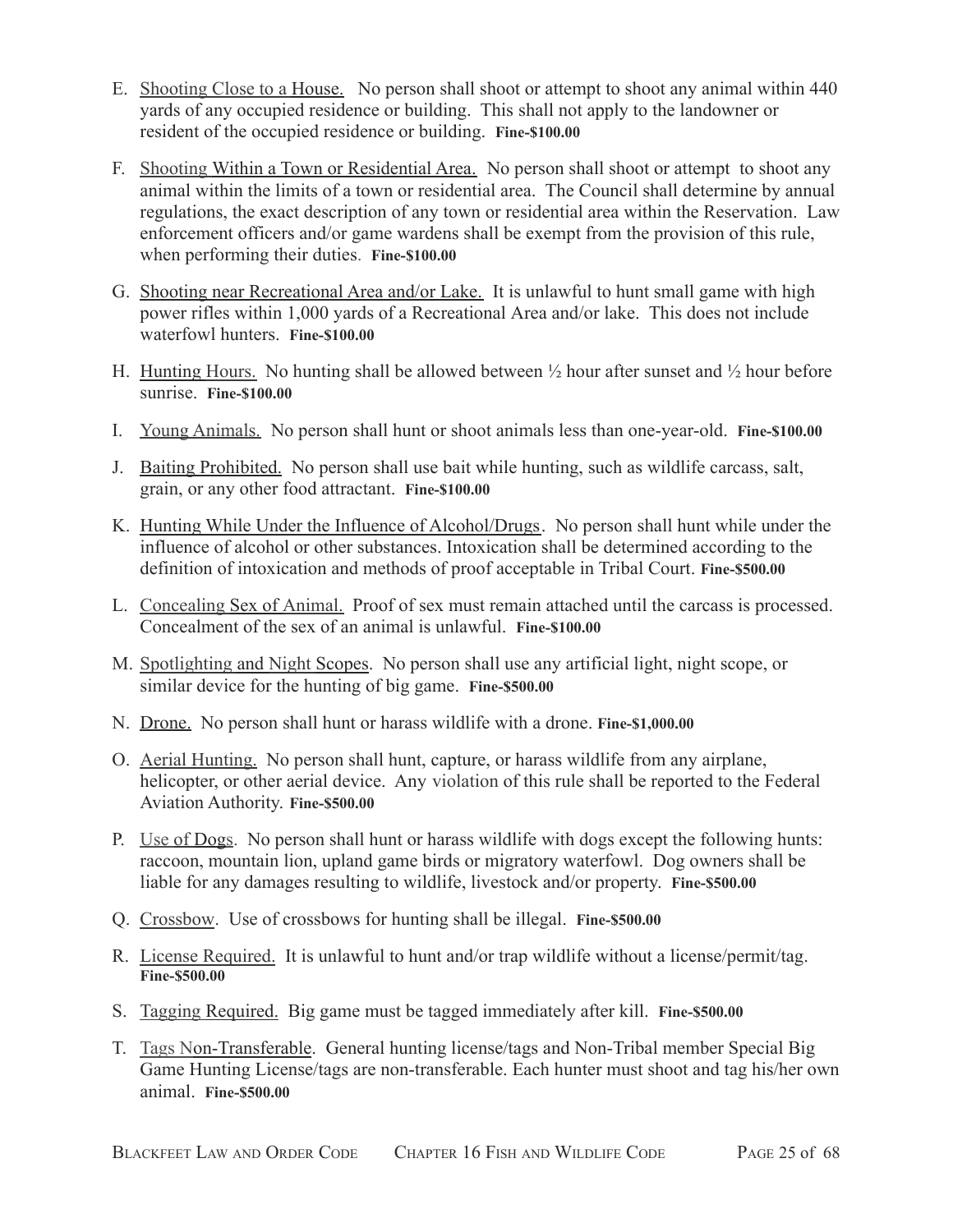- U. Season Limits. Members/Descendants. It shall be unlawful to for Members/Descendants to disobey the season and limits. **Fine-\$500.00**
- V. Season Limits. Non-Tribal Members. It shall be unlawful for Non-Tribal Members to disobey the season and limits. **Fine-\$12,000.00**
- W. Export Permit and/or Transport Permit. All hunters and trappers shall obtain an export permit or transport permit from the Department to take animal parts or meat off the Reservation, or from off reservation approved hunting zones.

## **PART V. BEARS**

## <span id="page-25-1"></span><span id="page-25-0"></span>**Section 1. Grizzly Bear**

The Federal Government has listed the grizzly bear as an endangered species, and the Department has listed the grizzly bear as a culturally important/endangered species. For these reasons, any hunting of the grizzly bear is prohibited except in the instance of self-defense.

## <span id="page-25-2"></span>**Section 2. Sanitation in Bear Country**

Due to the bear problems that may occur beginning in the early spring of the year and ending usually in late autumn, we are being reminded that measures are needed to ensure the safety of all persons, and the protection and preservation of bears. The following regulations are implemented to meet these goals.

A. Food. For the handling of food in bear country, the following regulations shall govern.

- 1. All persons shall make all food, including garbage, bird feeders, livestock, and pet food (excluding hay), unavailable to bears. **Fine-\$100.00**
- 2. During daylight hours all camps shall be attended, or food shall be stored in a bear resistant manner. **Fine-\$100.00**
- 3. While camping, all food not in use or being prepared shall be stored in a bear resistant manner. **Fine-\$100.00**
- B. Commercially Operated Food Businesses. All commercially operated food businesses in bear country shall abide by the following regulations.
	- 1. Ensure that all bear resistant receptacles/garbage containers are closed in a way that will not attract bears. **Fine-\$500.00/Day**
	- 2. Dumping of food, bi-products and packaging shall only be disposed of in a designated bear resistant receptacle. **Fine-\$500.00/Day**
	- 3. Commercial facilities with outdoor grilling shall have a bear resistant enclosure or fence preventing bears from gaining access to such. **Fine-\$500.00/Day**
	- 4. Outside garbage storage shall be contained only in bear resistant receptacles. **Fine-\$500.00/Day**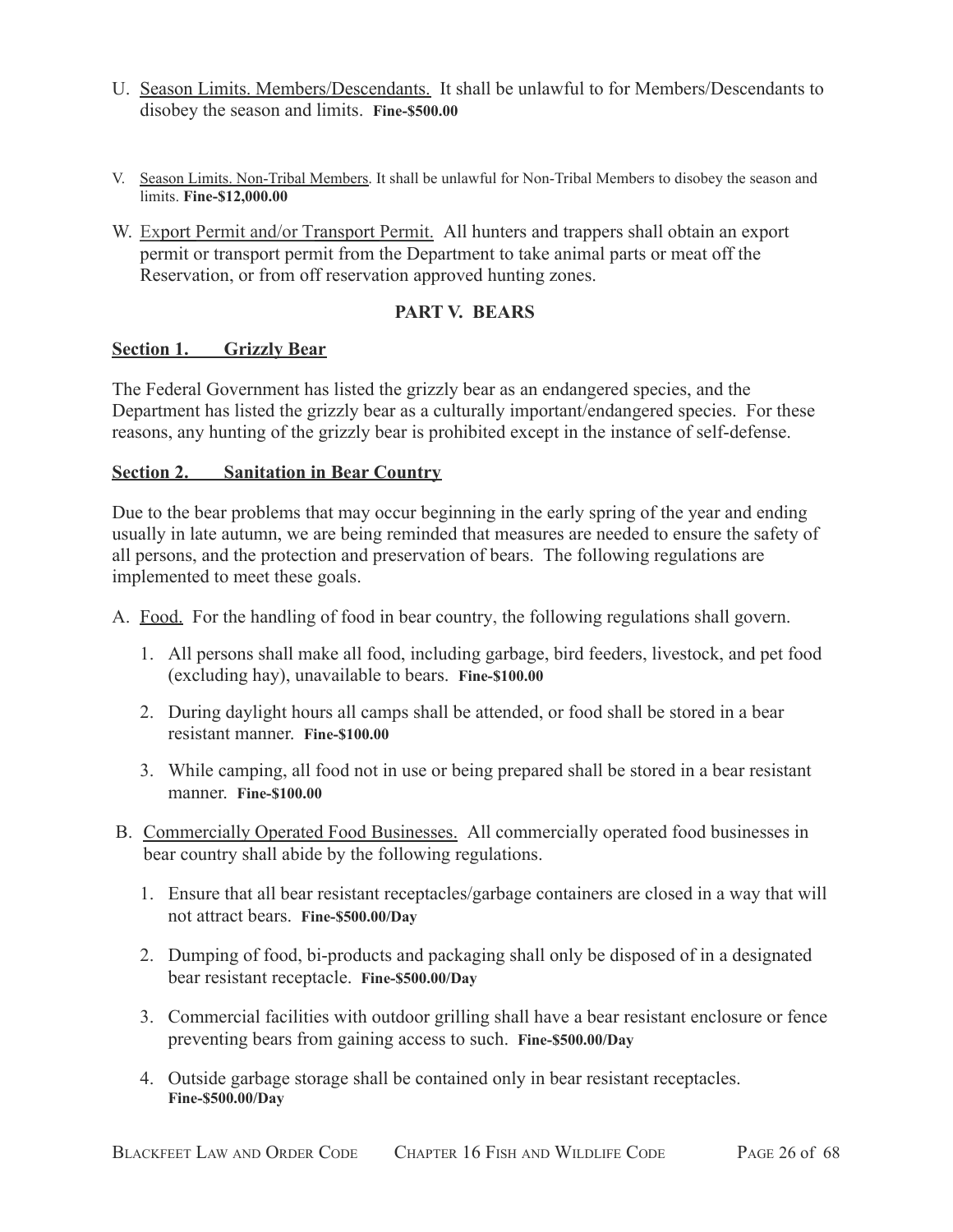- C. Residential Garbage. Garbage shall be removed and placed in a designated garbage container and properly closed. In areas where there is a bear resistant garbage container, it will be monitored for overflow and closure. **Fine-\$100.00**
- D. Gut Piles. Big game gut piles shall be removed at least 100 yards from any camp or designated hiking trail. **Fine-\$100.00**
- E. Animal Carcasses. Animal carcasses shall be removed from the field as soon as possible. If left overnight, carcasses shall be stored in a bear resistant manner if possible. If a grizzly bear claims a hunter's big game carcass the hunter shall contact the Department. Upon investigation, the hunter may be issued a replacement (members and descendants only) tag. **Fine-\$100.00**
- F. Livestock Carcasses. Livestock owners shall be required to dispose of livestock carcasses in a manner that will not attract bears into a conflict situation with people. Carcasses shall be removed to a remote area; more than 1/2 mile from any residence, calving area, or occupied corrals. If this is not possible, the livestock owner shall contact the Department, who will arrange for removal and/or relocation of the carcass. **Fine-\$100.00**
- G. Closures. It shall be unlawful to disobey warning signs regarding closures due to bear danger. **Fine-\$1,000.00**

## <span id="page-26-0"></span>**Section 3. Bear Control**

- A. Special Black Bear Predator Control Measures. Control measures are the capturing of nuisance black bears on tribal or private land, relocating the bear to public wild land areas, placing nuisance bears in captivity, or euthanizing nuisance bears. Nuisance black bears are those which constitute a demonstrable but non-immediate threat to human safety, or who have committed significant depredations to lawfully present livestock.
- B. Taking of Grizzly Bear. It shall be illegal to kill a grizzly bear except in self-defense, which means the life of a person is in immediate threat. The killing of a grizzly bear is to be reported to a game warden within 24 hours, and it shall be unlawful to fail to report an illegal take. The Director is to report each taking to the U.S. Fish and Wildlife Service. A nuisance grizzly bear found by an individual is required to report the grizzly bear to the Director immediately for the purpose of the Department's officials to separate the bear from the reported nuisance area. Individuals are not permitted to haze a grizzly bear. **Fine-\$5,000.00**
- C. Taking by a Tribal Game Warden. The Director may authorize the capture or killing of a nuisance bear. In making this determination and carrying it out, the Director is to consider federal guidelines relating to bear control actions. The Director shall notify the U.S. Fish and Wildlife Service of any action taken regarding a nuisance grizzly bear.
- D. Taking of a Black Bear by an Individual. A black bear may be killed in self-defense or defense of property, including livestock if a person's life is immediately threatened or if the black bear is in the act of attacking livestock or destroying property. Any killing of a black bear in self-defense or defense of property shall be reported to a game warden within 24 hours.
- E. Scientific or Research Purposes. Authorized Department officials may pursue, capture, or collect bears for scientific or research purposes. The Director will report each taking of a grizzly bear to the U.S. Fish and Wildlife Service.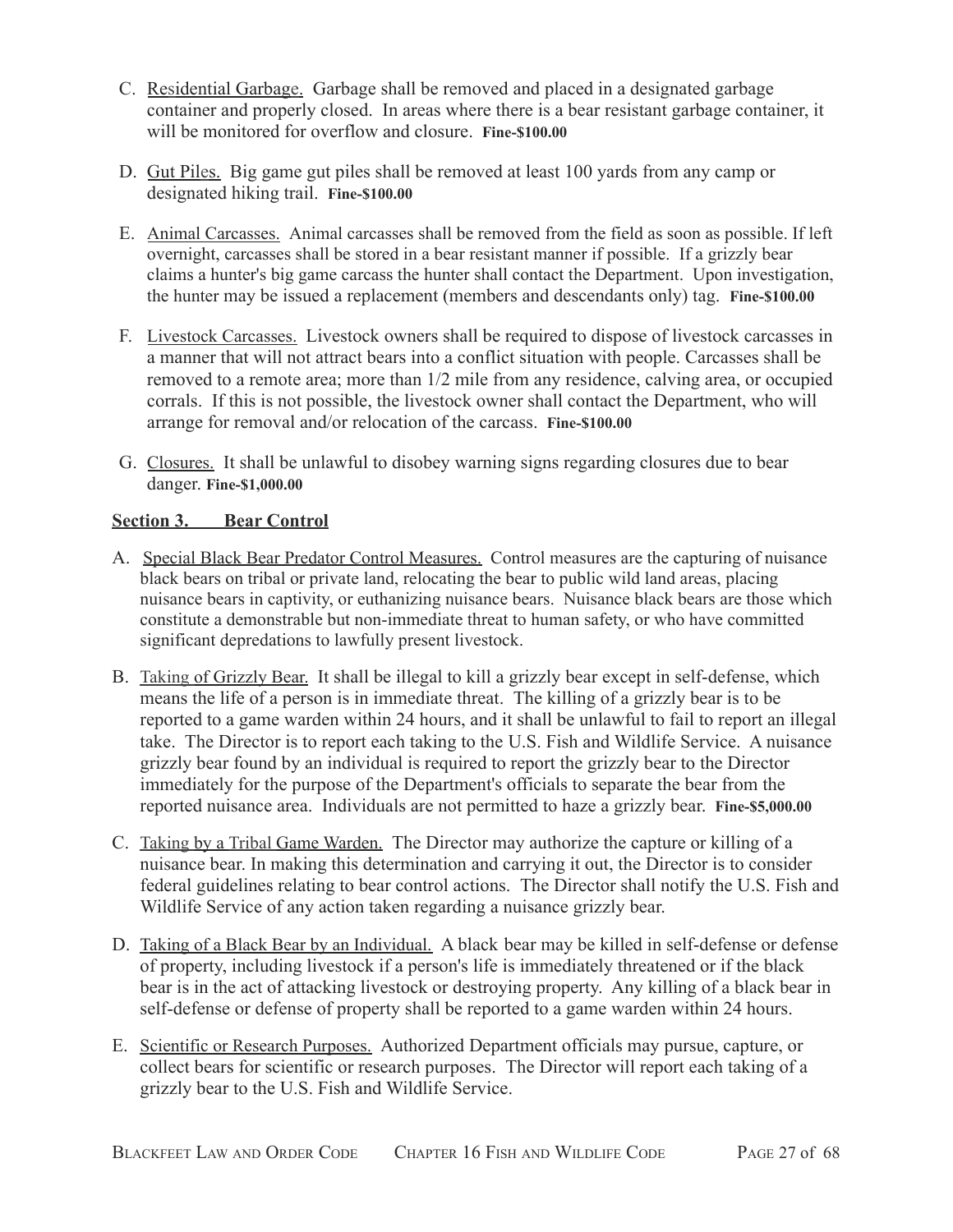- F. Possession. Tribal game wardens are authorized, for scientific, research or educational purposes, to possess, deliver, carry, transport, ship, export, or receive taken bears.
- G. Disposal. The Director of the Department shall have broad discretion in the management and disposal of any problem bear as determined by the Fish and Wildlife Department.
- H. Notification to the U.S. Fish and Wildlife Service. Bears, other than grizzlies, shall be controlled in the same manner as grizzly bears except that the U.S. Fish and Wildlife Service need not be notified.

### <span id="page-27-0"></span>**Section 4. Killing Big Game in Self-Defense or in Defense of Others**

- A. Self Defense, Wounded Game, and Reporting. If there is a demonstrable threat to human safety, a big game animal may be killed in self-defense or in defense of others. It shall be unlawful to fail to report any such killing of a big game animal to a game warden within twenty-four (24) hours. In the event of a wounded animal, the reporting requirements are the same as above.
- B. Non-Self Defense Liability. Liability is established when the killing of a big game animal is determined to not be in self-defense.

## **PART VI. PREDATORS**

## <span id="page-27-2"></span><span id="page-27-1"></span>**Section 1. Predator Control Measures**

- A. Wolves.
	- 1. *Control Measures.* Pertains to the capturing of problem wolves on tribal or private land, collaring and releasing or relocating problem wolves to public wild land areas, the placing of problem wolves in captivity or euthanized problem wolves. A problem wolf is a wolf that has committed depredations to lawfully present livestock.
	- 2. *Taking by a Tribal Game Warden.* The Director may authorize the capture or allow a nuisance wolf to be euthanized. In making this determination and carrying it out, the Director is to consider federal guidelines relating to wolf control actions and the *Blackfeet Wolf Management Plan Appendix D.* The Director shall notify the U.S. Fish and Wildlife Service of any action taken regarding a nuisance wolf.
	- 3. *Possession.* Tribal game wardens are authorized, for scientific or research purposes, to possess, deliver, carry, transport, ship, export, or receive wolves.
	- 4. *Disposal.* The Department Director shall have broad discretion in the management and disposal of any problem wolf as determined by the Department and the Blackfeet Wolf Management Plan.
- B. Mountain Lions.
	- 1. *Control Measures.* Pertain to the capturing of nuisance mountain lions on tribal or private land, or euthanizing nuisance mountain lions. Nuisance mountain lions are those which constitute a demonstrable but non-immediate threat to human safety, or who have committed depredations to lawfully present livestock.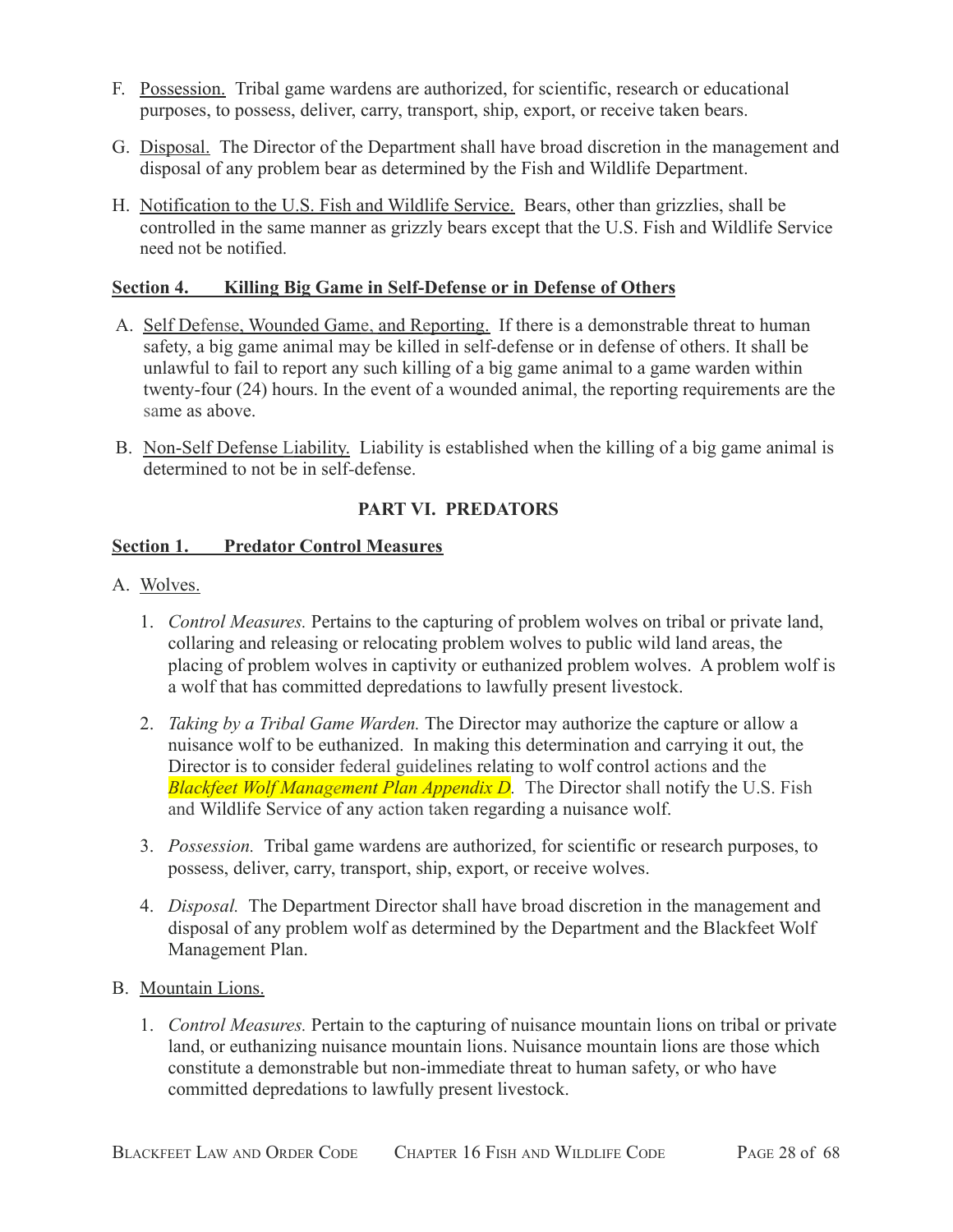- 2. *Taking by Tribal Game Warden.* The Director may authorize the capture of or allow a nuisance mountain lion to be euthanized.
- 3. *Possession.* Tribal game wardens are authorized, for scientific, research or educational purposes, to possess, deliver, carry, transport, ship, export, or receive taken mountain lions.
- 4. *Disposal.* The Director shall have broad discretion in the management and disposal of any problem mountain lion as determined by the Department.

## <span id="page-28-0"></span>**Section 2. General Rules Regarding Predator Control**

- A. Limits on Control. Control shall be limited strictly to the troublesome species and to the locality where substantial damage or danger of such damage exists. Insofar as practical, every effort shall be made to take only the particular animal or animals, which is responsible for the damage.
- B. Distribution and Use of Poison. Poisoning wildlife is prohibited. **Fine-\$1,000.00**
- C. Report of Depredation. Depredation shall be reported to the Department as soon as possible.
- D. Investigation of Depredations. The Department will investigate any depredation reported. The Department may request technical assistance from any federal agency or department to perform a proper investigation or to undertake a control measure.
- E. Anti-Depredation Measures. The Department may recommend to ranchers, farmers and residents in areas which may be subject to depredations, measures which may be taken to decrease or eliminate depredations.
- F. Use of a Spring or Set Gun or any other such Devices. It shall be unlawful to use a spring or set gun, or any other such devices regarding the control of predators. **Fine-\$500.00**
- G. Agreement with the Department of Agriculture. The Department is authorized to negotiate with the Animal Plant Health Inspection Service of the Department of Agriculture, an agreement providing for the services of their Animal Damage Control personnel on the Reservation. Any agreement will provide for notification of the Director of any activity and shall not be in effect until approved by the Council.
- H. Aerial Control or Capture. Game Wardens and other law enforcement officers or predator control contractors shall be allowed to hunt or capture animals from an airplane, helicopter or other aerial device while performing an official function otherwise allowable under these rules.

## **PART VII. TRAPPING AND HUNTING OF FURBEARERS**

## <span id="page-28-2"></span><span id="page-28-1"></span>**Section 1. Furbearer Species**

Furbearers are lynx, wolverines, bobcats, weasels, ferrets, muskrats, beavers, pine martens, mink, coyotes, wolves, swift fox, red fox, raccoons, otters, skunks, and fisher. Wolverine and lynx, swift fox, fisher, bobcat are Blackfeet Endangered Species.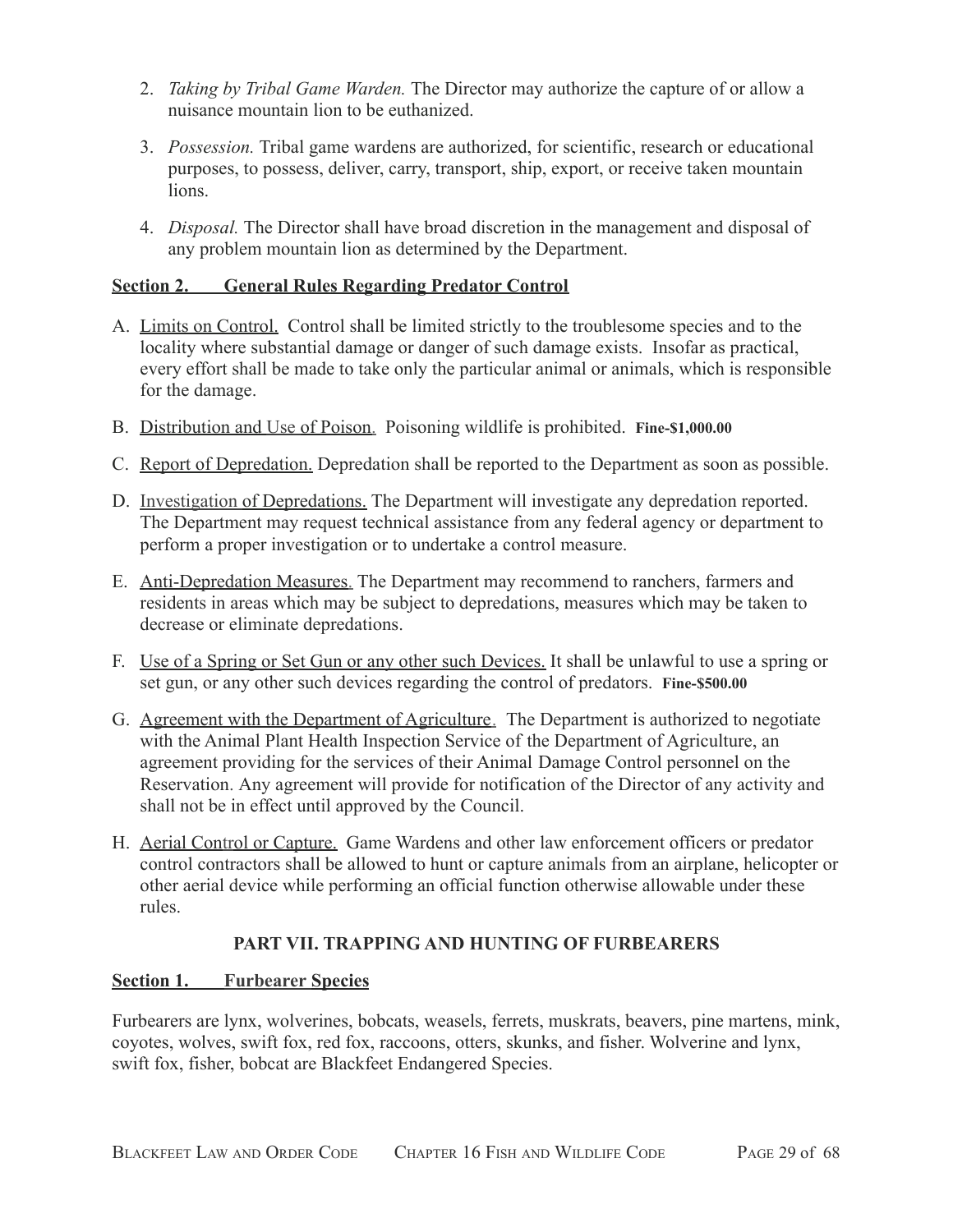## <span id="page-29-0"></span>**Section 2. Trapping and Hunting of Furbearers**

- A. Trapping. Members shall trap fur bearing wildlife on the Reservation provided they obtain a Trapping License. Trapping seasons, quotas, the cost of permits and special conditions for furbearer hunting permits shall be determined by regulations promulgated according to these rules. It shall be unlawful for Tribal members to trap without a permit. **Fine-\$100.00**
- B. Hunting. Members shall hunt fur bearing animals on the Reservation provided they obtain a permit. Hunting seasons, quotas, the cost of permits, and special conditions for forbearer hunting shall be determined by Annual Regulations promulgated according to these rules. It shall be unlawful for any member to hunt furbearers without a license. **Fine-\$100.00**
- C. Hunting or Trapping Furbearers with a Non-Tribal Member. It shall be unlawful for any member to hunt or trap furbearers with a Non-Tribal member. **Fine-\$1,000.00**
- D. Tags. Tags may be issued and shall be determined by regulations promulgated according to these rules. The tag must be affixed to the hide until the hide is processed. It shall be unlawful to fail to affix the tag. **Fine-\$75.00**
- E. Logs. Trapping and hunting logs shall be accurate and turned into the Department after season. **Fine-\$100.00**

## <span id="page-29-1"></span>**Section 3. Non-Tribal Member (Resident of Reservation) Trapping and Hunting of Furbearers**

- A. Beaver. A Non-Tribal member may trap beavers causing damage to his own property only after notifying a game warden of the problem. The Game Warden shall contact a member to trap the beaver, if the member has not taken the beaver within a specified time, the Department may issue a special permit for the Non-Tribal member. **Fine-\$100.00**
- B. Coyote. A Non-Tribal member may hunt coyotes causing damage to their property only after notifying a Game Warden of the problem. It shall be illegal to take coyotes using traps, take by hunting only. **Fine-\$100.00**
- C. Spouses of Members-Permits. Spouses of members shall be eligible for special permits to hunt or trap furbearers. The enrolled member spouse must apply for the permit. Hunting or trapping seasons, quotas, the cost of permits, and special conditions for these special permits shall be determined by regulations promulgated according to these rules. **Fine-\$100.00**
- D. Spouse of Non-Tribal Member Tags. Non-Tribal member spouses shall comply with tag requirements.

### <span id="page-29-2"></span>**Section 4. Quotas for Reservation**

The Department is authorized to consult the federal and state officials regarding the setting of quotas and distribution of tags, for the trapping of bobcat and lynx, with approval of the Council.

## **PART VIII. SMALL GAME**

### <span id="page-29-4"></span><span id="page-29-3"></span>**Section 1. Small Game Species**

Small Game species are those animals listed as rabbits, squirrels, and other land animals not considered big game are small game animals, unless listed as furbearers.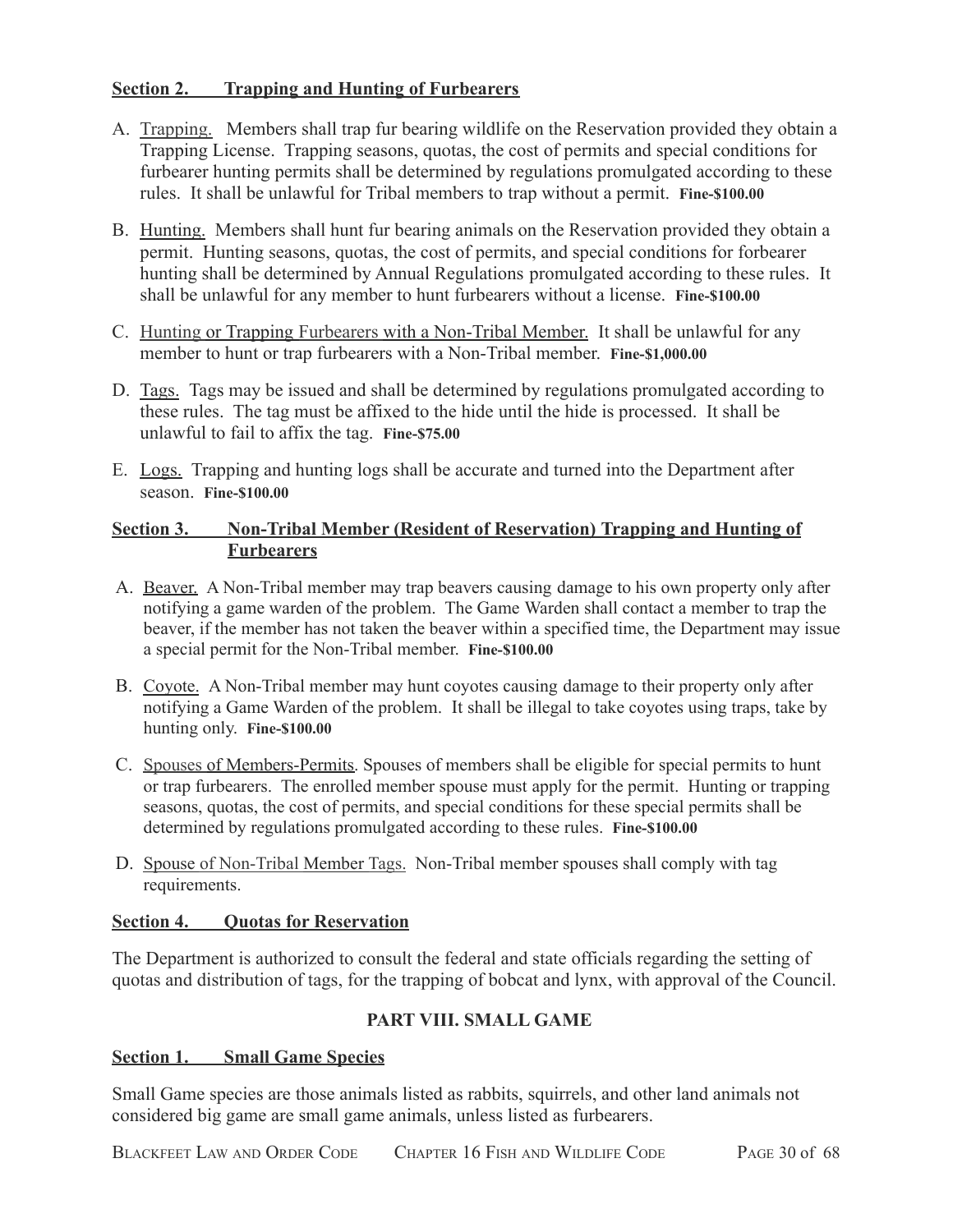## <span id="page-30-0"></span>**Section 2. Small Game Hunting by Members and Descendants**

Members and descendants may hunt small game on the Blackfeet Reservation subject to such conditions as may be determined by regulations promulgated pursuant to these rules. **Fine-\$300.00**

### <span id="page-30-1"></span>**Section 3. Small Game Hunting by Non-Tribal Members**

It shall be unlawful for Non-Tribal members to hunt small game on the Blackfeet Reservation, unless a permit is authorized. **Fine-\$300.00**

#### <span id="page-30-2"></span>**Section 4. Hunting of Ground Squirrels by Non-Tribal Members**

It shall be unlawful for Non-Tribal members to hunt ground squirrels *(Urocitellus sps.)* on the Reservation without a permit. Permits are subject to such conditions as may be determined by annual regulations promulgated pursuant to these rules. **Fine-\$200.00**

## **PART IX. BUFFALO HUNTING**

<span id="page-30-3"></span>Buffalo are designated as a Cultural Important Species, which require separate regulation from Big Game Hunting. Such regulations shall be recommended by the Commission for approval by the Council.

### <span id="page-30-4"></span>**Section 1. Buffalo Hunting by Members and Descendants**

Members and descendants may hunt buffalo on the Blackfeet Reservation subject to such conditions as may be determined by regulations promulgated pursuant to these rules. Special Lottery Hunts may be authorized for members and/or descendants. **Fine-\$300.00**

### <span id="page-30-5"></span>**Section 2. Buffalo Hunting by Non-Tribal Members**

It shall be unlawful for Non-Tribal members to hunt buffalo on the Blackfeet Reservation unless permits are authorized by Council in regulation. **Fine-\$1000.00**

### <span id="page-30-6"></span>**Section 3. Hunting of Buffalo without a License**

It shall be unlawful for any person to hunt buffalo on the Reservation without a License. Licenses are subject to such conditions as may be determined by annual regulations promulgated pursuant to these rules. **Fine-\$1000.00**

### <span id="page-30-7"></span>**Section 4. Buffalo Hunting Ammunition**

A 150-grain bullet or larger shot from a centerfire rifle must be used when hunting buffalo. Non-lead bullets are preferred, if possible.

### **PART X. OFF RESERVATION HUNTING**

### <span id="page-30-9"></span><span id="page-30-8"></span>**Section 1. Off Reservation Hunting License Required**

Off Reservation hunting is hunting outside the exterior boundaries of the Blackfeet Indian Reservation, pursuant to treaties and agreements with the Blackfeet Nation. Off Reservation Hunting zones, season, types of game, number of tags issued, costs of tags and penalties shall be established annually in the annual regulations as recommended by the Commission for approval

BLACKFEET LAW AND ORDER CODE CHAPTER 16 FISH AND WILDLIFE CODE PAGE 31 of 68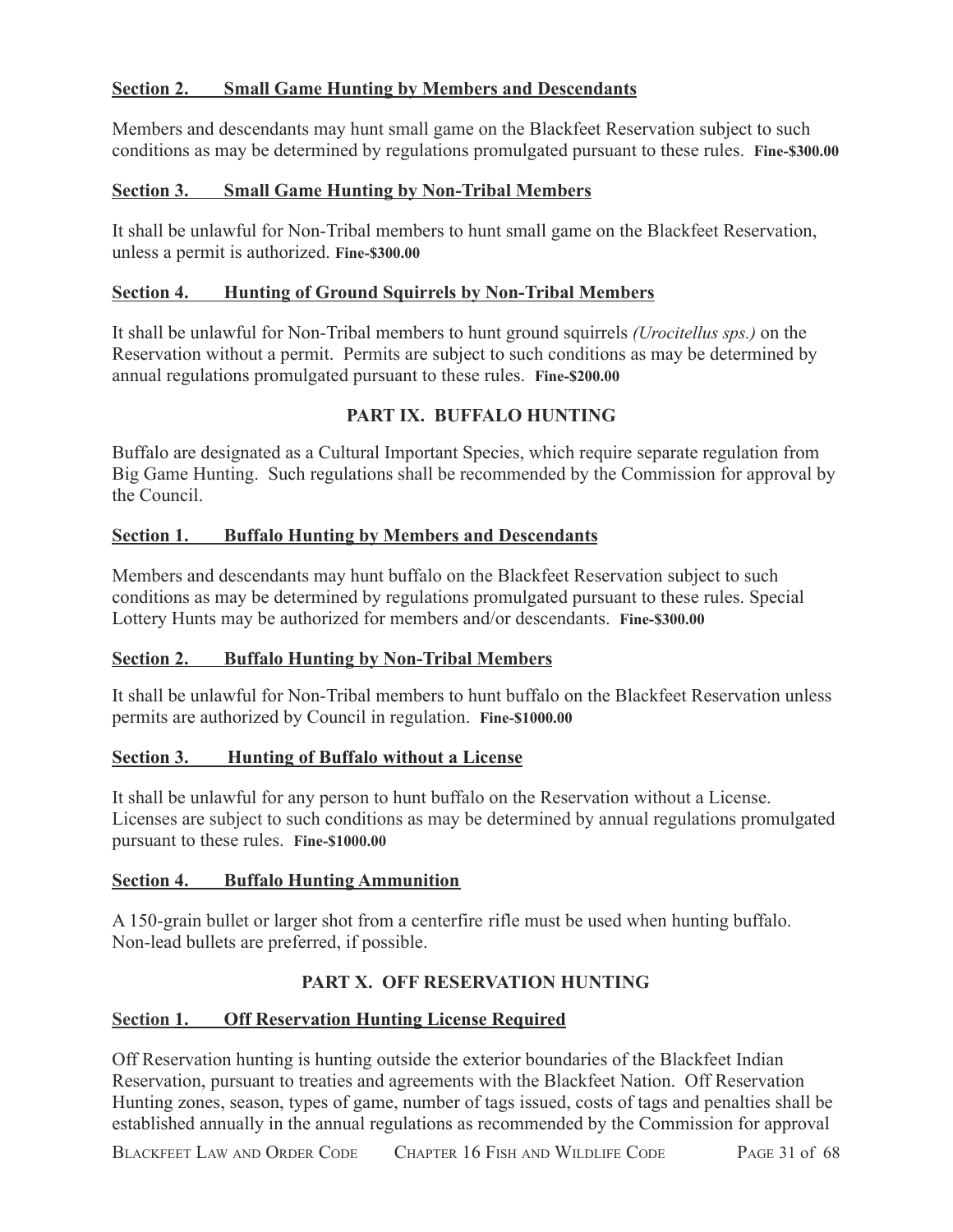by the Blackfeet Tribal Business Council. Only Blackfeet Tribal members over the age of 18 shall be eligible to hunt Off Reservation and such tags may not be transferred to another person. It is unlawful to harvest game in these areas without a lawful permit/tag. **Fine-\$1,000.00 and loss of privileges for the next year.**

The Blackfeet Fish and Wildlife Department will furnish Off Reservation hunters with a copy of all regulations that may apply while participating in an Off Reservation hunt. This will be done when the hunter is issued a tag.

## <span id="page-31-0"></span>**Section 2. Blackfeet Tribal Game Wardens During Peak Migration Season**

If there are license fees charged, Blackfeet Game Wardens will be present, during the peak of the buffalo and big game migration season determined for that particular year depending on weather and migration numbers, for the enforcement of violations, by Tribal members or helpers, pursuant to the Blackfeet Fish and Wildlife Code.

## **Section 3. Helpers**

Tribal members participating in Off Reservation hunts are encouraged to have between 4 and 5 helpers. Helpers can be Tribal members, non-members, and/or descendants; however, only tag holders are eligible to carry weapons and kill game. **Fine-\$100.00**

## <span id="page-31-1"></span>**Section 4. Harvest Reports and Transport Permits**

- A. All Off Reservation hunters must report their harvest within seven (7) business days of their kill, or report their decision to discontinue hunting if unsuccessful, to the Blackfeet Fish and Wildlife Department. Any Off Reservation hunter failing to report their harvest, or failing to report their decision to discontinue hunting, will be ineligible for Off Reservation Hunting the next season. **Fine-\$100.00**
- B. The Blackfeet Fish and Wildlife Department will work with the appropriate agencies to develop any necessary agreements for the transport of harvested game, by a Tribal member participating in Off Reservation hunting, when that transport occurs from Federal and/or State to State and/or Reservation Lands.
- C. If a transport permit is required for those participating in Off Reservation hunts, the Blackfeet Fish and Wildlife Program will provide the permit to the tag holder when they receive their tags. This will be done at no additional cost to the hunter. It is unlawful to have a bison tag not accompanied by a transport permit. **Fine-\$100.00**

## <span id="page-31-2"></span>**Section 5. National Park Service and Forest Service Regulations**

Tribal members must comply with all National Forest Service and National Park Service regulations while participating in off reservation hunts.

## **PART XI. BIRDS**

## <span id="page-31-4"></span><span id="page-31-3"></span>**Section 1. Injuring or Harassing Bird Nests**

No person shall take, injure, or harass any bird upon its nest, or remove the nest or eggs of any bird, except as may occur in legal horticultural and agricultural practices. **Fine-\$50.00**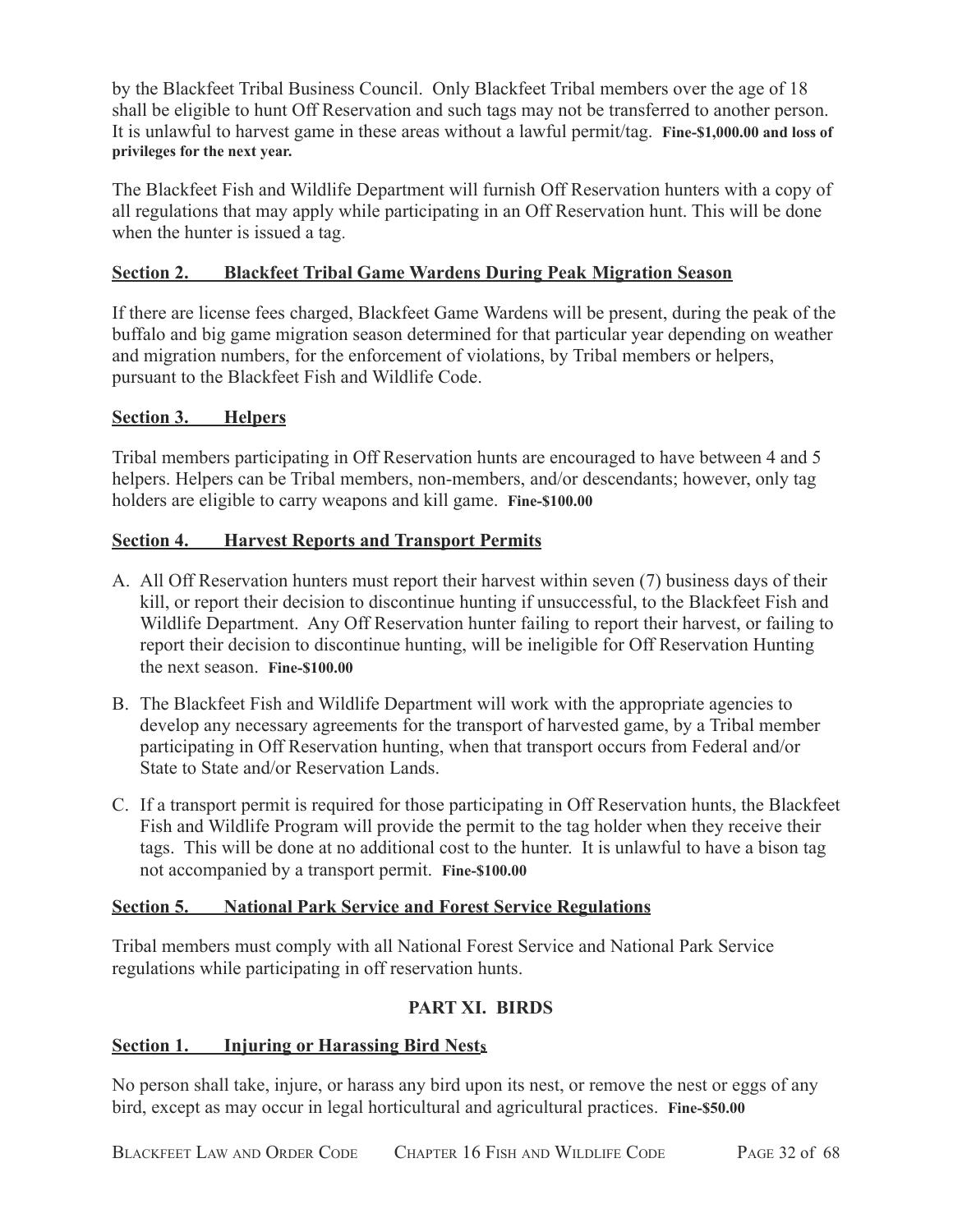### <span id="page-32-0"></span>**Section 2. Sale of Birds**

The sale of birds or any parts of birds is prohibited, provided that parts of birds may be used in traditional crafts, and the finished article may then be sold, except for eagle feathers and parts.

#### <span id="page-32-1"></span>**Section 3. Rules Regarding Taking of Particular Birds**

- A. Song and Insectivorous Birds. The killing of birds other than game birds is prohibited. It shall be unlawful for any person or persons on the Blackfeet Reservation to shoot, take, ensnare, or trap for the purpose of killing or in any other manner to injure or destroy any bird whose principal food consists of insects. Members may use the feathers of dead birds for traditional crafts.
- B. Hawks and Owls (all Raptors). The hunting or harassing of all species of hawks and owls and all raptors is prohibited.
- C. Eagles. The hunting or harassing of bald and golden eagles is prohibited.

#### <span id="page-32-2"></span>**Section 4. Hunting of Upland Game Birds**

Members and descendants may hunt Upland Game Birds without a license. Non-Tribal members may hunt Upland Game Birds with a Non-Tribal member license. **Fine-\$500.00**

#### <span id="page-32-3"></span>**Section 5. Hunting of Migratory Waterfowl Game Birds**

All Migratory Waterfowl hunters shall possess a Federal Waterfowl Stamp. **Fine-\$50.00**

- A. Federal Flyway Regulations. All Federal Flyway Regulations shall apply as specified by regulation. **Fine-\$100.00**
- B. Hunting Methods. No person shall hunt or take migratory waterfowl game birds other than with a shotgun, 10 gauge or smaller. The use of artificial bird decoys is permitted. **Fine-\$500.00**
- C. Identification. Field dressed birds shall have one wing attached for identification. **Fine-\$100.00**
- D. Lead Shot Prohibited. The use of lead shot will be prohibited. **Fine-\$50.00**
- E. Hunting Hours. Hunting is prohibited  $\frac{1}{2}$  hour after sunset and  $\frac{1}{2}$  hour before sunrise. **Fine-\$100.00**
- F. Migratory Waterfowl Species. Geese and Ducks (including Mergansers) are included in this category.

#### <span id="page-32-4"></span>**Section 6. Hunting Seasons, Zones, License Cost, Closures and Refuges**

<span id="page-32-5"></span>Hunting seasons, hunting zones, license cost, closures and refuges for specific species and may be promulgated by the Fish and Wildlife Department and will be displayed in the Annual Regulations.

#### **PART XII. FISH**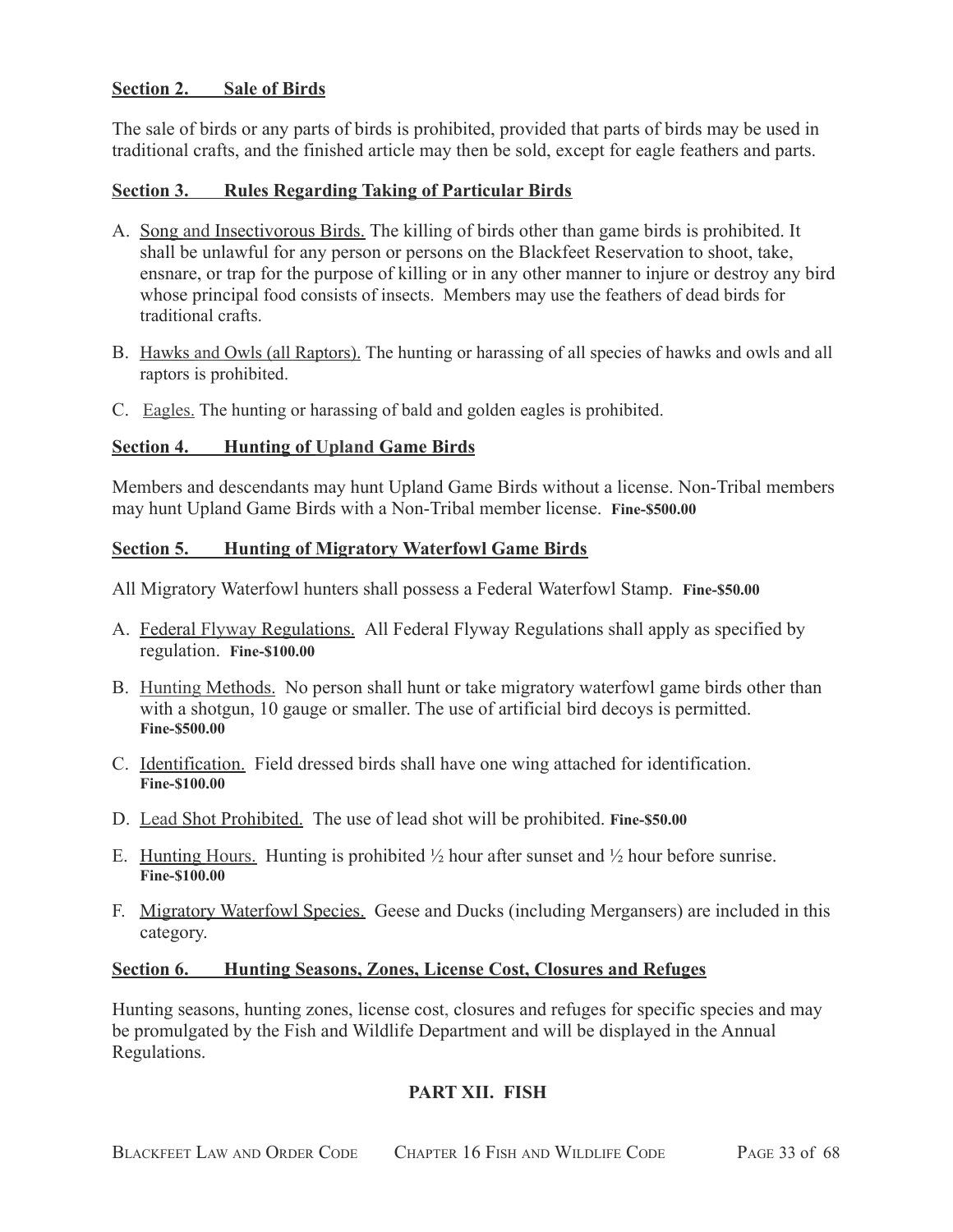### <span id="page-33-0"></span>**Section 1. Season, Methods, Non-Tribal Member Licenses**

- A. Stream Fishing Season. The stream fishing season for Non-Tribal members shall be established by annual regulation. **Fine-\$200.00**
- B. Fishing Methods. Fish shall not be taken by any manner except with one line and pole under immediate control by a Non-Tribal member. Fishing will be allowed by using only one rod or line with no more than two hooks. Exceptions include the use of two rods or lines with no more than two hooks per line while fishing through the ice. All lines must be within immediate control of the angler. **Fine-\$100.00**
- C. Non-Tribal Member Fishing License. Non-Tribal members twelve (12) years of age and over must have in their possession a valid fishing license, which must be presented to a game warden upon request and may not be transferred. A Non-Tribal member child under the age of 12 may fish or recreate without a license when accompanied by a licensed adult; but must observe all fishing rules, regulations and their combined catch must not exceed the legal limit for one individual. Permit fees will be determined by annual regulations. **Fine-\$500.00**

### <span id="page-33-1"></span>**Section 2. General Fishing Regulations**

- A. The Blackfeet Aquatic Invasive Species Act. Invasive Species is governed by this Act. See Penalties in **Ordinance 113A.**
- B. Fishing Hours. No fishing shall be allowed  $\frac{1}{2}$  hour after sunset and  $\frac{1}{2}$  hour before sunrise. In addition, no watercraft, icehouse, icehouse, all-terrain vehicle, or snowmobile shall be on a lake ½ hour after sunset or ½ hour before sunrise. **Fine-\$50.00**
- C. Fishing Methods. The taking of fish is permitted by hook and line only. Any other means of obtaining fish such as: Snagging, Use of Explosives, Corrosives, use of Pitch-Forks, Poisons, Use of Gillnet or Seine is in violation of this section. **Fine-\$500.00 plus an additional 100.00 for every fish.**
- D. Introduction of Fish. No person shall fish with live minnows or empty live minnow buckets into water on the Reservation. No person may hold any live fish in a live well, bucket, cooler, or any other device used for the purpose of live transport while traveling into, away from, or within the exterior boundaries of the Reservation without authorization from the Director. **Fine-\$500.00**
- E. Chumming. No person shall use chopped fish or introduce into the water any food substance or matter that may concentrate or attract fish. **Fine-\$100.00**
- F. Ice Fishing Holes. No person shall cut ice holes of more than twelve (12) inches in diameter for ice fishing. Chainsaws are prohibited in creating ice fishing holes. **Fine-\$100.00**
- G. Ice Fishing Houses. No person shall allow an ice fishing house to be frozen on any lake, fail to identify an icehouse, or leave an icehouse on a lake for a period longer than 24 hours. **Fine-\$100.00**
- H. Seasons and Limits. Seasons and limits will be determined by Annual Regulation. **Fine-\$100.00 per fish**
- I. Measuring of Fish. Method used to determine the total length of, is to measure the tip of the snout to the tip of the tail. It shall be unlawful to filet or otherwise process any fish in possession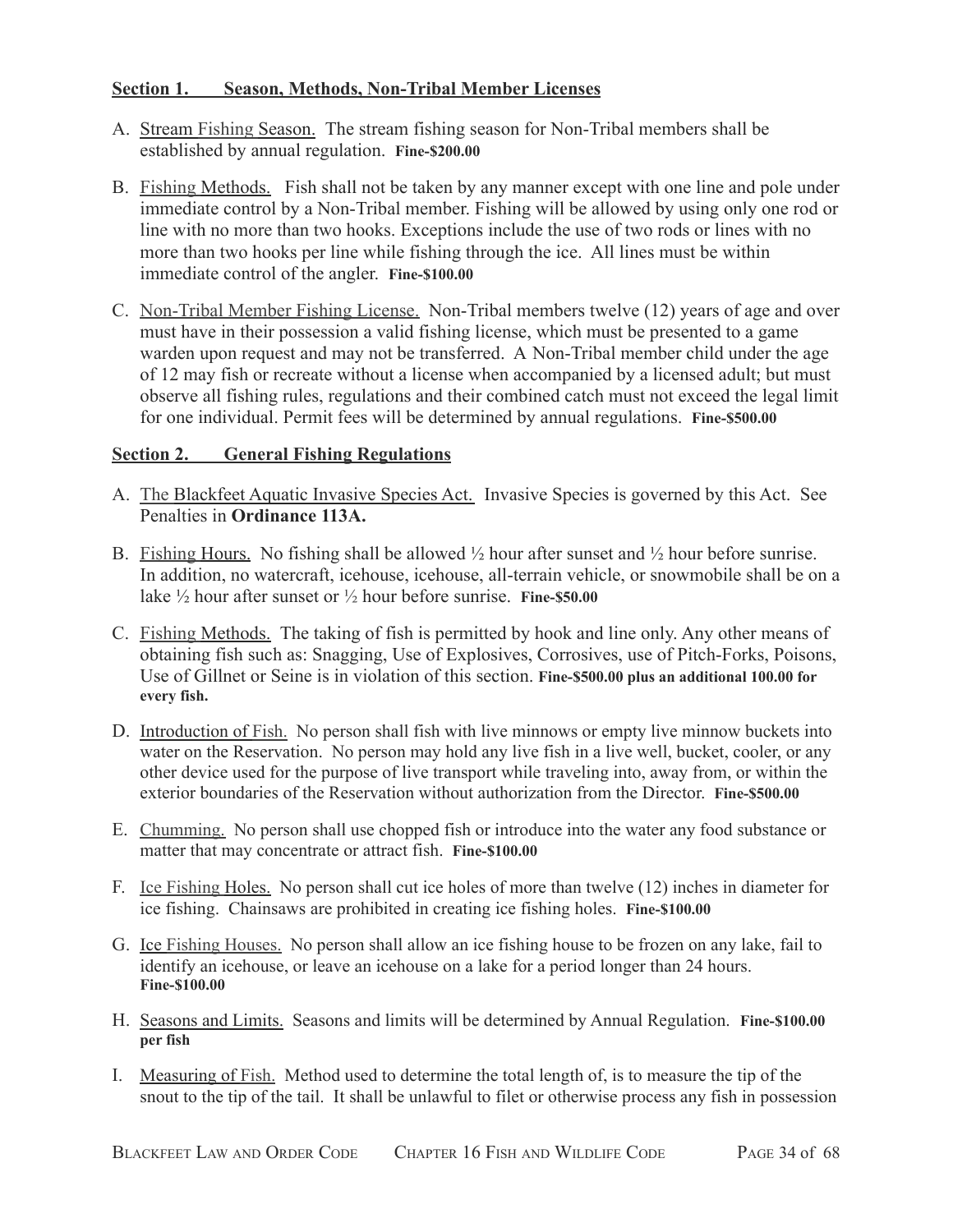at any lake or stream in a manner that would prevent a game warden from a proper measurement. **Fine-\$100.00**

- J. Human Waste. It is unlawful to urinate or defecate within the high-water mark of any stream or lake. **Fine-\$100.00**
- K. Littering. It shall be unlawful to litter on the Blackfeet Reservation. **Fine-\$500.00**
- L. Bull Trout. It shall be unlawful to take or be in possession of Bull Trout; except Duck Lake where they are stocked. **Fine-\$200.00**
- M. Lower St. Mary Lake. It shall be unlawful to net or seine fish from Lower St. Mary Lake. **Fine-\$300.00**
- N. Footwear. Felt bottom boot/waders are prohibited. **Fine-\$200.00**
- O. Lake Aerators. The Department uses aerators on some Reservation lakes, use caution and beware of open water and ice conditions during winter. Interference with any Department gear and/or equipment such as weir, buoy, or other property is prohibited.
- P. Aircraft. No aircraft shall land upon lakes or reservoirs on the Blackfeet Reservation, exceptions would include emergency landing.
- Q. Vehicles on or in Waterways. Vehicles are prohibited from being in or on waterways including on frozen lakes and streams. Any vehicle in such a waterway, such as falling through the ice shall be subject to an environmental assessment of cleanup costs and fined. If a vehicle is in a waterway or falls through the ice, a **Fine-\$1,000.00** will be assessed per day, if no arrangements have been made after two days, the Department will take whatever steps necessary to extract the vehicle and the registered owner/violator will be charged by the Department.
- R. Catch-and-Release and Closed Areas. The following regulations shall govern catch and release and closed areas for fishing.
	- 1. *Cutthroat Trout.* Cutthroat Trout fishing on Midvale Creek, tributary to the Two Medicine River; and, on Wild Creek, tributary to the St. Mary River is prohibited.
	- 2. *Feeder Canals and Waterways Season.* All feeder canals and streams flowing into the following waters shall be CLOSED to fishing from March 15 until the 3<sup>rd</sup> Saturday in May:
		- Dog Gun Lake (Deep Creek)
		- Four Homs Lake (entire Four Homs Feeder Canal)
		- Mission Lake (Feeder Canal from the Two Medicine Main Canal to mouth)
		- Kipp Lake (Feeder Canal from Willow Creek to mouth)
		- Hidden Lake
	- 3. *General Hunting Season Waterway Closure.* Flattop Lake and Goose Lake shall be closed to fishing during General Hunting Season.

## <span id="page-34-0"></span>**Section 3. Fishing Derbies or Contests**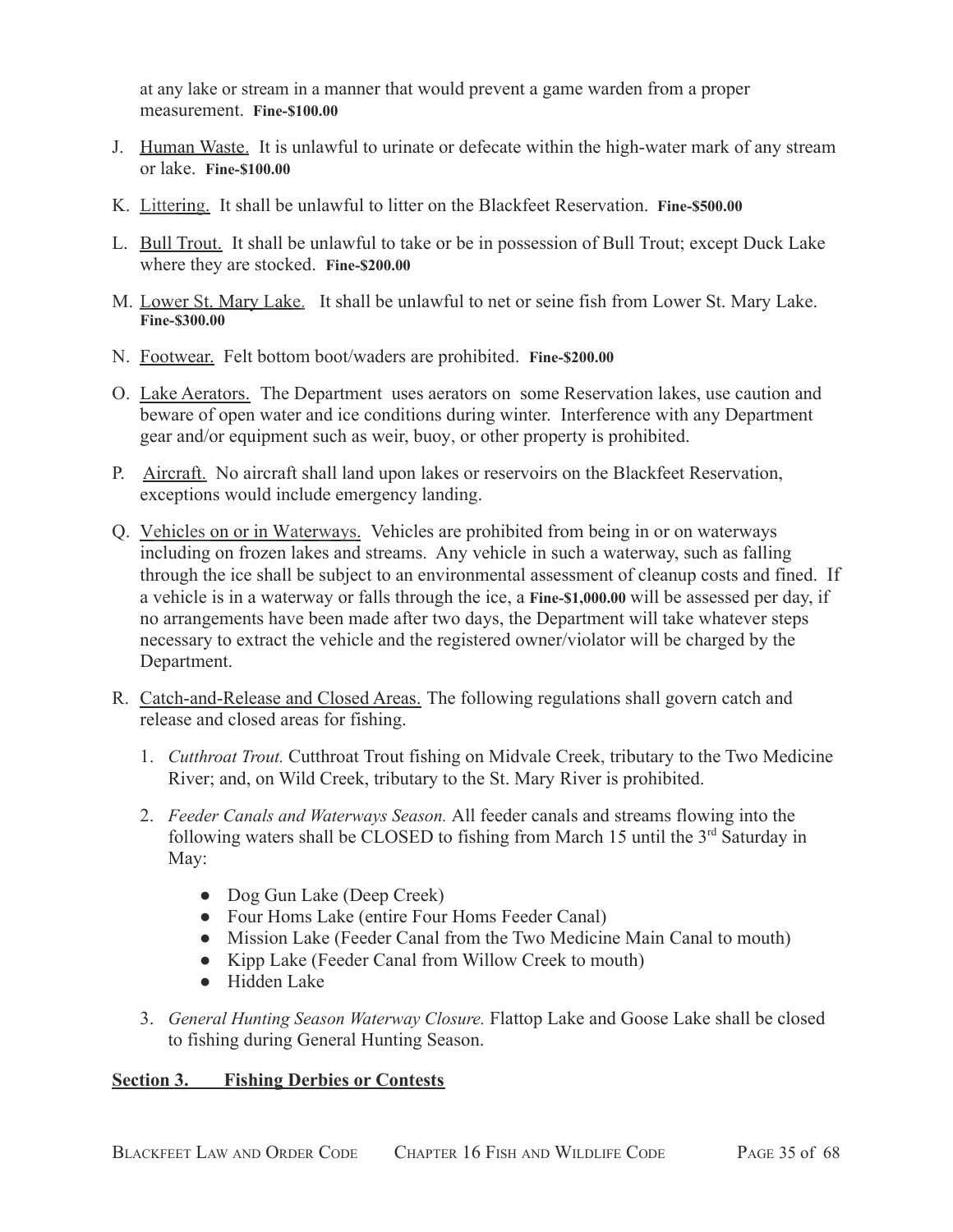Any Tribal member organizing or sponsoring a fishing derby or contest shall complete a request form and provide the Department with fourteen (14) calendar day notice of the planned event. A tribal fishing permit requirement may be waived for the derby only. A \$200 deposit (cashier check) shall be paid to the Tribal Finance Office prior to the event, \$100.00 may be returned to the organization or sponsor upon final inspection of the lake for cleaning.

## <span id="page-35-0"></span>**Section 4. Fishing Contest Rules and Regulations**

These rules do not pertain to a Tribal or Department sponsored event which will have rules and regulations specifically approved by the Department and Commission.

- A. Fishing contests and contestants must comply with all fishing rules and regulations.
- B. Winners of fishing contests or derbies shall only be determined by:
	- 1. Greatest length of a single fish;
	- 2. Greatest weight of a single fish;
	- 3. Or a combination of both 1 and 2; and
	- 4. No contest will be allowed in which the winner is determined by catching the most total fish or having the greatest total weight of harvested fish.
- C. No contests may be held in rivers or streams.
- D. Fishing contests may only be held on waters stocked by the Department with sport fish for recreation opportunity. Consult the Department for a list of stocked waters.
- E. No contest will be allowed involving catching or harvesting of any listed species of special concern i.e. Bull Trout.
- F. Organizers of a fishing contest must provide sanitary latrines and trash can during fishing contests for participants. Organizers of fishing contests must remove all trash and litter at the fishing contest site within twenty-four (24) hours of the completion of the derby or forfeit the refundable \$100.00 deposit. **Fine-\$500.00**
- G. Organizers of fishing contests must submit a fishing contest report detailing the results of the contest to the Department within fourteen (14) days of the completion of the contest.
- H. Non-Compliance of department fishing contest rules and regulations may result in the loss of any future fishing contest opportunities by an organizer or organization.
- I. Fishing derbies shall not occur during consecutive years on the same lake except Twin Lakes.
- J. Fishing derbies are permitted at the discretion of the Department.
- K. The Department promotes alcohol and drug free events.
- L. It shall be unlawful for any person(s) to host a fishing derby without a permit approved by the Department. **\$200.00 Fine**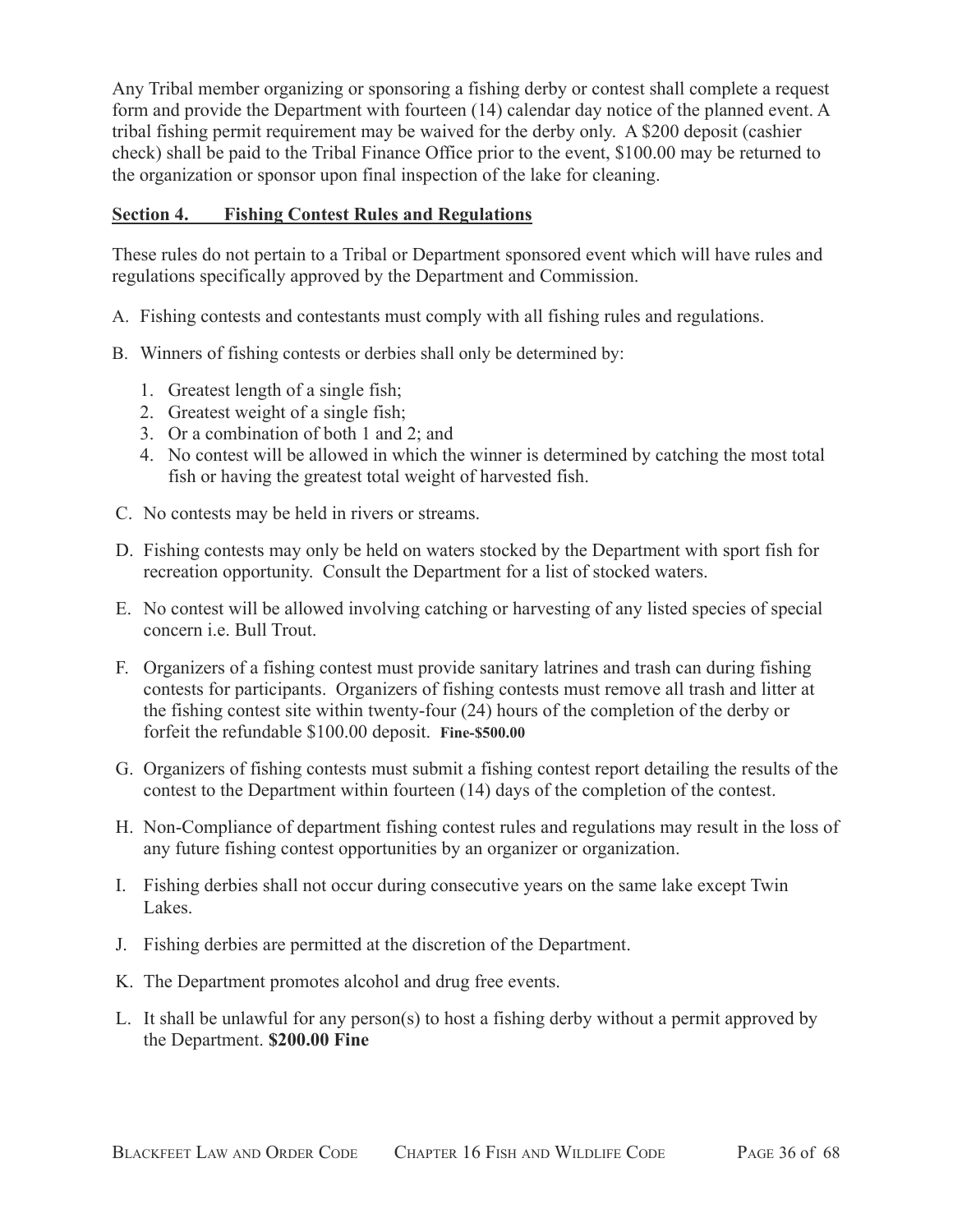### <span id="page-36-0"></span>**Section 5. Temporary Species and Area Closures**

Temporary species/area closures may be established by Annual Regulations. The Department may declare any stream or lake closed to fishing for a period up to fifteen (15) days to protect fish recently introduced. **Fine-\$200.00**

## **PART XIII. OUTFITTERS**

#### <span id="page-36-2"></span><span id="page-36-1"></span>**Section 1. Determination of Outfitting**

Any person engaged in the business of Outfitting on the Reservation is determined by whether the person provides any services (including advertisement), equipment or facilities including guides to a Non-Tribal member for the purpose of engaging in any Fish and Game Activity regulated by this Code, in exchange for remuneration.

The Council shall determine what constitutes an Outfitting Business based upon a totality of circumstances of the individual providing such services for payment. No outfitter will operate without being approved by Council resolution.

### <span id="page-36-3"></span>**Section 2. Outfitter and Guide License Requirements**

- A. No person may act as an outfitter or guide or advertise as an outfitter for the Department (Blackfeet Indian Reservation) without first securing a license in accordance with the provisions of this part. **Fine-\$5,000.00**
- B. A person who is requesting an outfitter license through the Department shall provide a business plan showing their intent of operations.
- C. Whenever an outfitter enters a contract with any person, the outfitter shall keep and submit records to the Department at the end of each season.
- D. Outfitters will hire and train only enrolled members or descendants of the Blackfeet Tribe as guides.
- E. Each outfitter or guide will accompany no more than two (2) participants per outfitter or professional guide at any one time while hunting or fishing.
- F. Outfitters will furnish liability insurance covering himself, his employees, and participants while assisting participants as follows: Property damage, **\$10,000.00 per accident**, **\$100,000.00 per person/incident and \$300,000.00 for more than three (3) people per incident.**
- G. Outfitters and their employees may not shoot, kill, take game animals or fish for or in competition with; those who have employed them, while acting under employment as an outfitter or guide.
- H. Outfitters utilizing lands under the control of the United States Government or the Blackfeet Tribe shall obtain the proper permits required by the Government Office or Tribal

BLACKFEET LAW AND ORDER CODE CHAPTER 16 FISH AND WILDLIFE CODE PAGE 37 of 68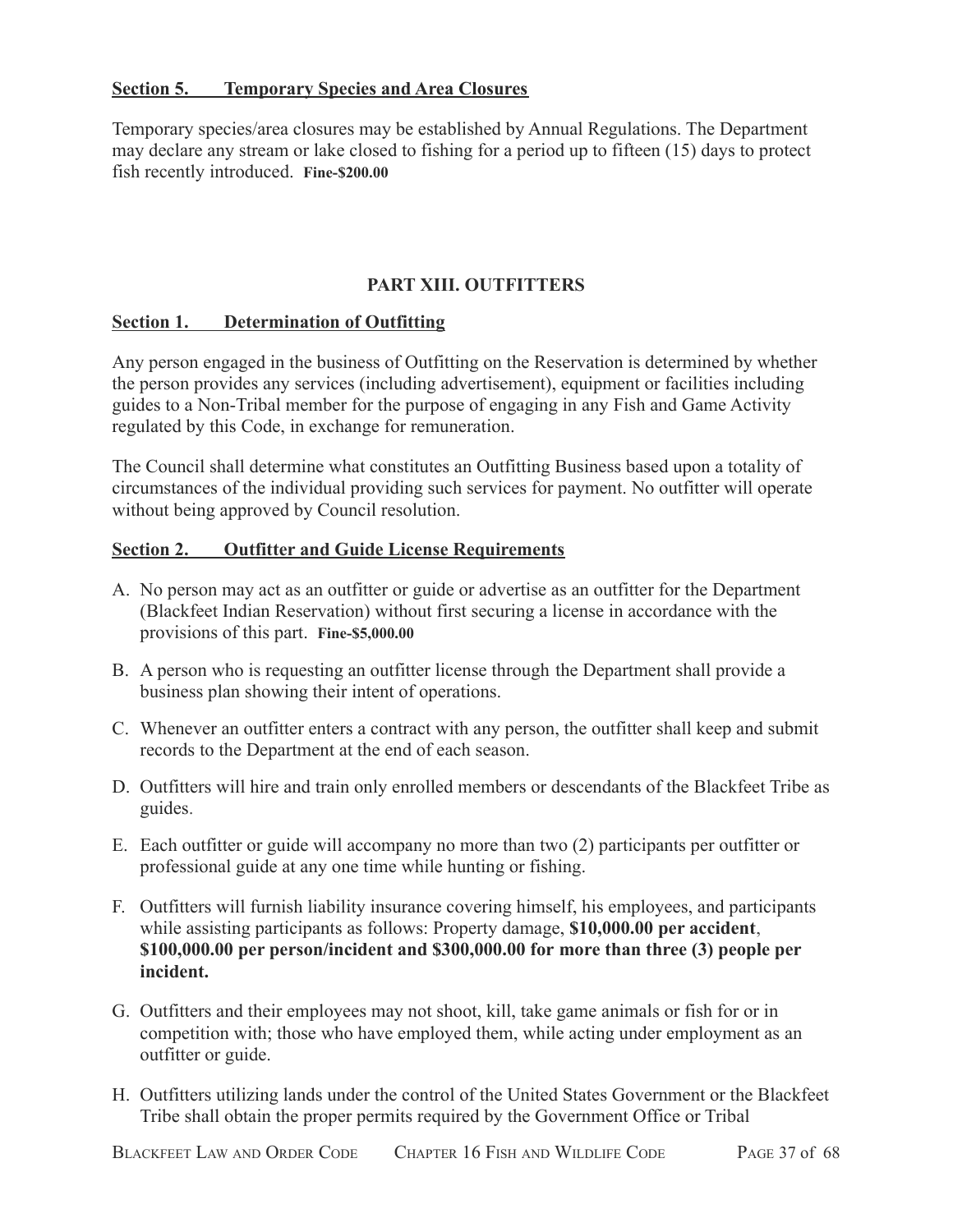Department responsible for the area in which the outfitter intends to operate and shall comply with environmental protection standards established for these lands.

- I. An outfitter may not willfully misrepresent his facilities, price, equipment, services of hunting and/or fishing opportunities.
- J. Outfitters and their employees shall take every reasonable measure to provide their advertised service to their clients.
- K. Outfitters will not acquire exclusive rights to lands and waters that would restrict other member outfitters from having a fair and equitable opportunity to do so.
- L. Outfitters and guides requesting application for license must not have any charges or convictions which prevent the applicant from engaging in contact with other persons, i.e., violent offenses, crimes against children, human trafficking, and sexual offenses.

## <span id="page-37-0"></span>**Section 3. Outfitter Qualifications**

Each applicant for, and holder of an outfitter license, or any renewal thereof shall, in the opinion of the Council shall meet the following requirements:

- A. Be a member of the Blackfeet Tribe at least eighteen (18) years of age who is physically capable and mentally competent to perform their duties as an outfitter and reside on the Blackfeet reservation year-round.
- B. Own or hold under written lease the equipment and facilities as are necessary to provide the services advertised, contracted for, or agreed upon between the outfitter and their clients (all equipment and facilities shall be always subject to inspection by the Department or its designated agent).
- C. Be a person who has demonstrated a respect for and compliance with the Rules and Regulations of the Department, Blackfeet Tribal Law Enforcement, Blackfeet Tribe, and all rules promulgated thereunder as to matters of Fish and Game.
- D. Have not been convicted or forfeited bond of \$100.00 or more on more than one violation of the fish and game laws or applicable regulations of the Blackfeet Tribe or the United States, within the past five  $(5)$  years.
- E. Have not, at any time, practiced fraud, deception, or material misrepresentation in procuring any previous outfitter or guide license.
- F. Have not, at any time, promulgated any false or misleading advertising relating to the business of outfitting.
- G. Have not been adjudged by a court of law guilty of any substantial breach of written or oral contract with any person utilizing the applicant's services as an outfitter or guide during the license year immediately preceding that for which the application is made.
- H. Have not committed any negligent act or misconduct while acting as an outfitter or Guide that caused a danger or unreasonable risk of danger to person or property of any client of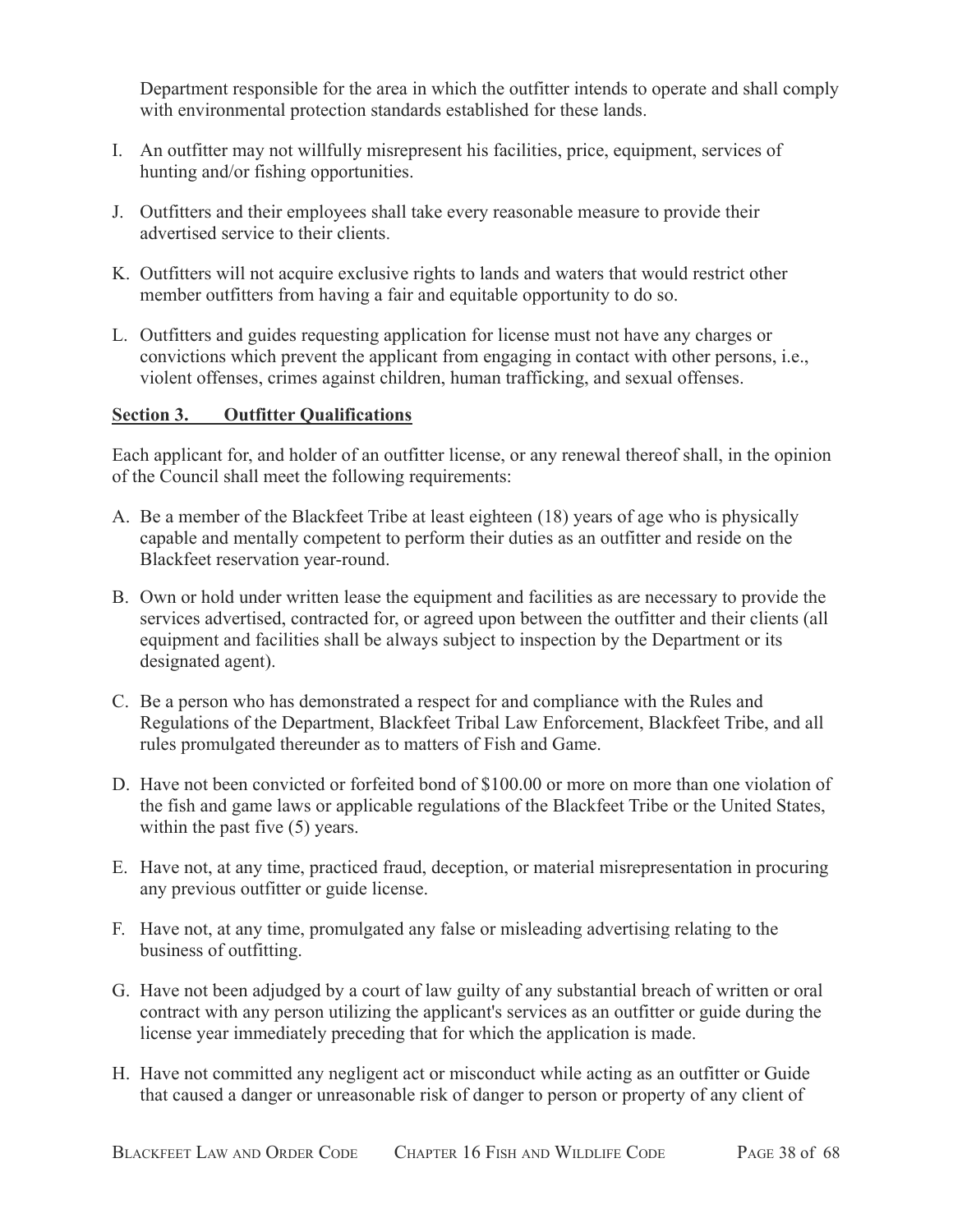such outfitter or guide during the license year immediately preceding that for which the application is made.

- I. No person may apply for or hold an outfitter License during any period of time in which a sentence has been deferred or suspended for a conviction within five (5) years.
- J. Have substantially complied with all department rules and regulations and Tribal and Federal laws concerning outfitters and guides if the applicant has previously held a license as an outfitter or guide.
- K. Must obtain a valid tribal business license by January 1<sup>st</sup> of each year with the Tribal Department of Revenue.

## <span id="page-38-0"></span>**Section 4. Guide Qualifications**

A Guide shall meet the following requirements:

- A. Be a member or descendant of the Blackfeet Tribe of at least eighteen (18) years of age who is physically capable and mentally competent to perform the duties of a guide.
- B. Be endorsed and recommended by an outfitter with a valid Department outfitter license.
- C. Have not been convicted or forfeited a bond of \$100.00 or more than one violation of the fish and game laws or applicable regulations of the Blackfeet Tribe or the United States, within the past five (5) years.
- D. Have not committed any gross negligent act or misconduct while acting as a guide that caused an accident or injury to person or property of any client of an outfitter during the license year immediately preceding that for which the application is made.
- E. No person may apply for or hold a guide's license during any period of time in which a sentence has been deferred or suspended for a conviction within five (5) years.

### <span id="page-38-1"></span>**Section 5. Application for Outfitter License**

- A. Each applicant for an outfitter license shall complete the form furnished by the Department which shall include:
	- 1. The applicant's full name, residence, address, driver's license number, birth date, physical description, and telephone number.
	- 2. The address of their principal place of business. The individual must reside on the Blackfeet reservation 100% of the year to qualify for outfitting.
	- 3. Business Plan of what services their Outfitting Business will be providing.
	- 4. The amount and kind of property and equipment owned and used in the outfitting business of the applicant if an outfitter's license application is involved.
	- 5. The experience of the applicant, including years of experience as an outfitter or professional guide, knowledge of areas in which he has operated and intends to operate, and ability to cope with weather conditions and terrain.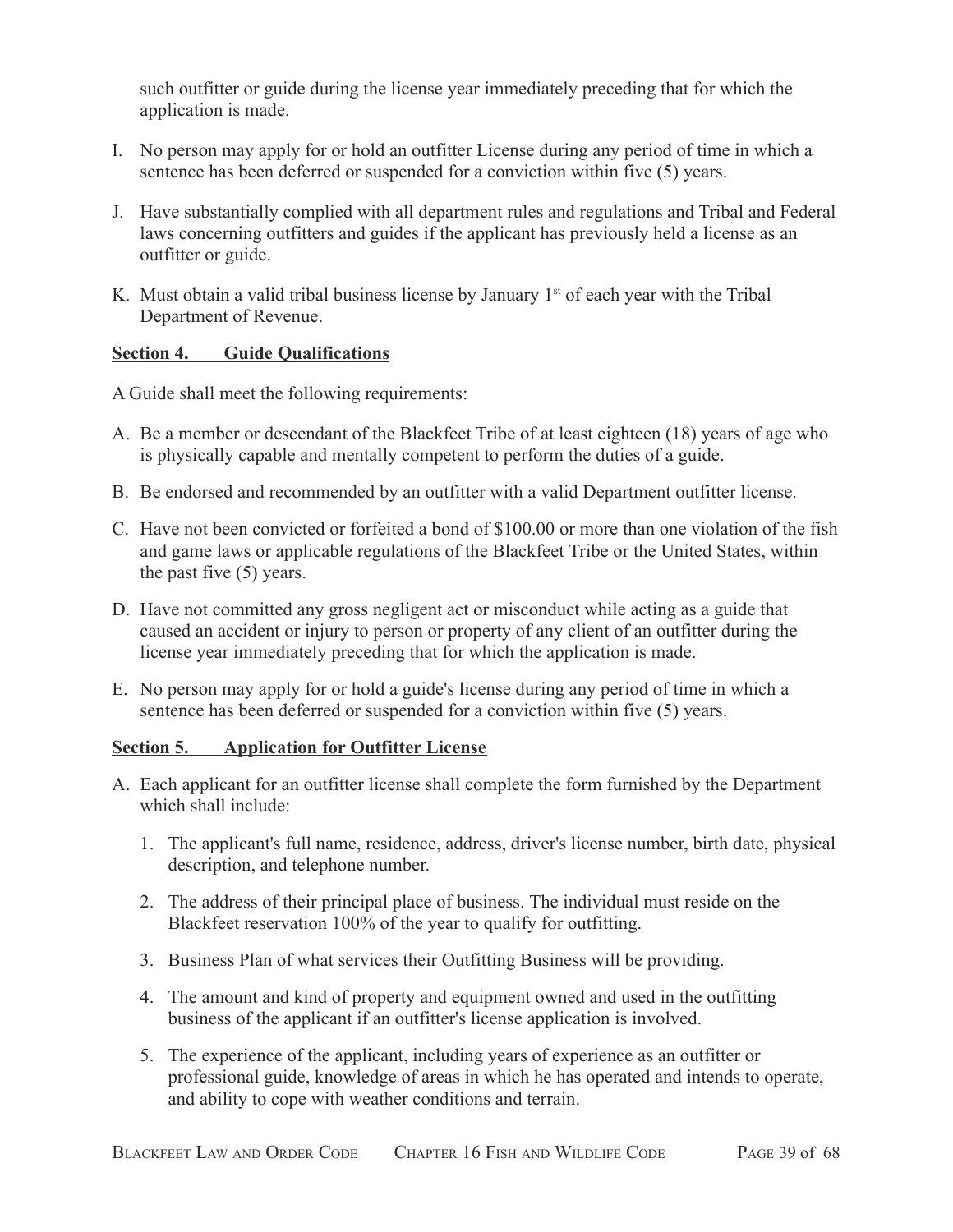- 6. An affidavit by the outfitter to the Department that the equipment listed on the application is in fact owned or leased by the applicant, is in good operating conditions, and is sufficient and satisfactory for the services advertised or contemplated to be performed by such applicant.
- B. Application for outfitter's license shall be in the name of an individual person only. Any revocation of suspension of such a license is binding upon the individual person of which the license was originally issued.
- C. Application shall be made to and filed with the Department.
- D. Only one application for an outfitter license may be made in any one license year. If any application is denied, subsequent application by the same applicant for the license year involved are void.

## <span id="page-39-0"></span>**Section 6. Outfitter's Examination**

Each applicant for an outfitter's license shall pass a standard examination administered by the Director or an agent designated by him, which examination shall require general and sufficient knowledge displaying and indicating ability to perform the services contemplated with efficiency and with safety to the health and welfare of persons employing such services. The examination shall test the applicant's knowledge of subjects, which shall apply to the type of license applied for in the following subjects where applicable:

- A. Department Code, Department Annual Regulations and Federal Fish and Wildlife Laws;
- B. Practical woodsman and/or outdoorsmanship;
- C. General knowledge of wildlife species and their habitat on the Blackfeet Reservation;
- D. Field preparation of wildlife;
- E. Care of game meat;
- F. Use of outfitter's gear, as listed on the application;
- G. Knowledge of the Blackfeet Reservation;
- H. Knowledge of Firearms;
- I. Knowledge and training in First Aid and CPR;
- J. Boat safety;
- K. Water safety; and
- L. Care and safety of livestock.

### <span id="page-39-1"></span>**Section 7. Number of Outfitter Licenses, Fees, Reports and Annual Orientation**

The Department shall determine how many outfitters' licenses will be awarded and the fee associated. All revenue including tips and fees shall be reported from the outfitter to the Commission before a new license is issued for the next year of outfitting. All resources taken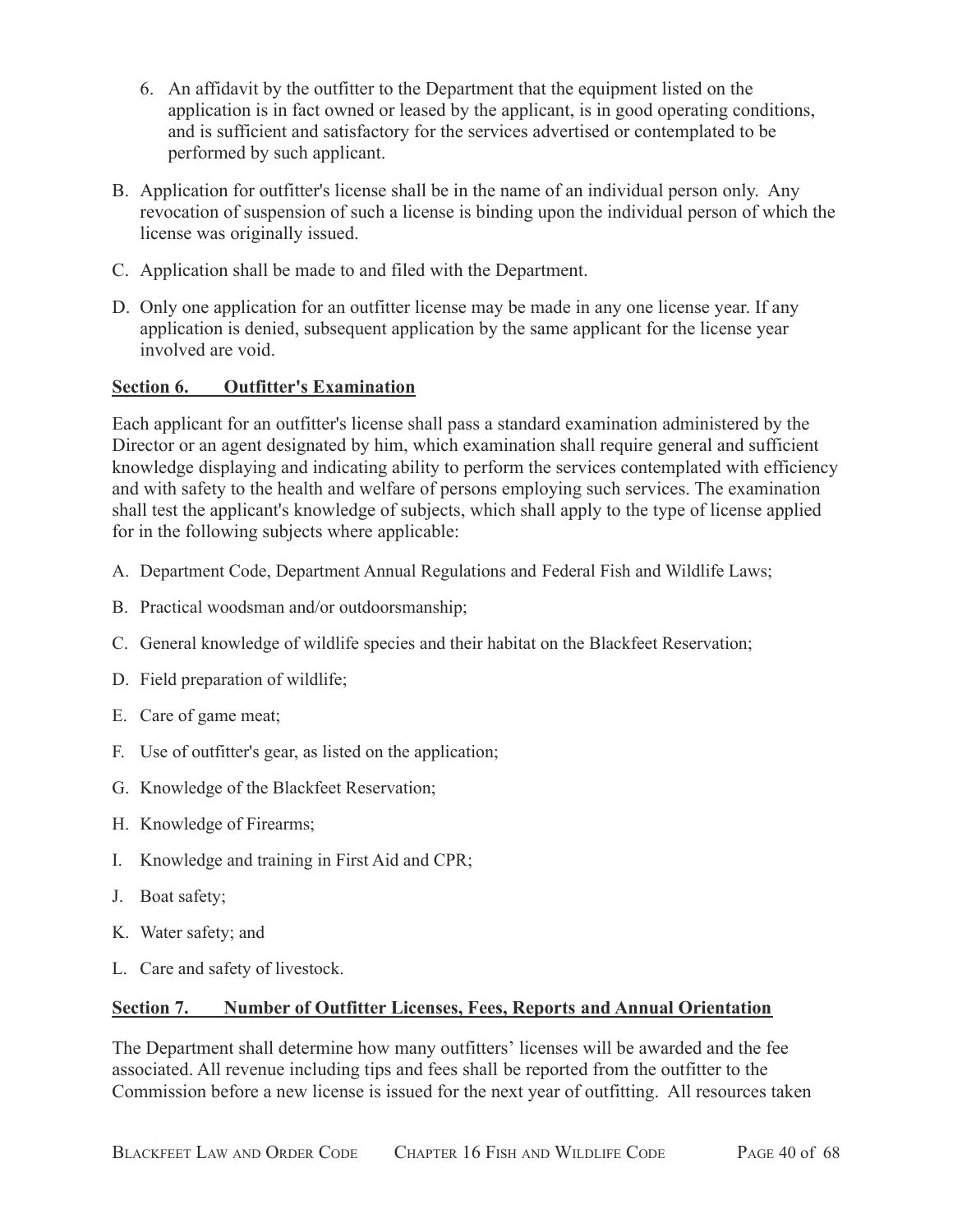from the land shall be reported during the renewal process. The Department shall host an annual orientation for outfitters and guides on this code and any other relevant Blackfeet Laws.

### <span id="page-40-0"></span>**Section 8. Investigation of Applicant - Issuance of Denial and Renewal**

- A. The Department may deny or refuse to issue any new license or to renew any previous if, in their opinion, the applicant does not meet the qualifications.
- B. A license in good standing is entitled to a renewal upon complying with all provisions of the Blackfeet Code and completing an application for license renewal on or before December 1, prior to the license year. Application for renewal must be accompanied by a certified check or credit card payable to the Department for the license fee. Renewals are exempt from taking the outfitters' examination.
- C. An outfitter licensee must make an application for license renewal on or before December 1, prior to the license year for which he/she is requesting renewal. A penalty fee of \$50.00 will be charged in addition to the regular outfitter's license fee if the application for such license is not completed by December 1, as stated above. The subsection does not apply to a new applicant for an outfitter's license.

## <span id="page-40-1"></span>**Section 9. Classes of Outfitter License**

- A. After receipt of the application and when all conditions and requirements of this part have been satisfied, the Department may issue one of the following licenses, depending upon their determination of the applicant's ability and service that the applicant can perform with the equipment listed on his/her application:
	- 1. A general license authorizing him/her to perform all the functions of an outfitter as Tribal law allows at the present time, such as outfitting for fishing, waterfowl hunting and upland bird hunting and/or Big Game hunting.
	- 2. A special license authorizing him/her to perform only the function of outfitting listed on the license.
- B. The license shall be in the form prescribed and shall be valid for the licensing year in which it is issued.
- C. If the application is denied, the director shall notify the applicant in writing of the reasons for the denial.
- D. The Blackfeet Enrollment Department shall issue an identification card for each outfitter and Guide as signed by the Blackfeet Tribal Chairman, Director for the Department, and Director of Revenue. This I.D. shall serve as official authorization for such activity.

### <span id="page-40-2"></span>**Section 10. Grounds for Suspension or Revocation of License**

A license may be suspended or revoked upon any of the following grounds:

- A. Having ceased to meet all the qualifications for holding a license;
- B. Fraud or deception in procuring a license;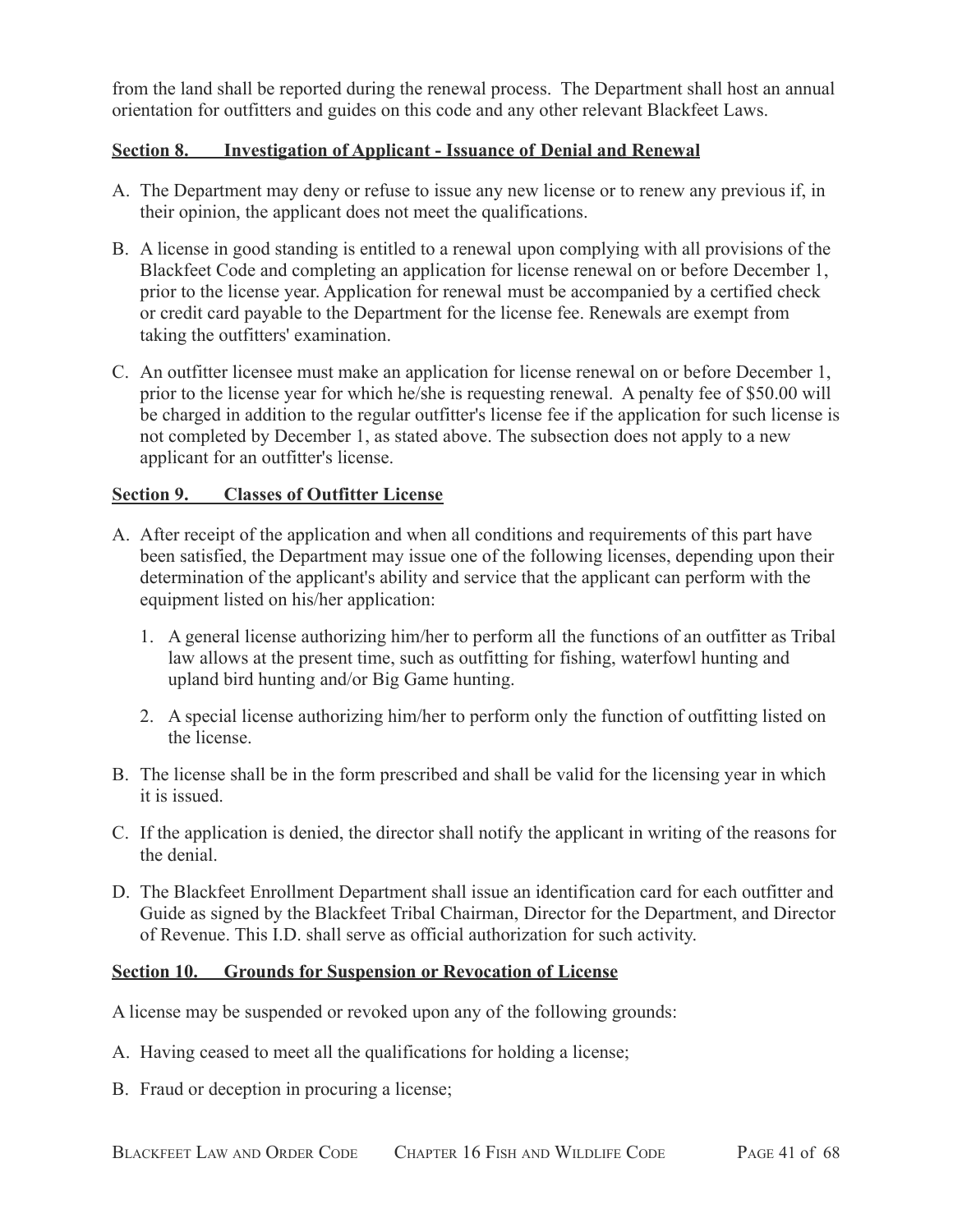- C. Fraudulent or untruthful or misleading advertising;
- D. Two convictions or bond forfeitures for violation of the Blackfeet Tribal Fish and Wildlife or Outfitting Laws of regulations within any five (5) year period;
- E. A substantial breach of any contract with any person utilizing the services of the license holder provided that such breach is established as a matter of final judgment in a court of law;
- F. The willful employment of an unlicensed guide by an outfitter;
- G. Negligence or misconduct while acting as an outfitter or guide that cause an accident or injury to person or property of any client of such outfitter or guide; or
- H. Conviction or Charge that prevents the outfitter from engaging services with other people.

#### <span id="page-41-0"></span>**Section 11. Procedure for Suspension or Revocation of License**

- A. Proceedings for the revocation or suspension of a license issued hereunder may be taken upon charge at recommendations of any person.
- B. All such charges or recommendations must be made in writing stating the facts upon which such charge or recommendation is based and must be signed and sworn by the person making the charge.
- C. Any such charges shall be filed with the Department. Thereupon, the Director shall initiate a preliminary investigation of all facts in connection with the charge.
- D. If the accusation is deemed to be unfounded or trivial, the Director shall dismiss the same and will advise the licensee charged and the complaining party of the action.
- E. Should the Director determine the charge to have good cause and to be sufficiently founded, a copy of all information shall be transmitted to the Blackfeet Fish and Wildlife Committee.
- F. The Director shall, within thirty (30) days after the date of transmittal, set a date for the Department to conduct a hearing on such charges. The Director shall notify both the outfitter or professional guide and the person making the accusation of the date, time, and place of the hearing by certified letter.
- G. After a full and impartial hearing before the Department, the Department may suspend the license for a period not to exceed three (3) years, may order the license revoked, or may dismiss the charge based on the facts shown at the hearing. A revoked or suspended license may be re- issued or reinstated at the direction of the Department.

#### <span id="page-41-1"></span>**Section 12. Appeal Procedure**

Any person who feels aggrieved by the suspension or revocation of a license as an outfitter or professional guide may appeal to the Council within thirty (30) days after the suspension or revocation.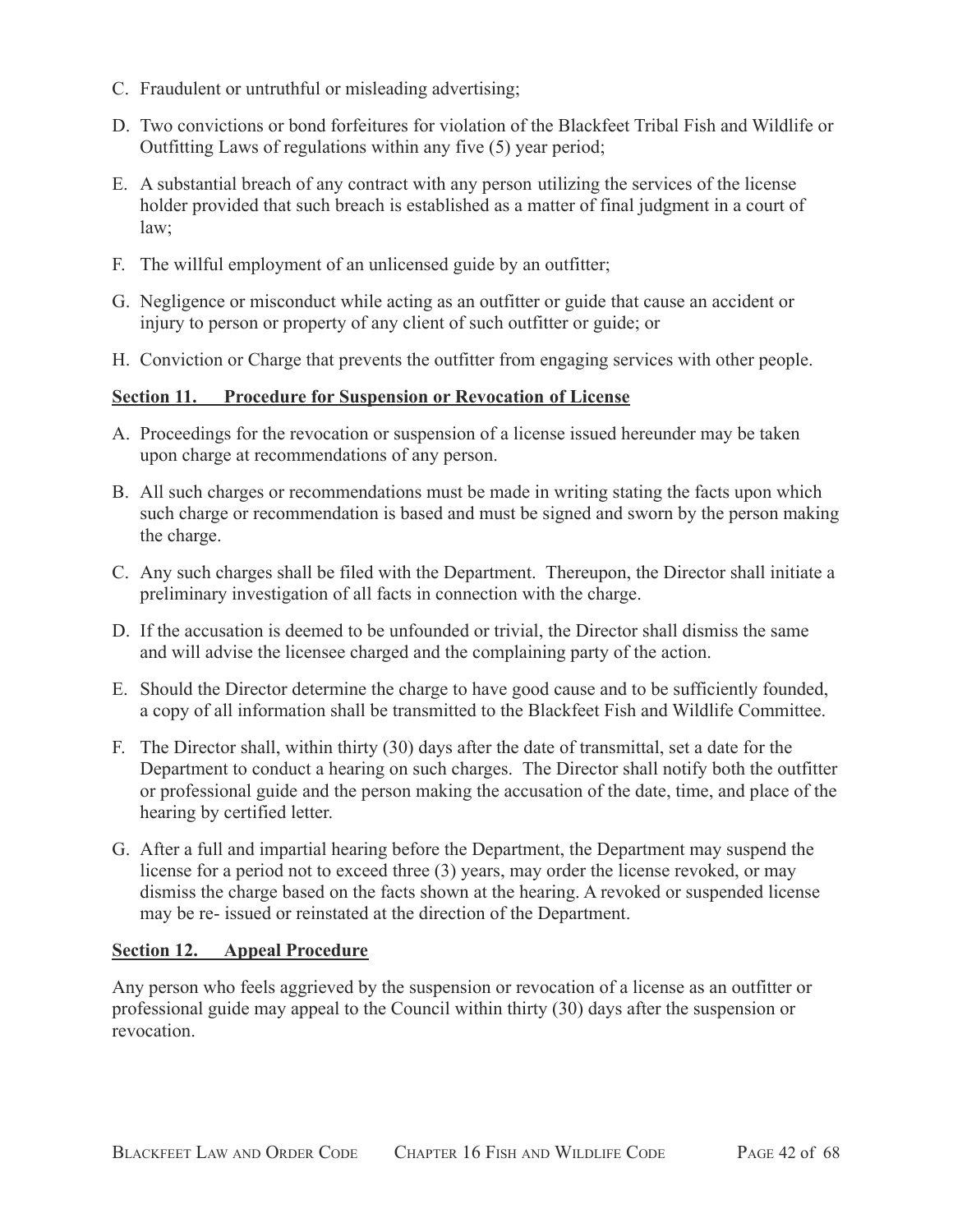## <span id="page-42-0"></span>**Section 13. Responsibility for Violation of Law**

- A. Joint and Several Liability. Any person accompanying a hunting or fishing party as an outfitter or agent or employee of such outfitter shall be equally responsible with any person or party employing him as an outfitter, for any violation of Department Rules and Regulations.
- B. Failure to Report. Any such outfitter or employee of such outfitter who shall willfully fail to or refuse to report any violation shall be liable to the penalties as herein provided. **Fine-\$1,000.00**
- C. Guide Violation. If any guide commits any violation of the Departments Rules and Regulations to fish and wildlife or guides with actual or implied knowledge of such violation, by his participants, the outfitter who employed the guide is also legally responsible for such violation for all purposes under the Department laws or regulations if the outfitter fails to report any such violation to proper authorities.
- D. No person may hire or retain any outfitter or guide unless the outfitter or guide is currently licensed in accordance with the laws of the Department and the Blackfeet Tribe.

## **PART XIV. HABITAT PROTECTION, ENHANCEMENT AND SPECIAL MANAGEMENT AREAS**

<span id="page-42-1"></span>Special Management Area is defined as all Blackfeet Aboriginal (Pikuni) territory. *See Appendix A-Zone Map.*

## <span id="page-42-2"></span>**Section 1. Inspection of Habitat**

Game Wardens and Biologists are to continuously inspect available wildlife habitat within the exterior boundaries of the Blackfeet Indian Reservation to ensure that it provides adequate food, water supply, and other factors necessary for optimum wildlife production. The program shall report to the Council regarding any habitat that needs protection or improvement.

### <span id="page-42-3"></span>**Section 2. Instream Flow**

The program will examine the effect of beavers on maintenance of in-stream flow.

### <span id="page-42-4"></span>**Section 3. Visual and Environmental Impacts**

The Department will consider the potential effects of a proposed land development of the visual aesthetics and environmental impacts upon tribal resources.

### <span id="page-42-5"></span>**Section 4. Development of Tribal Lands**

The Department and Commission may recommend to the Council that development activity on particular tribal lands be restricted or that the leasing or permitting of particular tribal lands be discontinued for a specific period of time, in order to prevent the destruction or improve the restoration of wildlife habitat.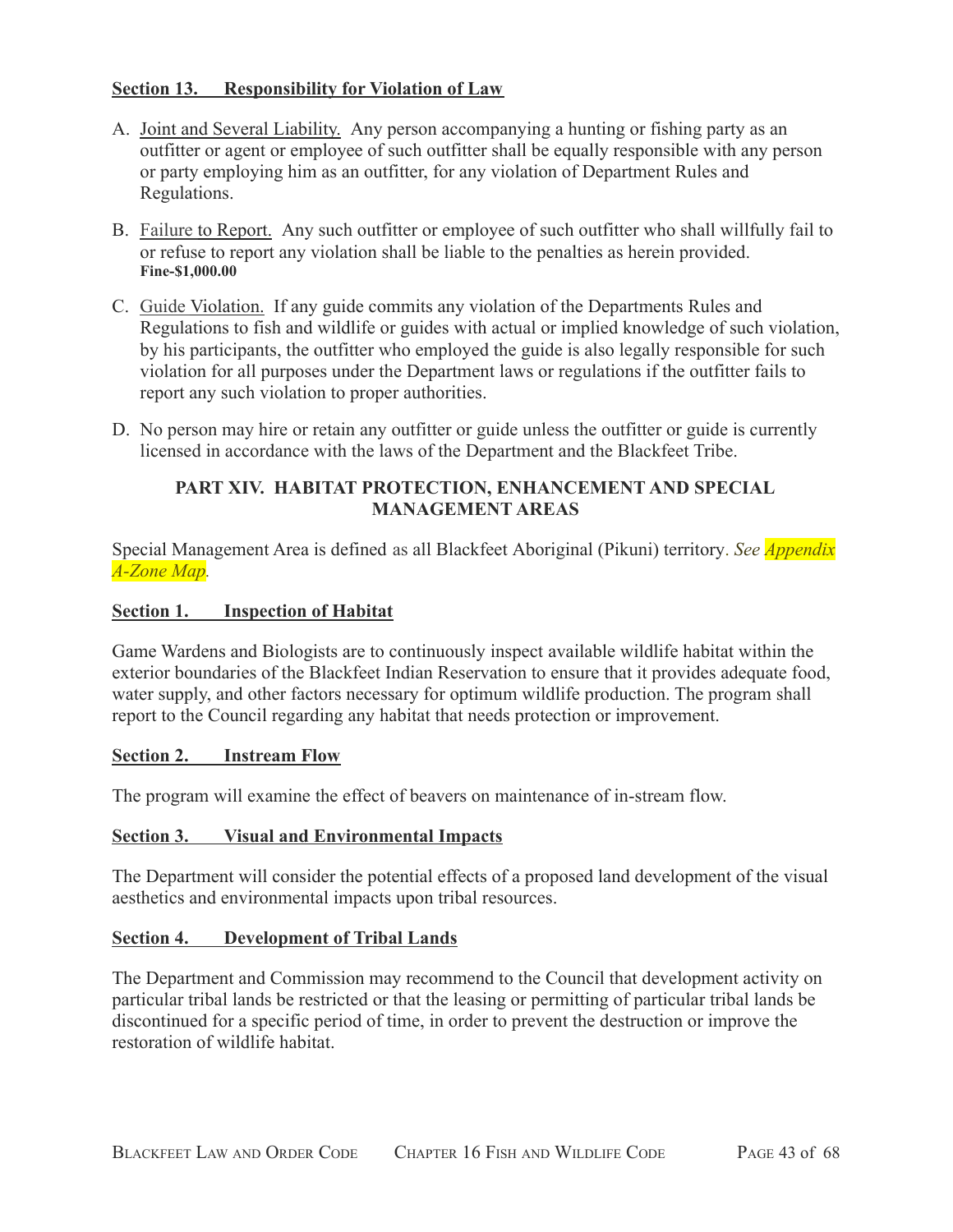### <span id="page-43-0"></span>**Section 5. Private Lands**

At the discretion of the Council, the Tribe may work with landowners to enhance hunting and fishing opportunities and protect and conserve tribal resources. For example, assist with labor, materials and plants for habitat improvement projects and wildlife for stocking in lands and waters under the control of the landowner.

#### <span id="page-43-1"></span>**Section 6. Regional Habitat Planning**

The Department is authorized to direct the participation by the Tribe in regional habitat planning coordination by the federal agencies of the United States and appropriate Canadian agencies, provided that all written agreements shall be submitted to the Council for approval.

#### <span id="page-43-2"></span>**Section 7. Pesticides**

The use of any specific pesticide or herbicide within the Reservation may be prohibited by regulation if the Department determines that its use is detrimental to the survival of wildlife.

### <span id="page-43-3"></span>**Section 8. Habitat Protection - Special Management Area and Special Restrictions**

The Blackfeet Reservation has been separated into four distinct hunting zones. These hunting zones are managed to protect wildlife and habitat.

- A. **Zone 1.** Boulder/Flattop Area and west side of Lower St. Mary Lake. Beginning from the community of St. Mary West to Glacier National Park Boundary continuing North to Sherburne Dam and the Many Glacier Roadway following the road to East and North across Moccasin Flat to the St. Mary River, continuing South back to the Bridge on Highway 89 on the South end of Babb Flat and following the Highway back to St. Mary.
	- 1. **Rules:** This area is closed to vehicle use (no mechanized or motorized use year-round). This area will be restricted to foot and/or horseback use only. Hunting season established. **Fine-\$1,000.00**
	- 2. **Rules:** Carrying of long gun illegal; exceptions holder of Special Lottery tag and/or Non-member Special Hunting tag. **Fine-\$1,000.00**
- B. **Zone 2.** The area along the Rocky Mountain front, beginning on the North end of the North Fork Ranch road and continues South to the roads intersection with Highway 464 Duck Lake Road, continues South into Browning and follows Highway 89 South, to the Southern boundary of the Reservation at Birch Creek. Birch Creek West to Swift Dam and running North back to the Canadian Border adjacent to Glacier National Park.
	- 1. **Zone 2A West.** Tower Ridge, Yellow Mountain and Chief Mountain areas, North of Many Glacier Road, to Glacier National Park Boundary, West of Highway 89 and South of Highway 17.

**Rules:** This area is closed to vehicle use. All hunters will park at Staging Area. Area is closed to motorized vehicles (including ATV's) during the general hunting season. This area will be restricted to foot and horseback use only. **Fine-\$1,000.00**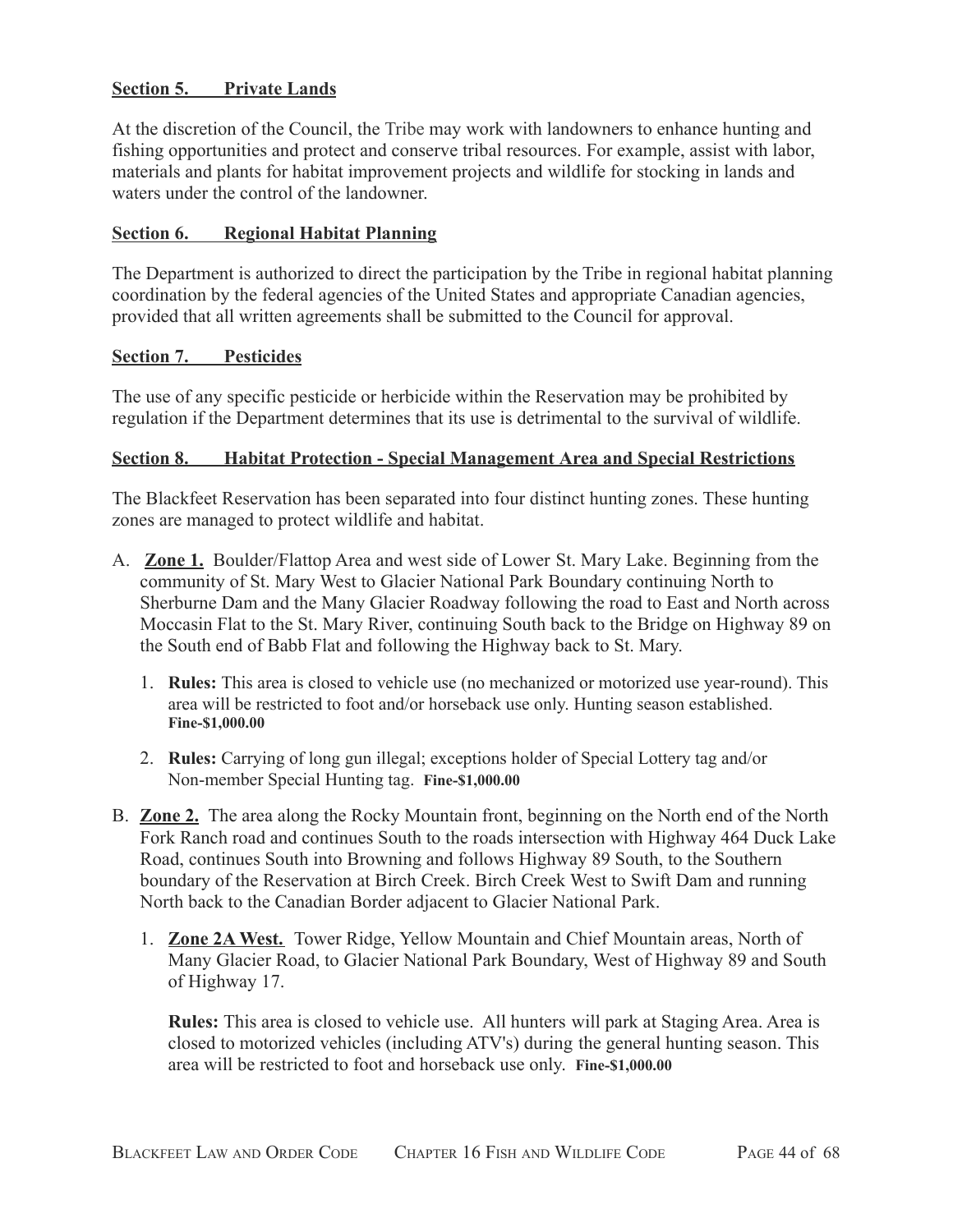2. **Zone 2A East.** Starting at the Junction of Highway 89 and Montana 464 at St. Mary River Bridge, follow Highway 89 North to the Junction of Camp Nine Road and follow the road East to the North Fork Ranch road to Junction of Montana 464.

**Rules:** This area is closed to vehicle use. All hunters will park at Staging Areas. Area is closed to motorized vehicles (including ATV's) during the general hunting season. This area will be restricted to foot and horseback only, and is designated as a special hunting zone for elderly by use of Motor Vehicles that are not ATV's. **Fine-\$1,000.00**

C. **Zone 3.** All lands on the Eastern part of the reservation, East of the following roads: North Fork Ranch Road North straight to the Canadian Border and East of Montana 464 and Highway 89 to the Southern Boundary of the reservation.

**Rules:** Zone 3 is a Special Subsistence Hunting Area. Subsistence hunting is allowed after the general hunting season for the harvest of antlered Bull Elk or Whitetail Buck, closing 1st Sunday of March through 3rd Sunday of July. No tags required, but all takes must be reported to the Department within 24 hours. **Fine-\$1,000.00**

**D. Zone 4.** All Lands South of BIA Route 2, (East Glacier to Heart Butte Cut-Across Road) beginning with its intersection of Highway 2 just West of East Glacier, continuing East towards the Junction of the Dog Gun Lake Road, South to the Lewis and Clark National Forest Boundary and back North to Highway 2.

**Rules:** Zone 4 is designated Bow hunting for Tribal members only. **Fine-\$1,000.00**

**E. Zone 5.** Lands known as the "Ceded Strip" within the boundaries from north fork of Birch Creek westerly to the Continental Divide, then northerly on the Continental Divide, then easterly along Hwy 2 to the west boundary of the Blackfeet Reservation. Motorized vehicles are prohibited in this area. **Fine-\$1,000.00**

## <span id="page-44-0"></span>**Section 9. Special Management Conditions**

The Department may establish special Management Conditions for all or any portion of the Reservation or any approved off reservation hunting zone for special management consideration. The Director shall be responsible for posting and maintaining signs notifying all persons of any special conditions established for any particular area.

## <span id="page-44-1"></span>**Section 10. Year Around Hunting Management Area**

Season, quotas, cost of permits and special conditions shall be determined by Annual Regulations promulgated according to these rules.

- A. The Department shall designate areas for Subsistence Hunting.
- <span id="page-44-2"></span>B. Hunting zones, closure of hunting for specific species and temporary area closures may be promulgated by the Department and displayed in the Annual Regulations.

# **PART XV. LICENSE/PERMIT**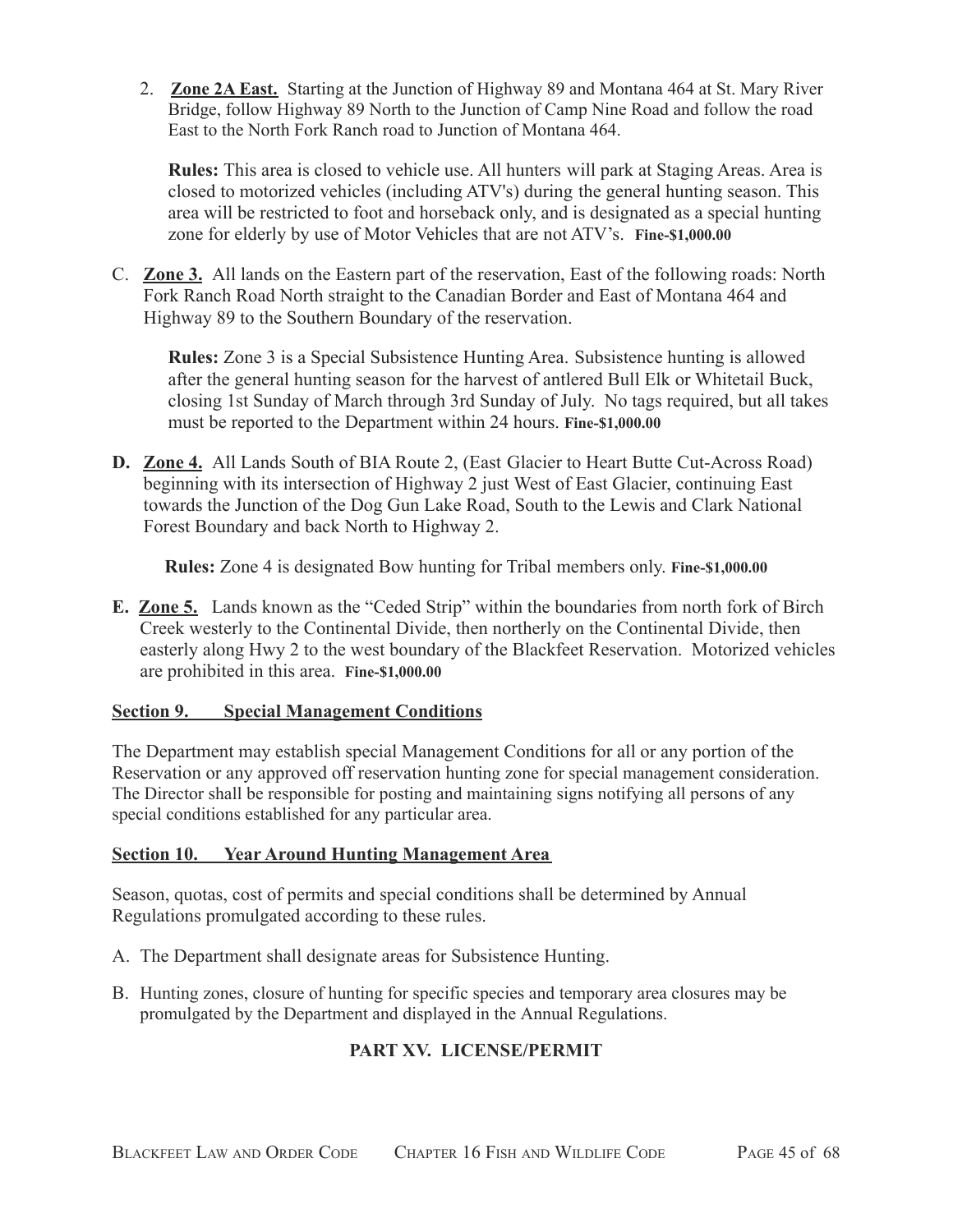## <span id="page-45-0"></span>**Section 1. Online License Program - Native American Game and Fish Application**

- A. The Department has implemented an Online License Program for which hunting licenses/permits may be acquired.
- B. The Department may issue a duplicate permit, provided that the person requesting such furnishes the information deemed necessary. A fee to be determined by regulation shall be collected for each duplicate permit issued.
- C. Lottery Tags will be made available online when the Annual Regulations authorize.

## <span id="page-45-1"></span>**Section 2. Tribal Member License/Permit**

- A. Permits Required. Tribal members shall be issued licenses for big game, small game, special hunts, and bison hunts.
- B. Fishing/hunting/trapping of Predators or Furbearers, Permits Not Required. Tribal members do not need permits for fishing, or when hunting or trapping predators or furbearers, except that they must carry a Tribal I.D.
- C. Elderly Members. Blackfeet Tribal members over the age of 65 will receive a General Hunting Permit free of charge. Individuals claiming such permits will be allowed vehicle access into certain hunting zones. If an elderly tag holder is using helpers, the helpers cannot possess firearms in Zone 2A East. The tag holder can have up to two (2) helpers, they must be a member and/or descendant.
- D. Disabled Members. Members with a disability must provide the Department a current Montana or other appropriate State Blue or Red Placard or provide a vehicle registration with such status. Disabled member permits are \$20 and are allowed access into certain hunting Zones. If the tag holder is using helpers, they cannot possess firearms in Zone 2A East. The tag holder can have up to two (2) helpers and they must be a member and/or descendant.

### <span id="page-45-2"></span>**Section 3. Non-Tribal Member License/Permit**

Except if they qualify as follows, it shall be unlawful for Non-Tribal members of the Blackfeet Tribe to hunt, shoot, transport, or possess big game. Subsistence General Hunting seasons, limits or special conditions shall be determined in Annual Regulations promulgated pursuant to these rules.

- A. Spouses of Members. Spouses of enrolled members of the Blackfeet Tribe shall be eligible for Subsistence General Hunting License. The spouse of an enrolled member must apply for the license. Subsistence General Hunting seasons, limits or special conditions shall be determined in Annual Regulations promulgated pursuant to these rules.
- B. Descendants. Descendants of the Blackfeet Tribe shall be eligible for Subsistence General Hunting License. Subsistence General Hunting seasons, limits or special conditions shall be determined in Annual Regulations promulgated pursuant to these rules.
- C. Possession and Commerce of Animal Parts Prohibited. It is unlawful for Non-Tribal members to possess, buy, sell, or offer to buy or sell wildlife parts, including but not limited to horns, antlers, claws, teeth, paws, claws, hides, feathers, bones, talons taken from the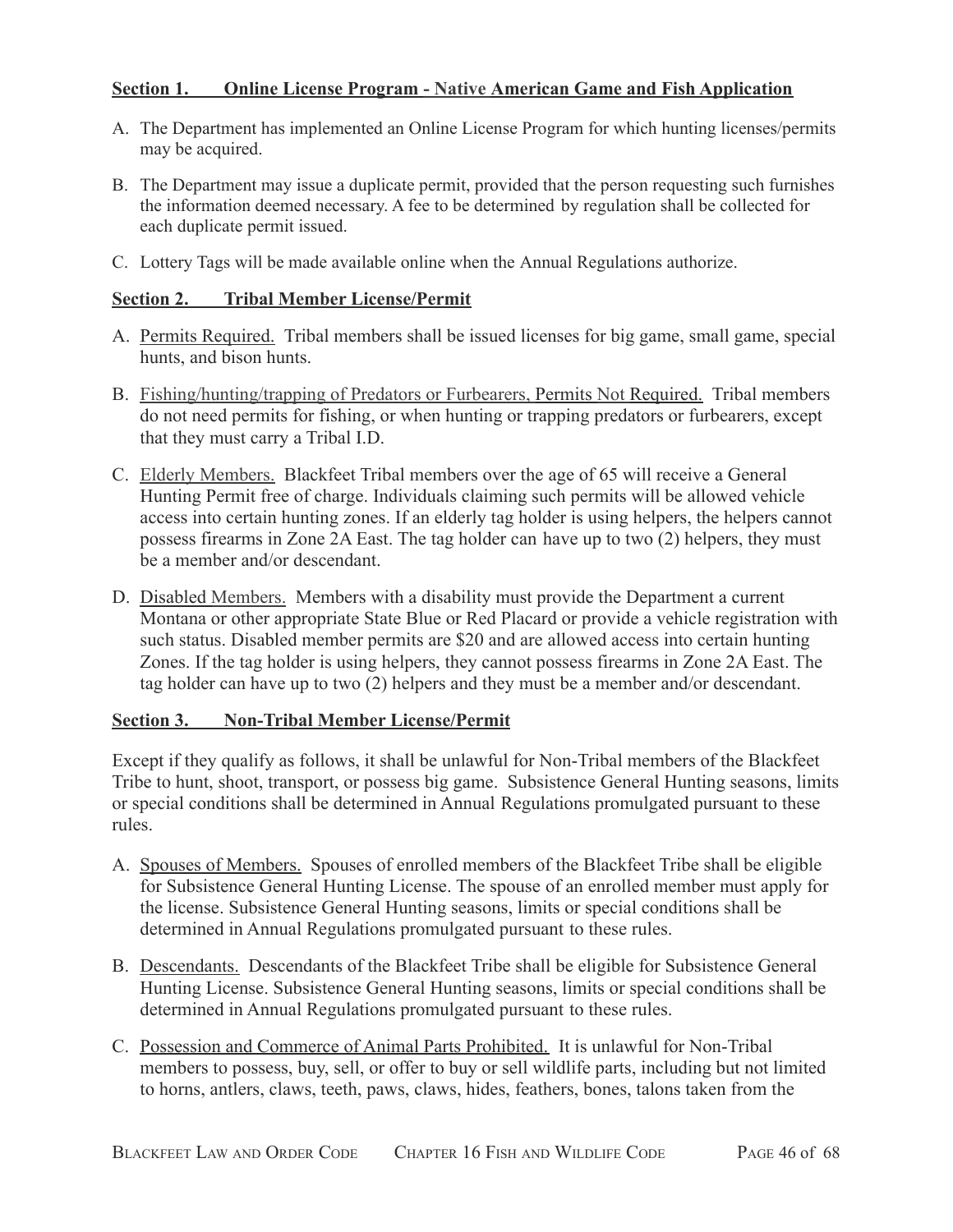Reservation. Special seasons, limits or special conditions shall be determined in annual regulations promulgated pursuant to these rules. **Fine-\$500.00**

- D. Gathering and/or Retrieving Antlers and Mushrooms. Non-Tribal members are prohibited in this activity. **Fine-\$500.00**
- E. Special Big Game Hunting. A limited number of Non-Tribal member special big game hunting licenses may be issued. All tagged animals will be inspected by the game warden. Non-Tribal member special big game hunting season, limits or special conditions shall be determined in Annual Regulations promulgated pursuant to these rules.
- F. Small Game Hunting. Non-Tribal members may purchase a small game hunting license which allows for the taking of ground squirrels or gophers. Permits are subject to such conditions as may be determined by Annual Regulations promulgated pursuant to these rules.
- G. Buffalo Hunting. The Department may issue buffalo tags upon recommendation of the Buffalo Program to Non-Tribal members for a fee.
- H. Conservation/Recreation Permits. Non-Tribal members intending to recreate, fish and/or hunt on the Blackfeet Reservation must have the required recreation/conservation permit on their person while engaged in such activity.
- I. Elder Descendants. Elderly descendants over the age of sixty-five (65) can purchase a Subsistence General Hunting Permit for \$20.00. Individuals claiming such permits will be allowed vehicle access into certain hunting zones. If an elderly tag holder is using helpers, the helpers cannot possess firearms in Zone 2A East. The tag holder can have up to 2 helpers, they must be a member and/or descendant.

## <span id="page-46-0"></span>**Section 4. Possession of License/Permits**

It shall be unlawful for any person to fail to have Department license/permit in their possession while undertaking the permitted activity. **Fine-\$200.00**

## <span id="page-46-1"></span>**Section 5. Transportation and/or Export Permits**

- A. Failure to Possess Tribal Transport/Export Permit. If a permit is required for the transportation of any fish, wildlife, or wildlife part(s), it shall be unlawful to transport the wildlife outside the boundaries of the Reservation without such a permit. If an export permit is required for the transportation of any fish, wildlife, or wildlife part, it shall be unlawful to transport the wildlife outside the boundaries of the Reservation without such a permit. **Fine-\$100.00**
- B. Failure to Possess Permit from another Jurisdiction. It shall be unlawful to transport fish or wildlife that was taken in another jurisdiction onto or through the Reservation without a permit from the jurisdiction where the fish or wildlife was taken. **Fine-\$100.00**

### <span id="page-46-2"></span>**Section 6. Recreational Permits for Non-Tribal Members**

Non-Tribal members must purchase the following:

A. Recreation/Conservation Permit. A permit shall be required to recreate on the Reservation. **Fine-\$100.00**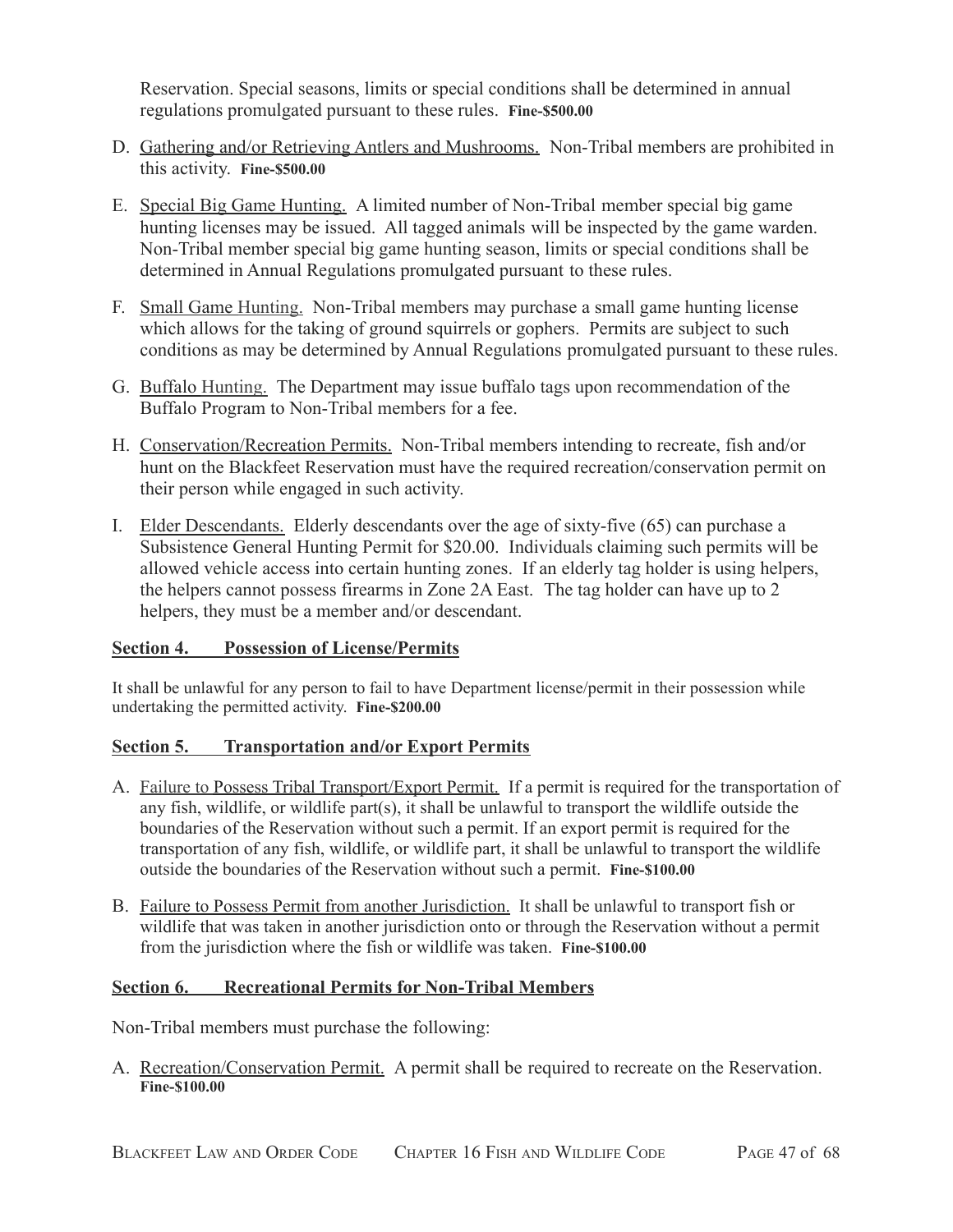- B. Recreational Vehicle Permit. A permit shall be required before using any recreational vehicle on the Reservation. The Council by regulation may close areas to recreational vehicle use. Any such closure will be published and posted as directed by the Council. It shall be unlawful to operate a recreational vehicle in a closed area. **Fine-\$100.00**
- C. Camping Permit. A camping permit shall be required for any camping activity. **Fine-\$100.00**

# **PART XVI. ENFORCEMENT**

## <span id="page-47-1"></span><span id="page-47-0"></span>**Section 1. Jurisdiction**

Except as otherwise provided by this Code, the Blackfeet Tribe, of the Blackfeet Indian Reservation, through its Tribal Council, Tribal Court, and such other Tribal entities as are designated by Tribal law, shall have absolute, original, and exclusive jurisdiction to regulate and adjudicate all matters pertaining to wildlife found on all lands on the Reservation, whether resident or migratory, native, or introduced, and all matters pertaining to the recreation resources of the Reservation.

## <span id="page-47-2"></span>**Section 2. Penalties**

- A. Civil Penalties. Any person violating any rule or regulation shall be liable for a civil fine. All civil fines for a violation in this Code are listed in *Violation Fine Schedule Appendix* C. Member hunting and fishing privileges may be suspended upon conviction of a Fish and Wildlife Regulation. These civil penalties shall not be eligible for suspension, probation, deferment or any other alternative sentencing in the Tribal Court.
- B. Determination of Liquidated Damages. The Department shall prepare, and at least once per year shall review and as necessary, revise, a *Schedule of Liquidated Damage Amounts Appendix B,* calculated to closely approximate the cost of providing equitable restitution to the Tribe for the damage which would be caused by each violation of each rule or regulation. In calculating these Liquidated Damage Amounts, the Department may consider, in addition to any other factors they reasonably deem relevant:
	- 1. The cost to the Tribe for producing and/or protecting the resource;
	- 2. The cost of replacing or restoring the resource;
	- 3. The costs of enforcement, including the overall cost;
	- 4. The loss to the Tribe of license revenues; and
	- 5. Damages for Trespass.
- C. Liquidated Damages Publication. The Department shall refer to the proposed schedule as a regulation to the Council for approval. The Department shall publish the schedule of Liquidated Damage Amounts and make it available to the public. Similar penalties will apply for similar violations in the Blackfeet Law and Order Code.
- D. Liquidated Damages Presumption.
	- 1. *Automatic Presumption.* Since most instances the exact amount of damages caused to the Tribe by a particular violation of this Code will be difficult or impossible to determine, it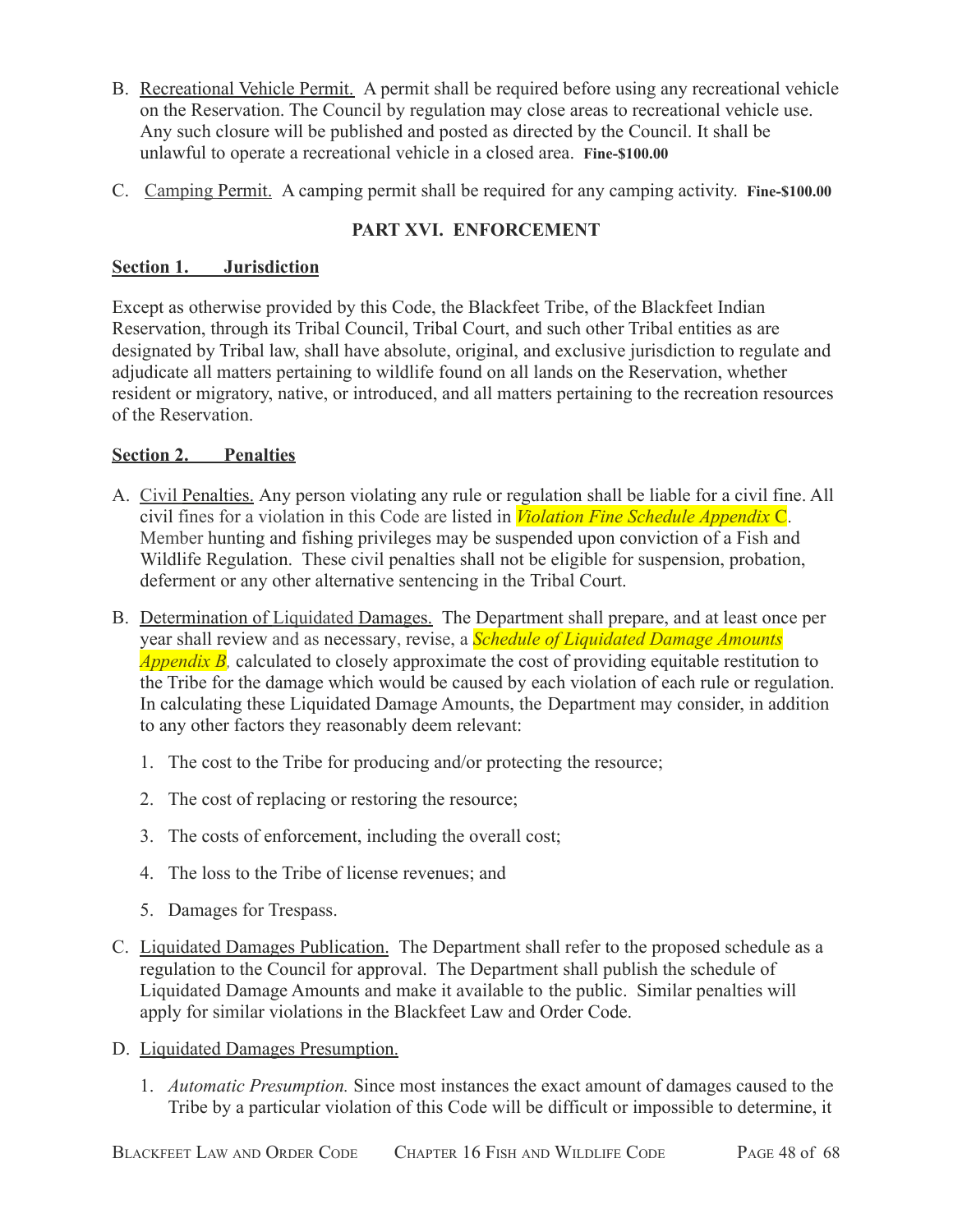shall be presumed by the Court adjudicating a complaint for violation of this Code, that the amount fixed by the Schedule of Liquidated Damages Amounts represents the damages owed to the Tribe as restitution if the defendant is found to be liable.

- 2. *Rebuttable by the Department.* This presumption may be rebutted by competent evidence which shows to a substantial certainty that the amounts indicated by the schedule of Liquidated Damage Amounts is so excessive in a particular case as to be punitive.
- 3. *Consent upon Licensure.* All Non-Tribal members shall be deemed to have consented to the liquidated damage provisions of this Code by their entry, with notice, onto the Reservation, and where applicable, by their application for tribal license/permits.
- E. Punitive Damages. Nothing in this Code shall be deemed to preclude the Tribe, through its counsel, from paying for and being awarded punitive damages in any complaint filed for a violation of the rules and regulations wherein it is alleged that the violator has committed the acts constituting the violation wantonly, willfully, or maliciously. The Court, in assessing punitive damages, shall determine their amount in the same manner in which it would determine punitive damages in any other civil action.
- F. Contempt. All defendants to actions brought under this Code, whether member or Non-Tribal member, shall be subject to the civil contempt power of the Blackfeet Tribal Court, and may be sanctioned by any means provided for in the Blackfeet Tribal Code for civil contempt, including, but not limited to imprisonment to compel compliance with a lawful court order.
- G. Revocation of Permit. In addition to other penalties, the judge may revoke the violator's license/permit and require that the violator not be eligible for further permits under these rules for any period up to five (5) years.
- H. Revocation of Permits or Leases for the Use of Tribal Lands. In addition to other penalties, the judge may request the Land Board to begin cancellation procedures for any lease or permit for the use of tribal lands owned by the violator, provided that the lease provisions clearly state that violation of these rules or regulations may subject the permittee or leaseholder to cancellation procedures.
- I. Expulsion. Nothing in these rules shall be deemed to preclude the use of remedy of expulsion of Non Tribal members for violation of these rules and regulations and any authorized officer may follow the procedure provided by tribal law to initiate an action for expulsion in addition to or in lieu of any other enforcement procedure provided for in these rules.

## <span id="page-48-0"></span>**Section 3. Signage/Notice**

Signs shall be posted conspicuously along the boundaries of the Reservation and at all major roadway points of entry putting the public on notice that:

- A. Permission to enter is conditioned on consent to Department regulations regarding fishing, hunting and recreational activities.
- B. Visitors must inquire locally for license/permit and recreation information.
- C. Roadway signs shall be of sufficient size and placement to enable motorists to read them.

BLACKFEET LAW AND ORDER CODE CHAPTER 16 FISH AND WILDLIFE CODE PAGE 49 of 68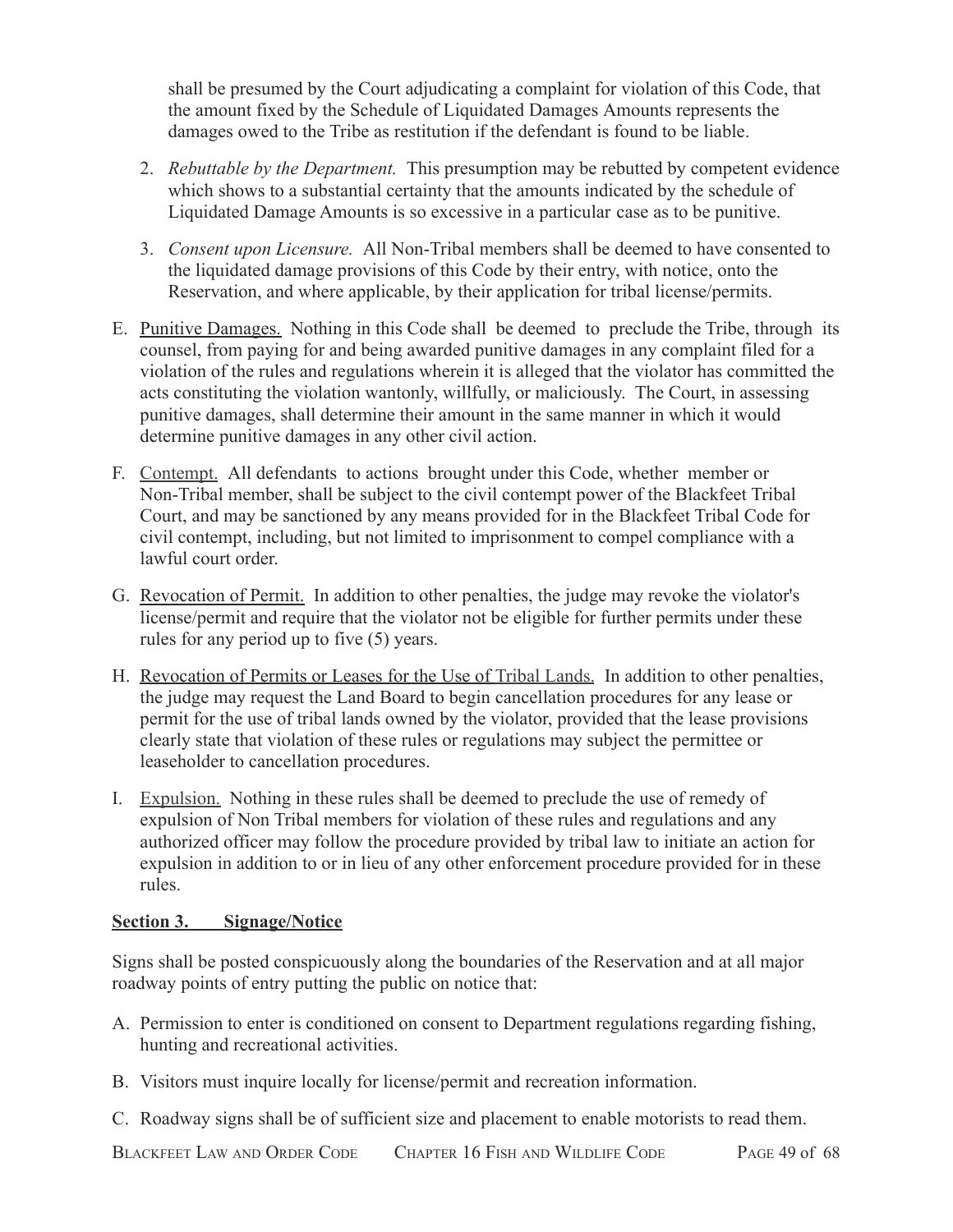## <span id="page-49-0"></span>**Section 4. Authorized Officer-Game Wardens or Law Enforcement**

The Blackfeet Fish and Wildlife Game Wardens (Montana Law Enforcement Academy trained, Indian Police Academy, or higher) shall hold primary responsibility for the enforcement of these rules and regulations. At the request of a Game Warden, officials of the U.S. Fish and Wildlife Service, Bureau of Indian Affairs Law Enforcement Officers, Blackfeet Tribal Law Enforcement Officers and all other law enforcement personnel commissioned to enforce laws on the Reservation, may assist with the enforcement of these regulations. Any authorized officer may, in addition to exercising any other powers granted by this Code:

- A. Execute warrants issued for the arrest of violators of these rules and regulations;
- B. Execute search warrants issued by the Tribal Court in matters arising under these rules and regulations;
- C. Serve subpoenas or other legal documents issued in matters arising under these rules and regulations;
- D. Seize any wildlife or fish held in violation of these rules and regulations and equipment/gear from a Non-Tribal member until restitution is collected;
- E. Arrest with or without a warrant, any person in violation of these rules and regulations; and
- F. Search all applicable conveyances and packages defined in.

## <span id="page-49-1"></span>**Section 5. Interfering with an Officer or Department Official**

It shall be unlawful for any person to willfully interfere with the performance of a law enforcement officer or Department Official engaging in duties of the Department.

### <span id="page-49-2"></span>**Section 6. Civil and Criminal Procedure**

Except as otherwise provided in this Code, the Civil and Criminal Procedure Codes of the Blackfeet Tribe, shall govern all questions of procedures arising as a result of the enforcement of these rules and regulations.

- A. Civil Complaint. Except as otherwise provided in these rules, all matters arising under these rules and regulations shall be adjudicated in the Blackfeet Tribal Court following the filing of a civil complaint naming the Blackfeet Tribe as plaintiff, by the authorized officer alleging the violation, or by the prosecutor for the Tribe.
- B. Representation of the Tribe in Actions Arising Under these Rules and Regulations. The Tribal Prosecutor or, in the case of conflict of interest, such other counsel for the Tribe as the Tribal Council may designate, shall represent the Tribe in all actions arising under this Code to which the Tribe is a party, whether such actions are civil or criminal.

### <span id="page-49-3"></span>**Section 7. Proof of Identity**

A. Determination of Identity. Any authorized officer, who has reasonable grounds to believe that a person has violated a provision of this Code, either in or out of the officer's presence, shall identify himself or herself to such person or promptly determine if the person is a member or non-member. In making such determination, the officer may demand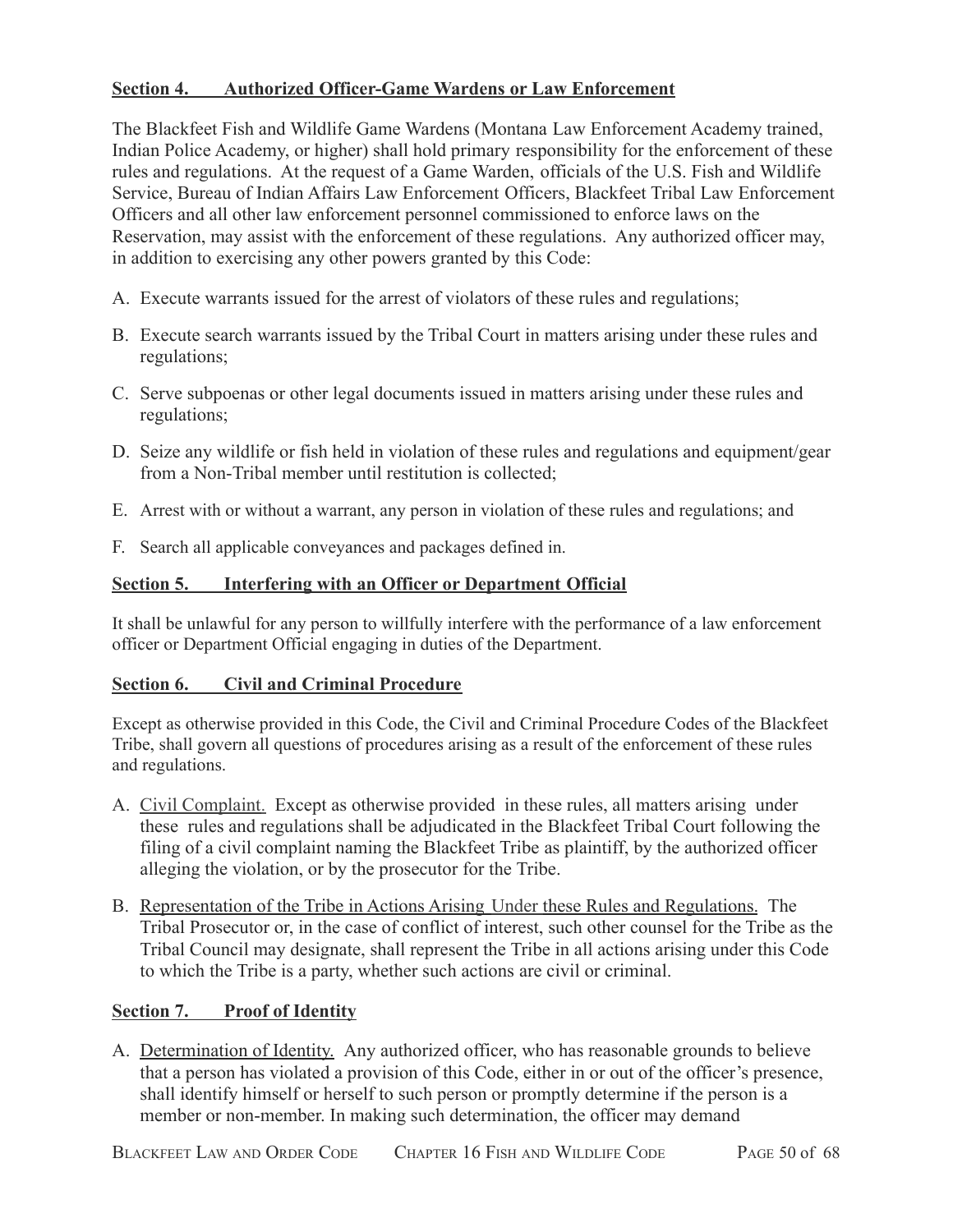identification and ask such questions as the officer reasonably believes are necessary to make the determination.

- B. Failure to Offer Proof of Identity. It shall be unlawful for any person reasonably suspected of violating this Code who is able to offer proof of his identity to willfully refuse to do so to an authorized officer who, after identifying himself as such, demands such identification.
- C. Probable Tribal Member. Any person who, an authorized officer, reasonably believes to have violated this Code and who refuses to or cannot identify himself, may, if the officer has reasonable grounds to believe he is a tribal member, be arrested and transported to the Tribal jail pursuant to Tribal law governing the arrest of persons for citable offenses or may be subject to the Field Bond Procedures of these rules. The complaining officer shall issue and file a citation according to the procedures of these rules, substituting for the suspected violators name a fictitious name such as John Doe.
- D. Probable Non-Tribal Member. Any person who, an authorized officer, reasonably believes to have violated this Code and who refuses to or cannot identify himself may, if the officer does not have reasonable grounds to believe that such person is a tribal member, be arrested and transported according to the procedures provided by Tribal law for the initiation of federal prosecution or expulsion and/or may be subject to the Field Bond Procedure provided by the Code. The complaining officer shall initiate such federal prosecution and/or expulsion and/or issue and file a citation according to the procedures of this Code, substituting for the suspected violator's name a fictitious name such as Joe Doe.
- E. Determination of True Name. Upon determination of the true name of any defendant designated by a fictitious name in a complaint, the complaining officer, or the prosecutor for the Tribe, shall amend the complaint to reflect the defendant's true name.

## <span id="page-50-0"></span>**Section 8. Enforcement Procedures for Tribal Members**

If after identification the suspected violator is determined to be a Tribal member, the officer shall issue him a citation and release him unless:

- A. The Field Bond Procedures of these rules are applicable, in which case they shall be instituted before his release, or unless,
- B. The specific offense with which he is charged provided for his arrest, in which case the officer shall arrest him pursuant to the procedures provided by the Criminal Code.
- C. If a Tribal member commits any offense, the Officer may elect to charge the member with a criminal violation as provided in the Blackfeet Law and Order Code. In addition to a criminal fine equal to the liquidated damage civil fine penalty, a member criminal violator may have imposed upon him by a Judge, a jail term of up to six (6) months.

### <span id="page-50-1"></span>**Section 9. Enforcement Procedures for Non-Tribal Members**

A. If, after identification, the officer determines that the suspected violator is not a tribal member; the officer shall issue to him a citation for the violations alleged, and, if appropriate, implement the Field Bond Procedures of these rules. The officer may also detain, arrest, and transport the Non Tribal member suspected violator for expulsion and/or for federal or State prosecution as provided by the Blackfeet Law and Order Criminal Code.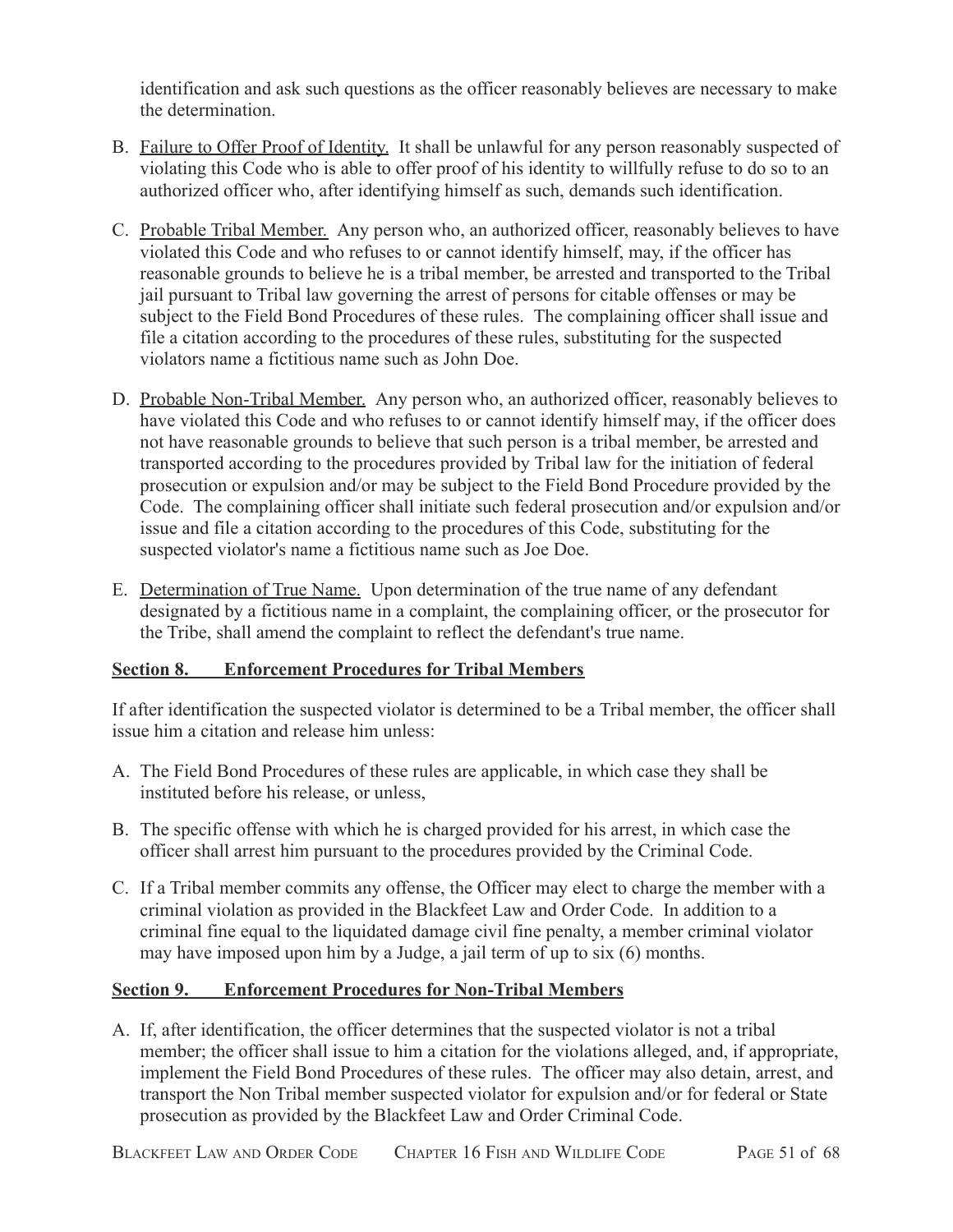B. The suspected violator shall sign the citation and if not arrested for expulsion or federal or state prosecution shall be released.

## <span id="page-51-0"></span>**Section 10. Searches and Seizures**

- A. Any authorized officer may, without a search warrant, after the determination of exigent circumstances search any aircraft, watercraft, wagon, cars, trucks, recreational vehicles, box, game bag, locker, tool box, barrel, ice chest, ice house, camper, camper shell, trailer, backpack, bedroll, sleeping bag, or other container or package, belonging to a member or Non-Tribal member, if the officer has probable cause to believe that wildlife or parts thereof taken in violation of this Code, or the instrumentalities of such illegal taking, are contained therein.
- B. This section shall not be construed to permit the warrantless search of any non-mobile dwelling house or any outbuilding within the immediate area. In such cases, a warrant must be applied for under the Blackfeet Law and Order Code.
- C. Any authorized officer may inspect all wildlife taken, possessed, or transported on the Blackfeet Reservation, and may seize as evidence all wildlife which such officer has probable cause to believe has been taken, possessed, or transported in violation of this Code, and any object which the officer has probable cause to believe has been used as the instrumentality of such illegal taking, possession, or transportation.

## <span id="page-51-1"></span>**Section 11. Citations**

The Citation is the basis for filing violations of this Code into the Blackfeet Tribal Court. The citation shall also provide notice of Court date on the violation(s) known as the citation.

- A. Form of Citation. Rules shall be cited as Fish Wildlife Rules (FWR) Part number section and subsection numbers, for example FWR 3-2-A. Annual Regulations shall be cited as FWAR - section and subsection numbers, for example FWAR 7-A- l.
- B. Filing. The issuing Officer shall file one copy of the citation with the Tribal Court.
- C. Contents of the Citation. The citation shall inform the suspected violator of the violation charged, the alleged location, date and time of the violation, and the location, date, and time of the hearing set to determine his liability for the acts charged.
- D. Speedy Trial. A trial to adjudicate civil actions initiated by issuance of a citation for all violations of this Code, shall be held within one hundred eighty (180) days of the initial appearance, unless the defendant waives his right to a speedy trial.
- E. Release upon Issuance of the Citation*.* If the person cited is to be released, he/she must sign the citation for a court appearance. Any member who fails to sign the citation may be arrested and transported to Tribal jail pursuant to Tribal law governing the arrest of suspects on citable offenses; or, shall be subject to the Field Bond Procedures of these rules. Any person determined not to be a member who fails to sign the citation shall be subject to the Field Bond Procedures of these rules.
- F. Warning for Failure to Appear. The "Citation" shall inform the person cited that failure to appear at the hearing set for adjudication of the complaint against him will result in the entry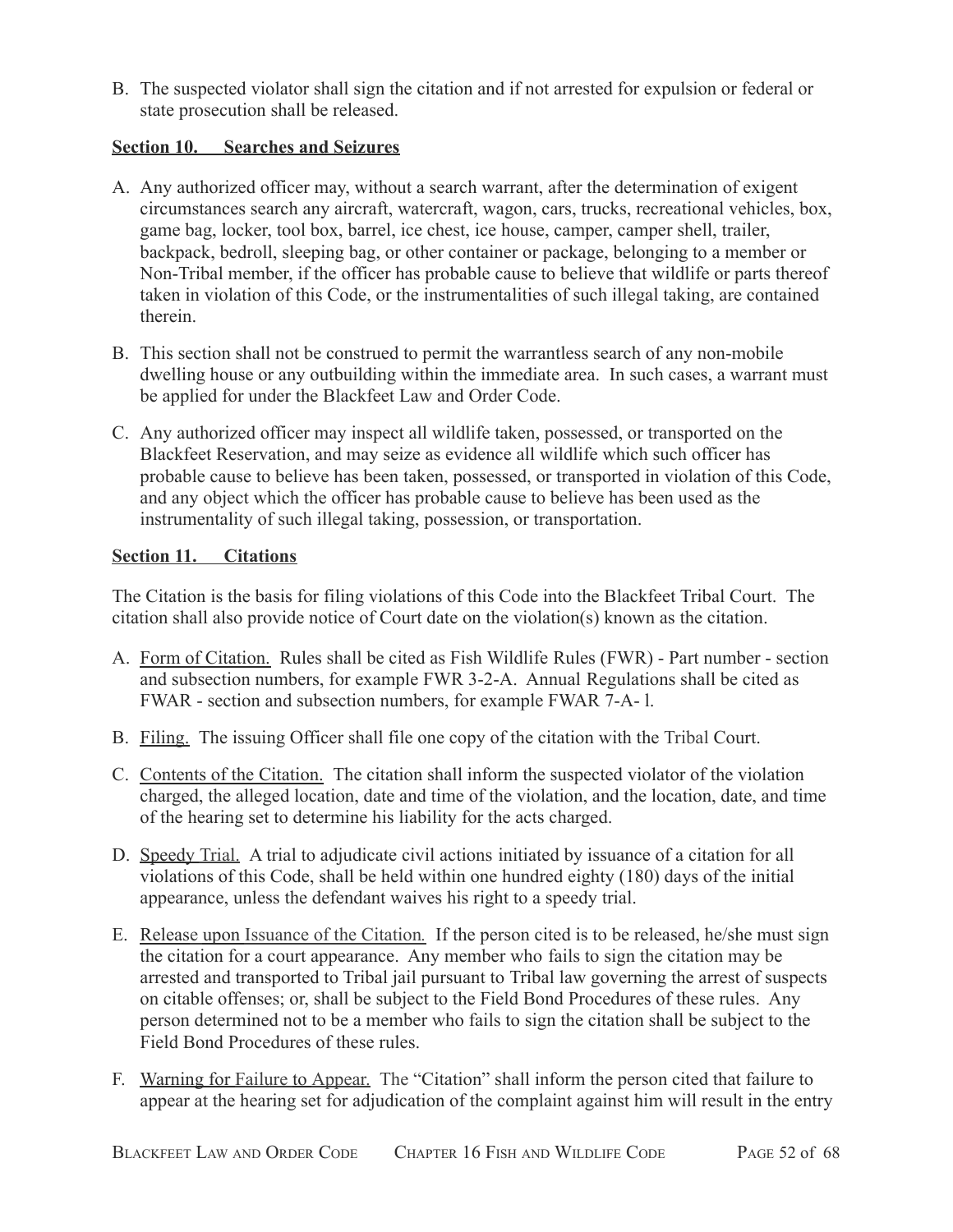of a default judgment against him and forfeiture of bond money/property, or an arrest warrant for failure to appear, which shall be a separate offense under this section.

## <span id="page-52-0"></span>**Section 12. Field Bonds**

- A. Seizure of Property. If a suspected violator Refuses to sign the citation, or cannot be, or refuses to be, identified, or is not a Tribal member and is not a permanent resident of the Reservation (at the time of the incident), an officer may seize property of the suspected violator in accordance with the following:
	- 1. Seizure of suspected violator's property is directly necessary to secure the important Tribal interest of guaranteeing the presence within Tribal jurisdiction of sufficient assets of the suspected violator to secure payment of restitution to the Tribe for any damages determined by the Court to have resulted from violation of this Code; and,
	- 2. There is a special need for prompt action because it is likely that the suspected violator will leave the Reservation and the jurisdiction of the Blackfeet Tribe with his property and not return, then the Officer may demand that the suspected violator post a bond in an amount equal to the sum of the *Liquidated Damage Amounts* for the violations the Officer has alleged in the citation.
- B. Seizure of Property Prior to Field Bond Notice. In any case in which the Officer has reasonable grounds to believe that the delay caused by the Field Bond could:
	- 1. Jeopardize the safety of the Officer;
	- 2. Lead to a breach of the peace;
	- 3. Cause the Officer to lose the opportunity to seize bond property; or,
	- 4. Give the suspected violator the opportunity to flee the jurisdiction of the Tribe, the Officer may seize bond property first and then issue a Bond Notice.
- C. Field Bond Notice Process. In all cases where it is feasible, the Officer shall prepare and issue a Bond Notice to a suspected violator, allow him to read it, and have him sign a copy of the Bond Notice before the Officer takes possession of any bond property. Bond Notices shall be prepared in duplicate and the Officer with the copy of the citation shall file the copy signed by the suspected violator. Bond Notices shall contain the name and address of the suspected violator, the serial number of the citation that has been issued, the date, and the signature and identification number of the issuing Officer, and such other information as the Department deems necessary. The Bond Notice shall inform the suspected violator of:
	- 1. The Officer's authority under these rules to demand and, if necessary, seize bond property;
	- 2. The violations alleged and the *Liquidated Damage Amount* for each animal, and the total amount;
	- 3. The alternative methods of posting bond as set forth in this Code; and
	- 4. That property bond may be redeemed at any time during normal business hours at the Fish and Wildlife Department by the posting of a cash bond, or payment of damages, but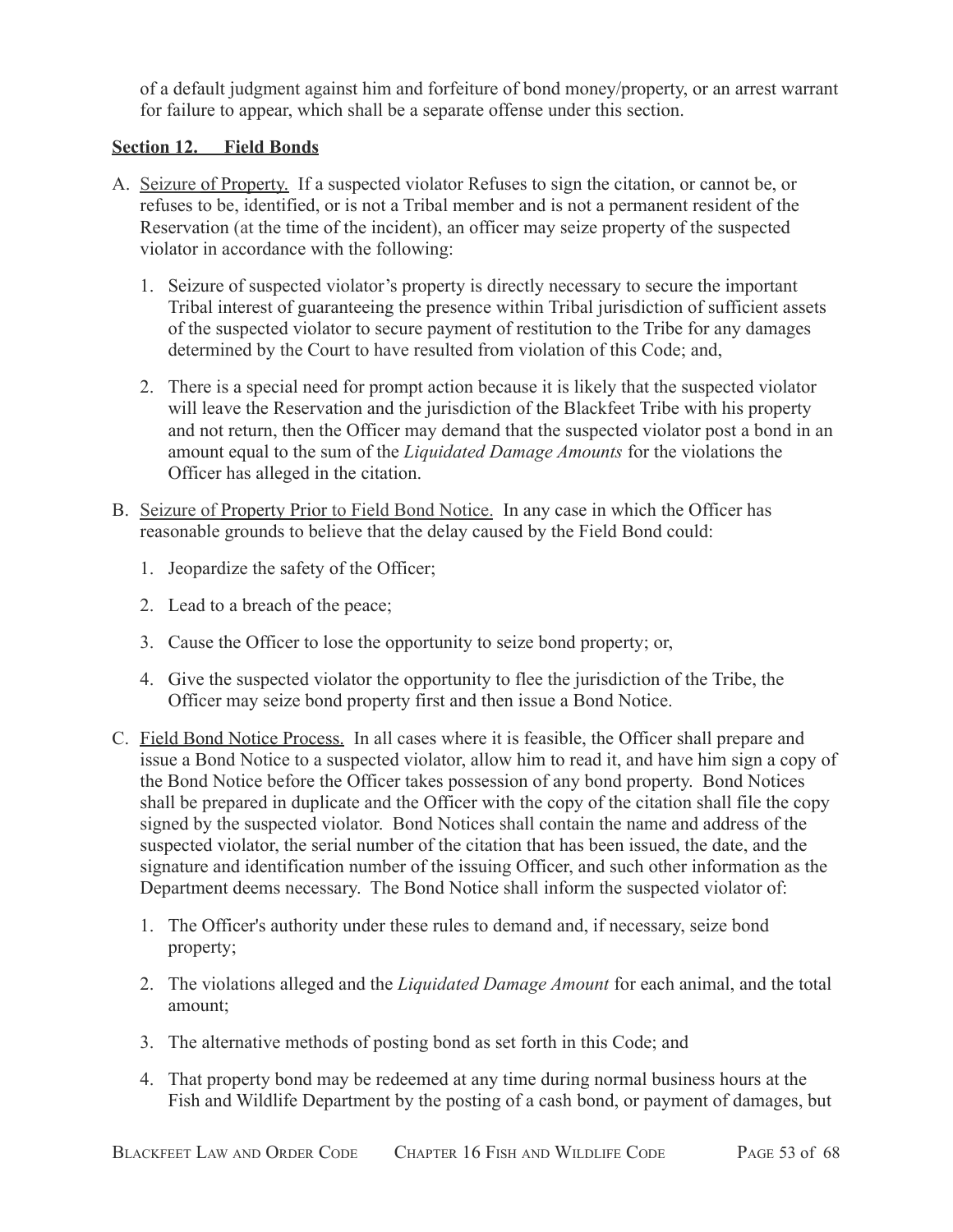that post judgment redemption must occur, if at all, within ten (10) days of the entry of the judgment unless an appeal is filed.

- D. Bond Procedure. The suspected violator may post a cash bond in the specified amount with the Department. The following procedures shall apply.
	- 1. *Receipt.* Upon receipt of the cash bond, the Officer shall prepare a Bond Receipt for the amount received, which shall be on the official form provided by the Department for that purpose and which shall contain the name of the suspected violator, the serial number of the citation issued to him, the date, the bond amount, and the signature and ID number of the issuing Officer. One copy of the Bond Receipt shall be issued to the suspected violator. The suspected violator shall sign the Bond Receipt and the Officer shall retain and file a signed copy with the filed copy of the citation.
	- 2. *Form of Payment.* The Officer may accept cash, cashier check or any other additional cash form of payment only as provided for by regulation of the Department, and under such conditions as provided by those regulations.
	- 3. *Return of the Bond.* If the suspected violator is found not to be liable to the Tribe after a trial or a hearing, the bond amount shall be returned in full.
	- 4. *Forfeiture of the Bond.* lf he is found liable after a trial or a hearing, or by default due to failure to appear, the bond shall be applied in satisfaction of the judgment, and any excess shall be returned to him.
	- 5. *Property Method.* The suspected violator may post a bond with the Officer, any property which the Officer reasonably believes is valued at an amount at least equal to the required bond amount. Upon receipt of bond property, the Officer shall give to the person from whom he received it a Bond Receipt, except that instead of the cash amount received the receipt shall contain a complete description of the property including all serial and model numbers. The bond receipt shall also contain the Officer's estimate of the property. The suspected violator shall sign the bond receipt and the Officer shall retain and file a signed copy. The suspected violator may choose between the following alternatives as to the disposition of his bond property:
		- a. Leave the property in the custody of the Blackfeet Fish and Wildlife Department until after the trial or hearing, at which time, if he has not been found liable to the Tribe, it shall be returned. If the violator is found to be liable to the Tribe, or is in default due to failure to appear, the property will be held as security for payment of the judgment and will be returned upon payment in full. If payment in full is not received within thirty (30) days of the date of judgment, and if an appeal is not filed as provided by Tribal law, the property shall be sold at a public auction, and the amount received shall be applied to the judgment and the costs of said sale and storage. Any excess shall then be returned to the judgment debtor; or
		- b. Redeem property at any time during normal business hours at the Department by posting a cash bond in an amount equal to the sum of the *Liquidated Damage Amounts* for the violations with which he is charged, or by paying damages as determined by the Court, but redemption must occur, if at all, within thirty (30) days of the entry of judgment unless an appeal is filed.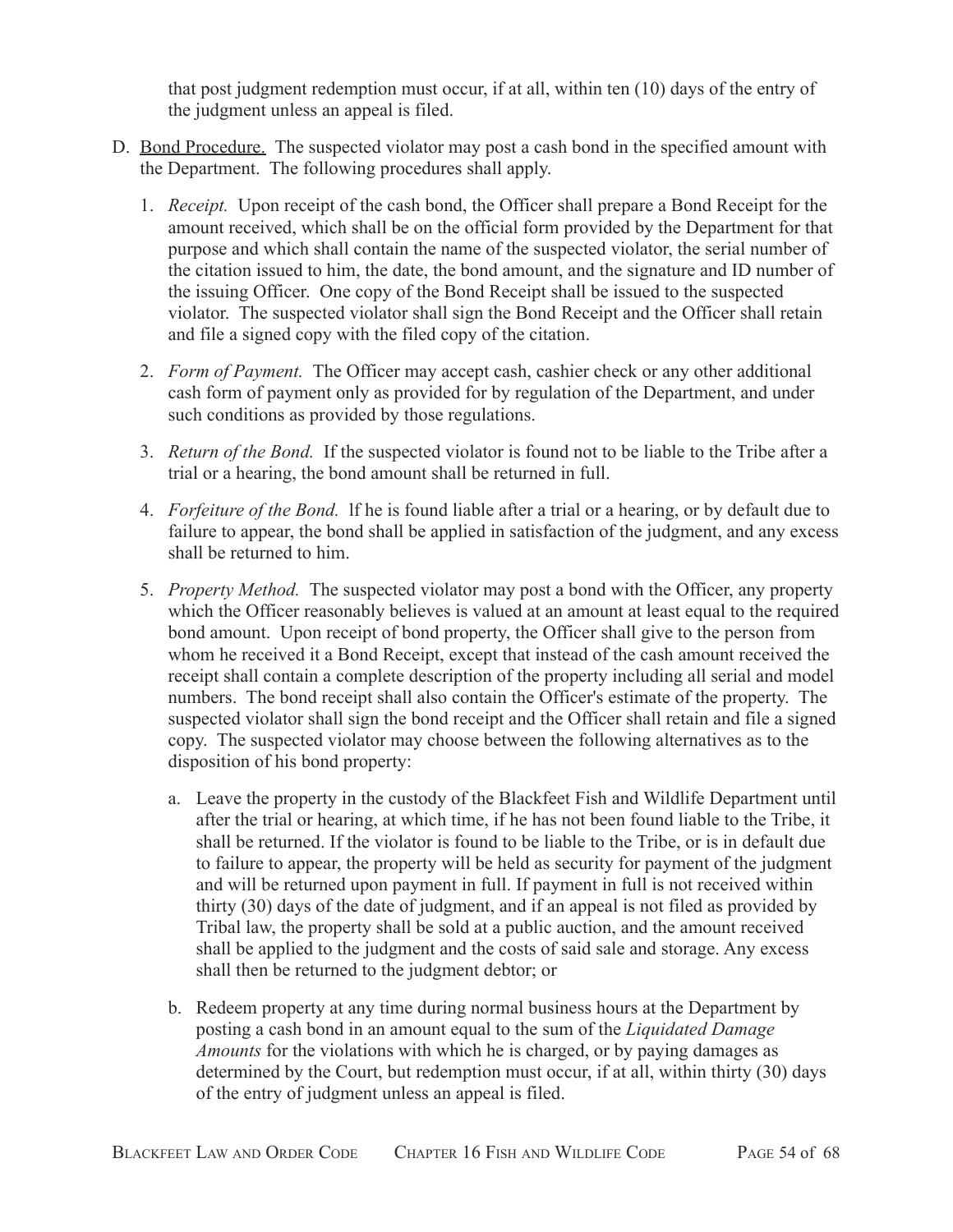- E. Cash Bond Trust Fund. All cash bonds shall be deposited within two (2) business days of being posted in a trust account established by the Administrator for that purpose. A receipt shall be given to the Game Warden for each deposit.
- F. Bond Property Storage. All bond property shall be deposited in the keeping of the Chief Game Warden or designee for the storage within twenty-four (24) hours of being posted.
- G. Method of Involuntary Seizure of Property. Any authorized Officer who has followed the procedures of this Code may use any reasonable non-deadly force necessary to seize bond property from a suspected violator who refuses to comply with the bond procedures provided by this Code.

## <span id="page-54-0"></span>**Section 13. Prohibited Devices**

- A. Seizure of Device Non-Tribal Member. Any device which is believed by an authorized Officer to belong to a Non-Tribal member, and which cannot be used at any time in compliance with this Code for the taking of wildlife, and which is seen in such use by the Officer, may be summarily seized by the Officer if:
	- 1. Seizure of the suspected violator's property is directly necessary to secure the important Tribal interest in preventing irreparable injury to its property or resources, and
	- 2. There is a special need for prompt action because it is likely that the person may flee with or conceal the offending property or continues the prohibited use of such property during any enforcement delay.
- B. Seizure of Device Unknown or Member Owner. Any device, the ownership of which is unknown, or that is believed by an authorized Officer, to belong to a member, and cannot be used at any time in compliance with these rules and regulations for the taking of wildlife, and the Officer sees in such use, may be summarily seized by the Officer. Notice of intent to confiscate the seized device, on a form provided for that purpose by the Director, and a citation for illegal use and/or possession shall be either personally delivered or sent by mail to the last known address of the person who owns the property, if the identity of the owner is known.
- C. Receipt. Any Officer seizing property under this section shall issue to the person from whom it is seized a receipt for the property describing it in detail. The Officer shall then deliver the property to the Director for seizure and the underlying violations, which shall be adjudicated pursuant to the general procedures of these rules and regulations.

## <span id="page-54-1"></span>**Section 14. Wildlife Check Station**

The Department may establish Wildlife Check Stations where deemed necessary to inspect licenses/permits and tags, of hunters and fishermen and to inspect game animals, fish, or fur-bearing animals in the possession of hunters and fishermen. It shall be unlawful for any permittee to fail to stop and submit to an inspection by the Department. **Fine-\$500.00**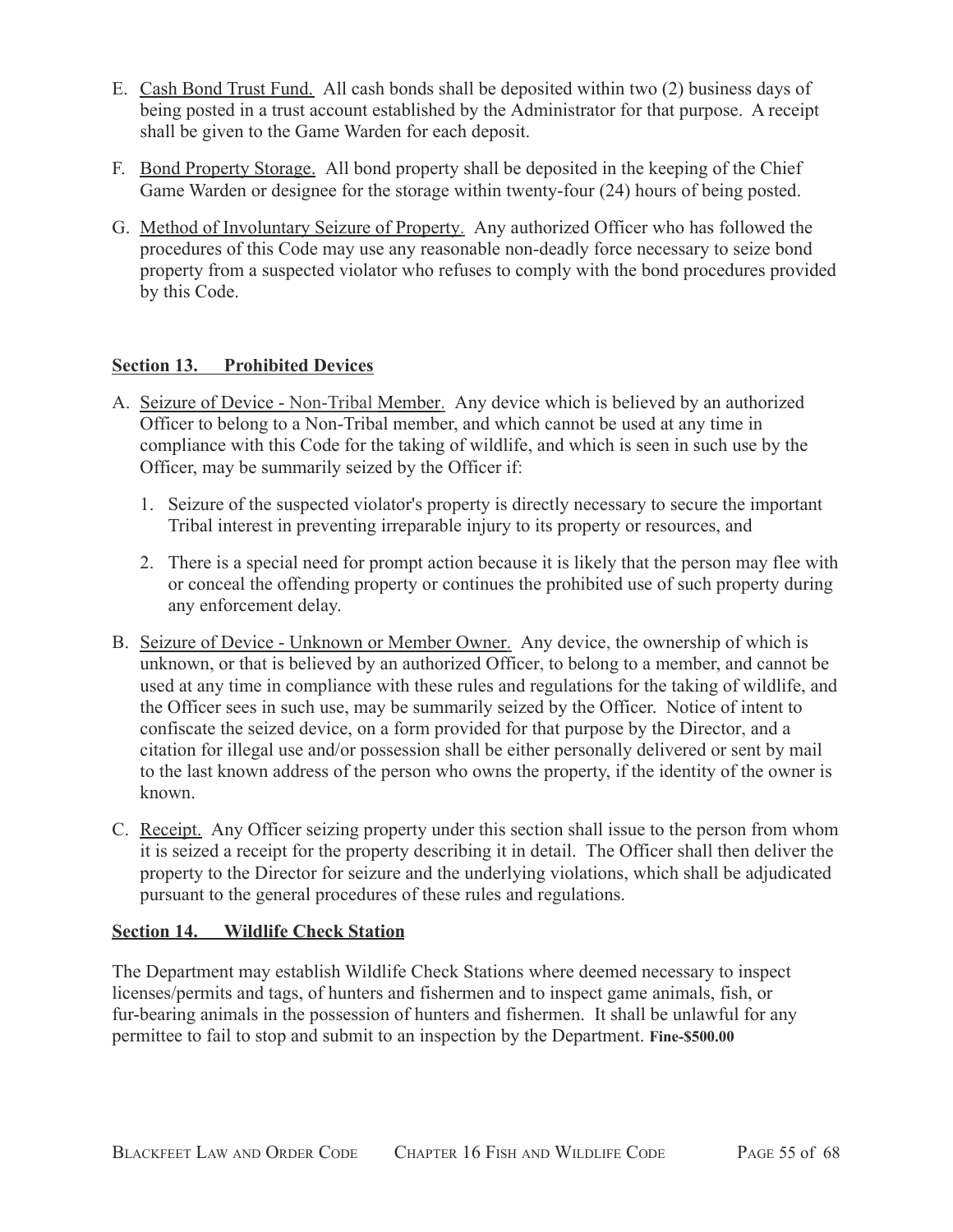## **PART XVII. MANNER OF AMENDMENT**

<span id="page-55-0"></span>The Department shall consider proposed amendments to this Code and may request comments on proposed amendments from federal agencies, members of the Tribe and/or Non-Tribal members through the website of the Department. All comments shall be considered prior to amendment or promulgation of the annual regulations.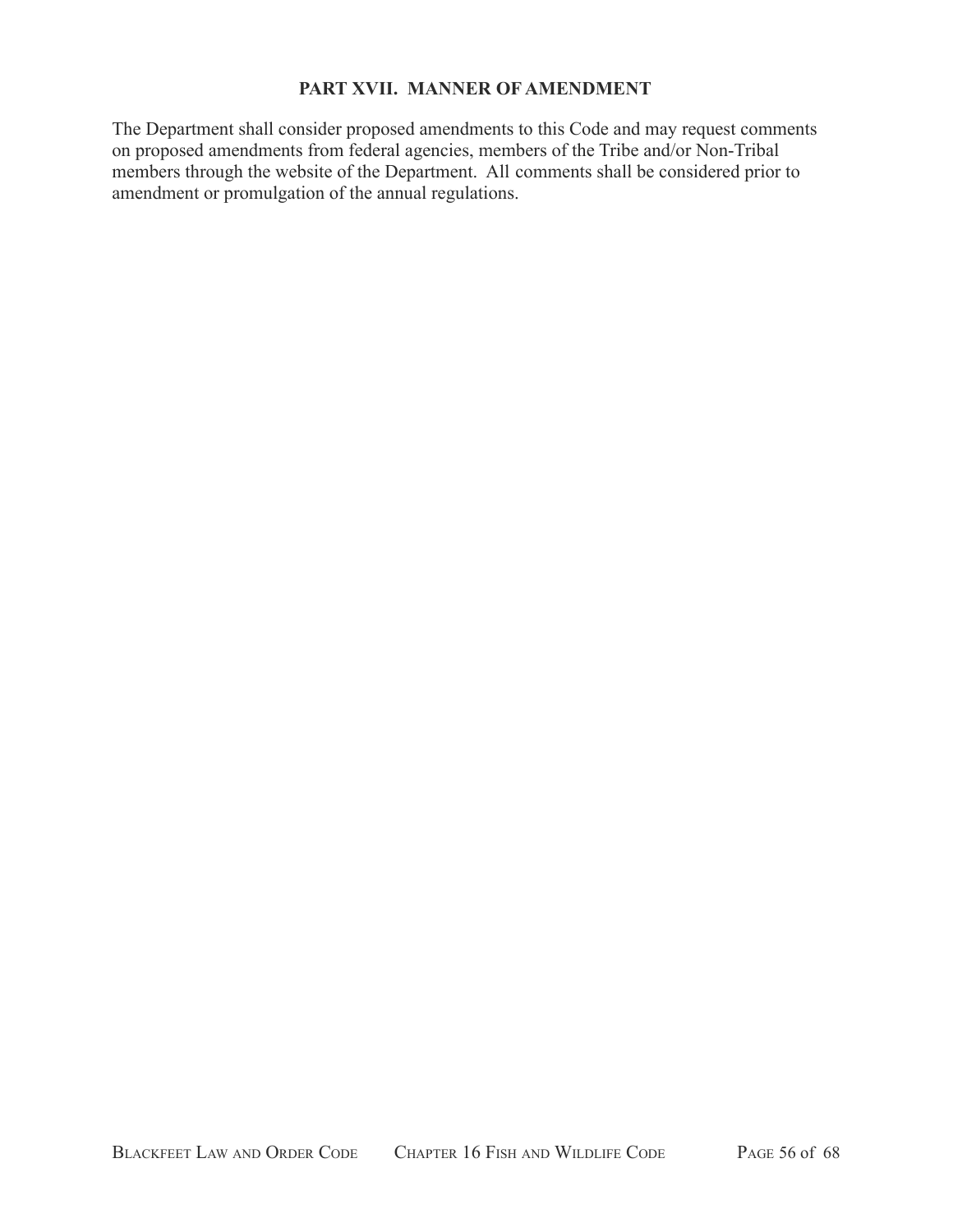<span id="page-56-0"></span>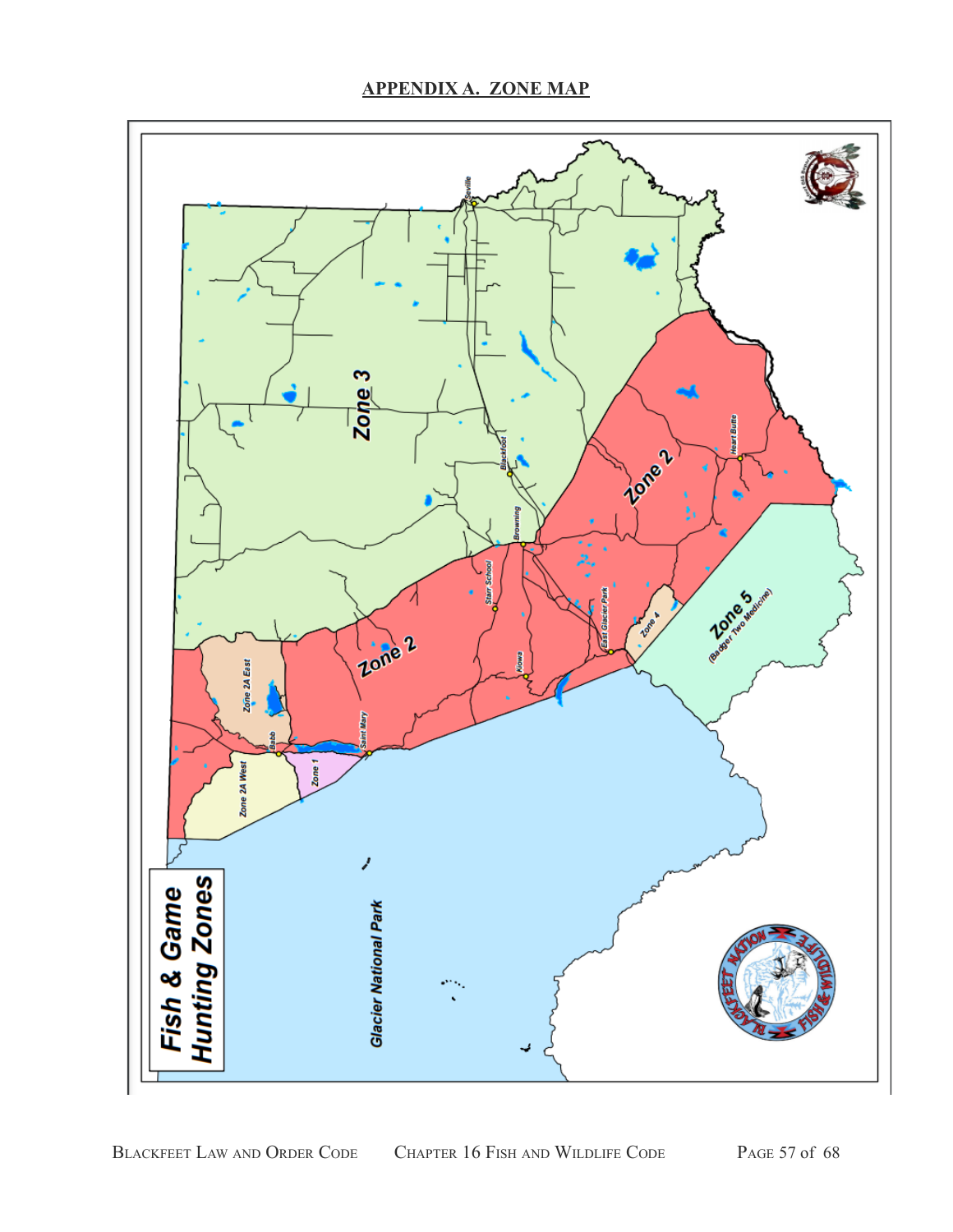## **APPENDIX B. LIQUIDATED DAMAGES AMOUNTS**

<span id="page-57-0"></span>Violations which can be tied to the taking of a specific animal will have the following amounts used as liquidated damage amounts for a fine not more than:

| <b>BIG GAME</b>      |                            |                            |
|----------------------|----------------------------|----------------------------|
|                      | <b>MALE</b>                | <b>FEMALE</b>              |
| Deer                 | \$100.00 to \$300.00       | \$100.00 to \$500.00       |
| Antelope             | \$100.00 to \$300.00       | \$100.00 to \$500.00       |
| Bear                 | \$1,000.00 to \$2,000.00   | \$1,500.00 to \$3,000.00   |
| E1k                  | \$1,000.00 to \$12,000.00  | \$1,000.00 to \$12,000.00  |
| Moose                | \$14,000.00 to \$35,000.00 | \$14,000.00 to \$35,000.00 |
| <b>Bighorn Sheep</b> | \$3,000.00 to \$30,000.00  | \$3,000.00 to \$30,000.00  |
| Mountain Goat        | \$3,000.00 to \$30,000.00  | \$3,000.00 to \$30,000.00  |
| Mountain Lion        | \$350.00 to \$1,000.00     | \$500.00 to \$1,000.00     |
|                      |                            |                            |

| UPLAND/WATERFOWL GAME/BIRDS |          |               |  |
|-----------------------------|----------|---------------|--|
|                             | MALE     | <b>FEMALE</b> |  |
| <b>Ducks</b>                | \$50.00  | \$75.00       |  |
| Geese                       | \$75.00  | \$75.00       |  |
| Pheasants                   | \$50.00  | \$50.00       |  |
| Grouse                      | \$50.00  | \$50.00       |  |
| Mourning Dove               | \$45.00  | \$65.00       |  |
| Hungarian Partridge         | \$50.00  | \$75.00       |  |
| Loons (Givviforms)          | \$150.00 | \$150.00      |  |
| Grebes (Pidicipediforms)    | \$150.00 | \$150.00      |  |
| Cranes, Rails, Coots        |          |               |  |
| (Ciconiiformes)             | \$150.00 | \$150.00      |  |
| Shorebirds, gulls, and      |          |               |  |
| terns, (Charadriiformes)    | \$150.00 | \$150.00      |  |

All birds of prey including vultures, hawks, falcons, and owls will have a value of \$1,000.00. All other non-game birds will have a value of \$75.00.

| <b>FISH</b>       |      |                                                                        |  |
|-------------------|------|------------------------------------------------------------------------|--|
|                   |      | All fish, regardless of species, will have a value of \$4.00 per inch. |  |
|                   |      |                                                                        |  |
| <b>FURBEARERS</b> | MALE | FEMALE                                                                 |  |

| <b>BLACKFEET LAW AND ORDER CODE</b> | CHAPTER 16 FISH AND WILDLIFE CODE | PAGE 58 of 68 |
|-------------------------------------|-----------------------------------|---------------|

Coyote \$75.00 \$100.00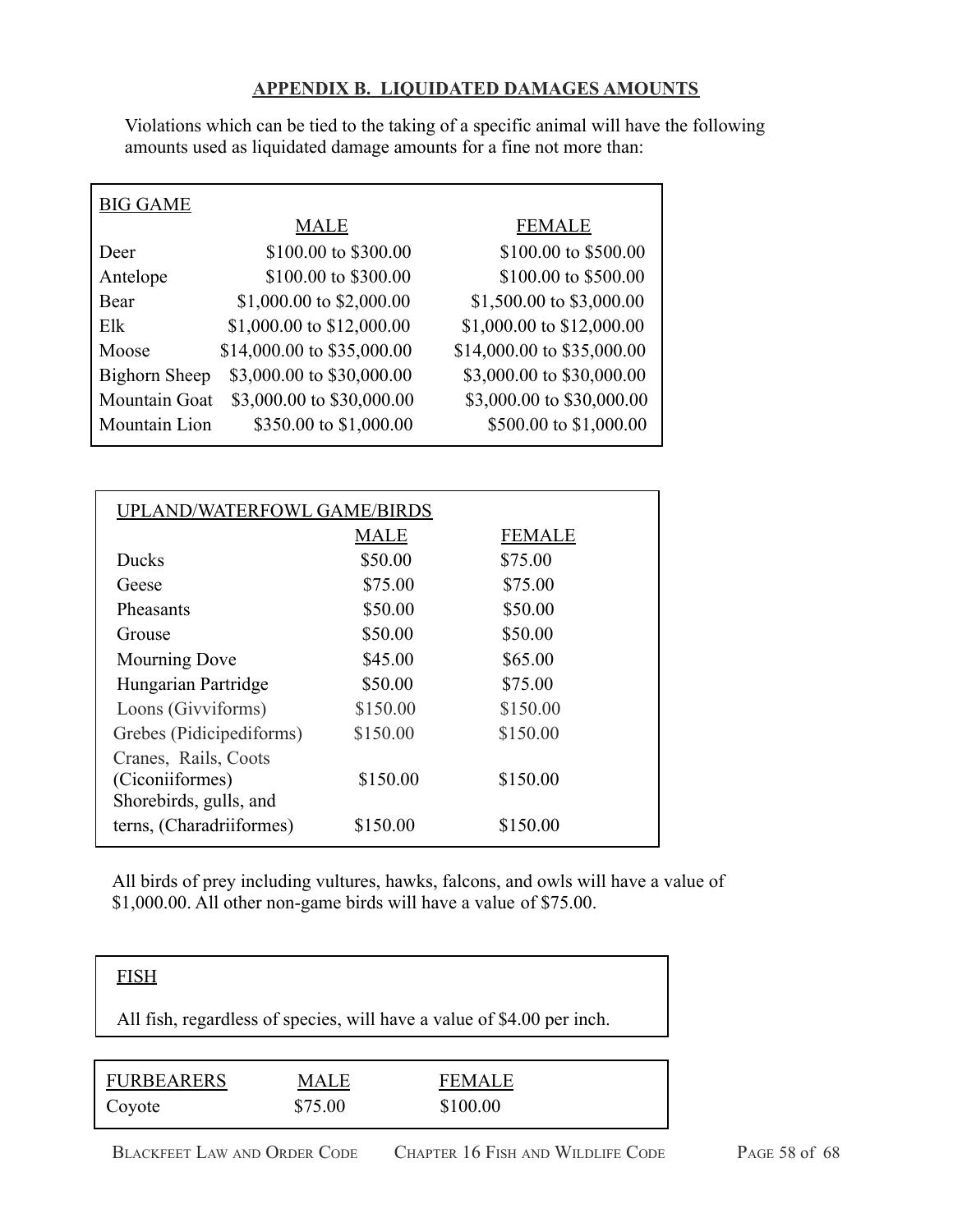| Fox           | \$100.0 | \$125.00   |
|---------------|---------|------------|
| Rabbits       | \$25.00 | \$45.00    |
| Beaver        | \$75.00 | \$125.00   |
| <b>Bobcat</b> | \$500.0 | \$1,000.00 |
| Mink          | \$450.0 | \$550.00   |
| Raccoon       | \$100.0 | \$125.00   |
| Weasel        | \$60.00 | \$120.00   |
| Badger        | \$60.00 | \$120.00   |
| Porcupine     | \$60.00 | \$120.00   |
| Wolverine     | \$500.0 | \$500.00   |
| Otters        | \$60.00 | \$120.00   |
| Fishers       | \$60.00 | \$120.00   |
| Pine Martin   | \$60.00 | \$120.00   |
|               |         |            |
|               |         |            |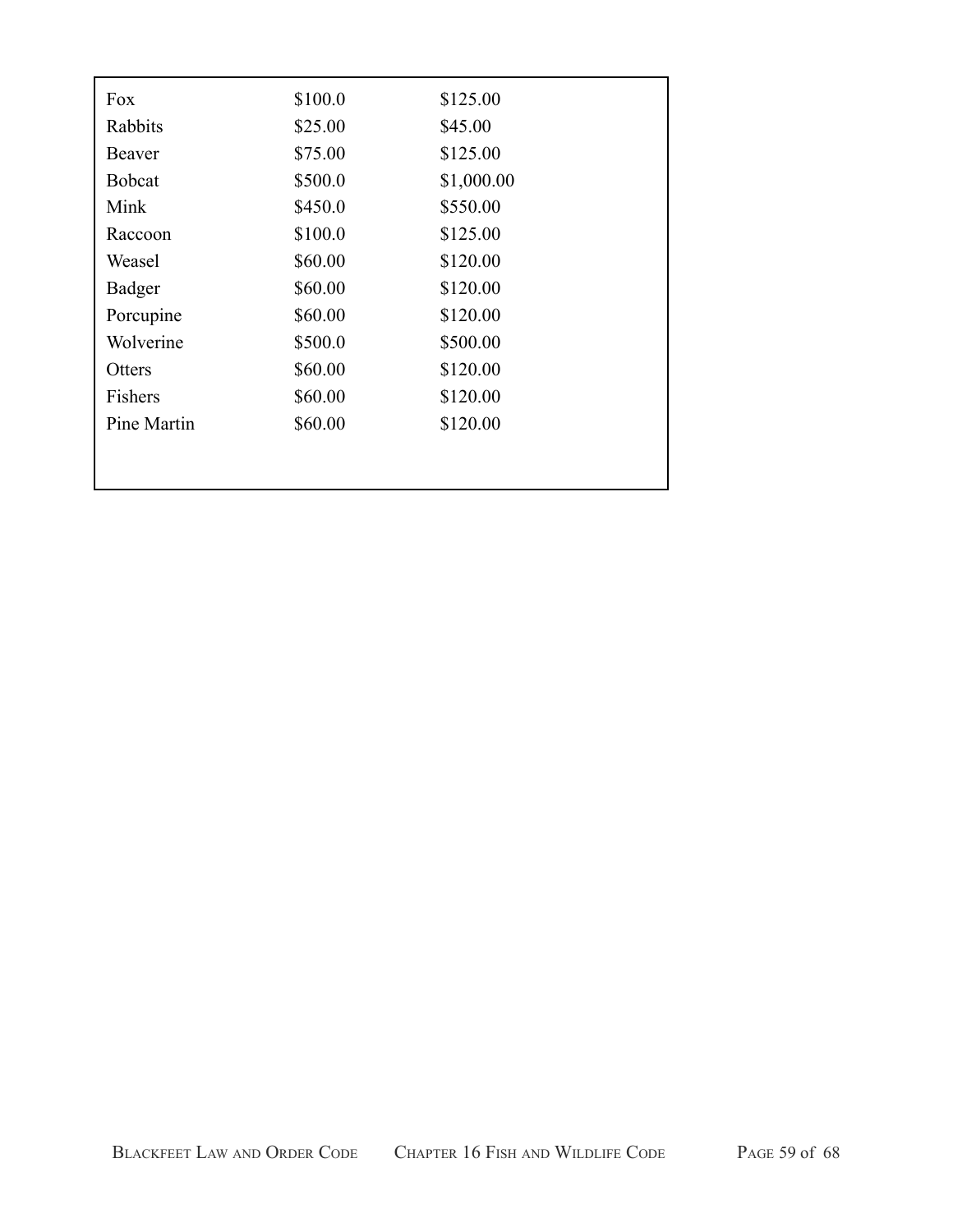## **APPENDIX C. VIOLATION FINE SCHEDULE**

<span id="page-59-0"></span>Pursuant to the Blackfeet Nation Fish and Wildlife Code, the following list of Violations is provided, in a simplified manner. For accurate definitions, rules, and explanation please refer to the Blackfeet Nation Fish and Wildlife Code. Any inconsistencies between this appendix and the code will be resolved in favor of the code as written.

| <b>Citation</b>  | <b>Violation</b>                                                                | <b>Amount</b> |
|------------------|---------------------------------------------------------------------------------|---------------|
|                  | <b>Part III-General Rules</b>                                                   |               |
| <b>FWR 3-1-A</b> | Prohibited Camping Areas                                                        | \$500.00      |
| <b>FWR 3-1-C</b> | Hunting, Fishing, Trapping or Camping On Private Posted<br>Land without Consent | \$500.00      |
| <b>FWR 3-1-D</b> | Hunting, Fishing, Trapping on Tribal Leased Land Without<br>Consent             | \$500.00      |
| <b>FWR 3-1-D</b> | Illegal to falsely keep hunters/trappers from using Tribal<br>Lands             | \$500.00      |
| <b>FWR 3-1-E</b> | Trespass on Private Land                                                        | \$500.00      |
| <b>FWR 3-1-F</b> | Closure of Tribal Land                                                          | \$500.00      |
| FWR $3-1-G(1)$   | Damage a Fence or Enclosure Without Consent                                     | \$500.00      |
| FWR 3-1- $G(2)$  | Building a Fire Without Consent                                                 | \$50.00       |
| FWR $3-1-G(3)$   | Severing of Trees, Grass or Other Land Product Without<br>Consent               | \$50.00       |
| <b>FWR 3-1-H</b> | Access to Lands - Illegal                                                       | \$500.00      |
| <b>FWR 3-1-I</b> | Trapping and Restricting Gree Wildlife Movement, Illegal<br>Fence               | \$5,000.00    |
| <b>FWR 3-2-A</b> | Commerce In Wildlife and Parts                                                  | \$100.00      |
| <b>FWR 3-2-B</b> | Commerce-Buy or Sell Wild Animals                                               | \$100.00      |
| <b>FWR 3-2-C</b> | Commerce in Fish and/or Big Game meat                                           | \$100.00      |
| <b>FWR 3-2-D</b> | Tribal Member Off Season for Horns/Antlers                                      | \$100.00      |
| <b>FWR 3-2-E</b> | Non-member Gather, Retrieve or Hunt of Antler/horns                             | \$100.00      |
| <b>FWR 3-3</b>   | Waste of Fish and/or Big Game meat                                              | \$100.00      |
| <b>FWR 3-4</b>   | Failure to notify of carcass on lands                                           | \$100.00      |
| FWR $3-5-A(1)$   | Camping-Improper Care of Property                                               | \$500.00      |
| FWR $3-5-A(2)$   | Camping-Vehicle Outside of Parking Area                                         | \$500.00      |

BLACKFEET LAW AND ORDER CODE CHAPTER 16 FISH AND WILDLIFE CODE PAGE 60 of 68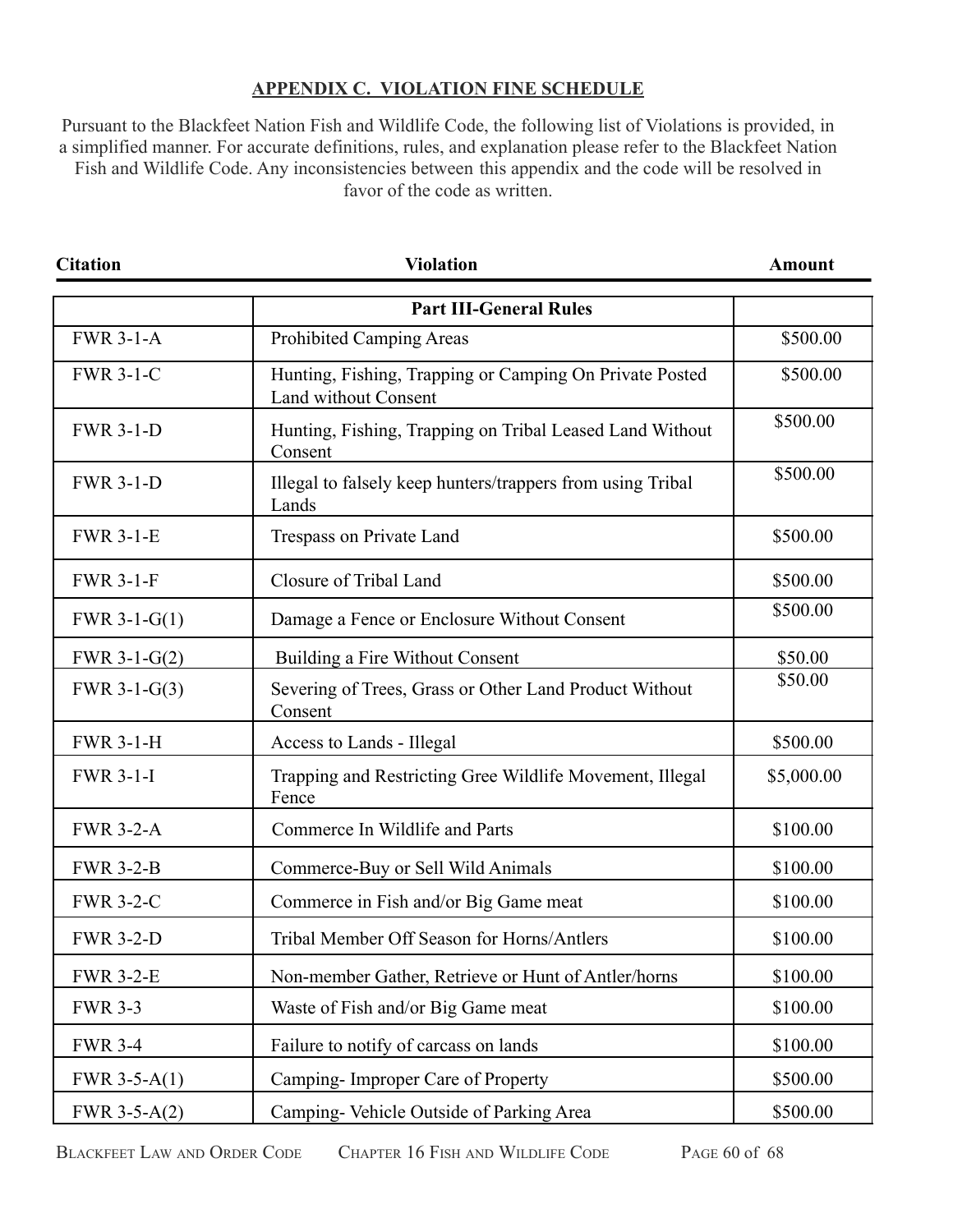| FWR 4-5-A $(3)$  | Camping-Improper Gathering of Firewood                                          | \$500.00          |
|------------------|---------------------------------------------------------------------------------|-------------------|
| FWR 4-5-A $(4)$  | Camping-Disturbing Plant or Animal Life                                         | \$500.00          |
| FWR $3-5-A(5)$   | Camping- Digging or Leveling Ground                                             | \$500.00          |
| FWR $3-5-A(6)$   | Camping- Dog, Cat or Pets no leash/uncontrolled                                 | \$500.00          |
| FWR $3-5-A(7)$   | Camping- Improper Draining and Refuse from Trailer                              | \$500.00          |
| FWR $3-5-A(8)$   | Camping-Failure to Observe Hours of Quiet                                       | \$500.00          |
| FWR $3-5-A(9)$   | Camping-Unclean Camp                                                            | \$500.00          |
| FWR $3-5-A(10)$  | Camping-Unattended Campfire                                                     | \$500.00          |
| FWR $3-5-A(11)$  | Camping-Violation of Use of Hydrant                                             | \$500.00          |
| FWR 3-5-A $(12)$ | Camping-Feeding of Wildlife                                                     | \$500.00          |
| FWR $3-5-B(1)$   | Illegal <b>Aquatic Invasive Species</b> activity                                | 113A<br>Ord.      |
| FWR $3-5-B(2)$   | Failure to have PFD for all onboard boat                                        | \$75.00<br>person |
| FWR $3-5-B(3)$   | Water Skiing in Unlawful Area                                                   | \$25.00<br>person |
| FWR $3-5-B(4)$   | Sail Boating in an Unlawful Area                                                | \$25.00           |
| FWR $3-5-B(5)$   | Windsurfing on non-designated lake                                              | \$25.00           |
| FWR $3-5-B(6)$   | Illegal use of motorized watercraft                                             | \$500.00          |
| FWR $3-5-B(7)$   | Operating a Watercraft while Under The Influence<br>of Alcohol                  | \$500.00          |
| FWR $3-5-B(8)$   | Speed Limit on Lakes                                                            | \$25.00           |
| FWR $3-5-B(9)$   | Snowmobiles on Waterways                                                        | \$100.00          |
| FWR 3-5- $C(1)$  | Operating an ATV or Snowmobile in Closed Area                                   | \$1,000.00        |
| FWR $3-5-C(2)$   | No Hunting from an ATV or Snowmobile                                            | \$1,000.00        |
| FWR $3-5-C(3)$   | Failure to Use Proper Procedure for Crossing of<br>Roadway by ATV or Snowmobile | \$100.00          |
| FWR $3-5-C(4)$   | Operating an ATV or Snowmobile in a Careless or<br><b>Reckless Manner</b>       | \$100.00          |
| FWR 3-5- $C(5)$  | Transporting Big Game on an ATV or<br>Snowmobile                                | \$500.00          |
| FWR 3-5- $C(6)$  | Using an ATV or Snowmobile to harass wildlife or<br>livestock                   | \$100.00          |
| FWR $3-5-C(7)$   | Using/Carrying a Long Gun from ATV or Snowmobile                                | \$500.00          |
| FWR $3-5-C(8)$   | Operating an ATV or Snowmobile under the Influence                              | \$500.00          |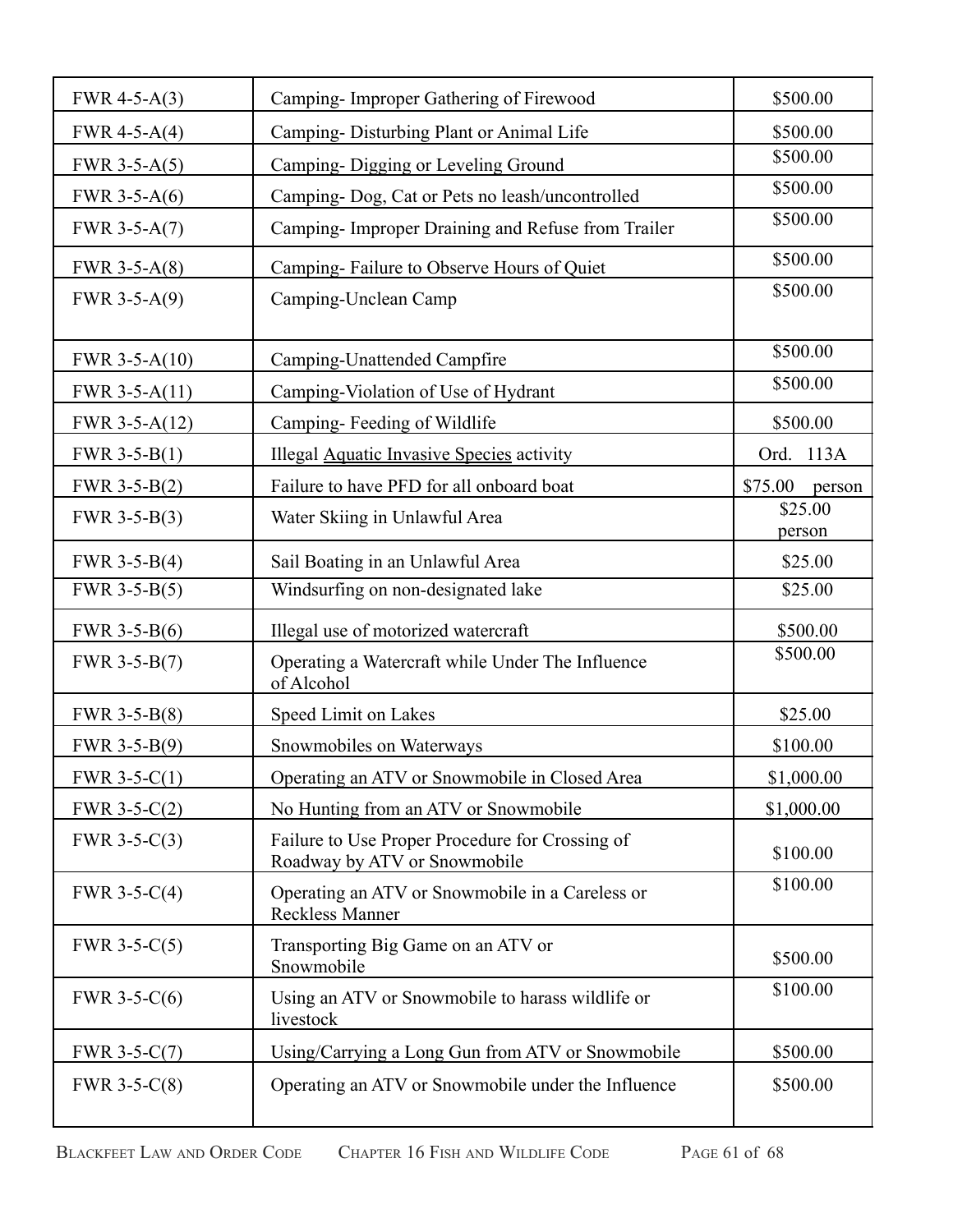| <b>FWR 3-7-D</b> | Keeping Wildlife in Captivity or Attempting to Domesticate<br>Wildlife             | \$500.00   |
|------------------|------------------------------------------------------------------------------------|------------|
| <b>FWR 3-7-E</b> | Introduction of Exotic Species                                                     | \$500.00   |
| <b>FWR 3-8-A</b> | Allowing Child under 12 years of Age to Hunt w/o Adult<br>Supervision              | \$100.00   |
| <b>FWR 3-8-B</b> | Allowing a Child under 12 years of Age to Fish without<br><b>Adult Supervision</b> | \$100.00   |
| <b>FWR 3-8-C</b> | John's Law                                                                         | Ord. #114  |
| <b>FWR 3-9</b>   | Take or Possess Wildlife During Closed Season                                      | \$500.00   |
|                  | PART IV. HUNTING REGULATION                                                        |            |
| <b>FWR 4-1-A</b> | Violation of Hunter Orange/Pink                                                    | \$100.00   |
| <b>FWR 4-1-B</b> | Violation of Designated Hunting Zone (Example: Hunting<br>in a closed zone)        | \$1,000.00 |
| <b>FWR 4-1-C</b> | Violation of Designated Hunting Staging Area                                       | \$500.00   |
| <b>FWR 4-1-D</b> | Shooting From or Across Right-of-Way; or Shooting from a<br>Vehicle                | \$500.00   |
| <b>FWR 4-1-E</b> | Shooting Close to a House                                                          | \$100.00   |
| <b>FWR 4-1-F</b> | Shooting Within a Town or Residential Area                                         | \$100.00   |
| <b>FWR 4-1-G</b> | Shooting near Lake or Recreation Area                                              | \$100.00   |
| <b>FWR 4-1-H</b> | Failure to Observe Hunting Hours                                                   | \$100.00   |
| <b>FWR 4-1-I</b> | <b>Shooting Young Animals</b>                                                      | \$100.00   |
| <b>FWR 4-1-J</b> | Hunting by Baiting                                                                 | \$100.00   |
| <b>FWR 4-1-K</b> | Hunting While Intoxicated                                                          | \$500.00   |
| <b>FWR 4-1-L</b> | Concealing Sex of Animal                                                           | \$100.00   |
| <b>FWR 4-1-M</b> | Spotlighting, Using Radio Communicator or Night scope                              | \$500.00   |
| <b>FWR 4-1-N</b> | Hunting with a Drone                                                               | \$1,000.00 |
| <b>FWR 4-1-O</b> | <b>Aerial Hunting</b>                                                              | \$500.00   |
| <b>FWR 4-1-P</b> | Use of Dogs                                                                        | \$500.00   |
| <b>FWR 4-1-Q</b> | Hunting with a Crossbow                                                            | \$500.00   |
| <b>FWR 4-1-R</b> | Hunting without license/permit/tag (Example: Poaching)                             | \$500.00   |
| <b>FWR 4-1-S</b> | Fail to Tag Big Game after Take                                                    | \$500.00   |
| <b>FWR 4-1-T</b> | Hunting Tags and/or License Non-transferable                                       | \$500.00   |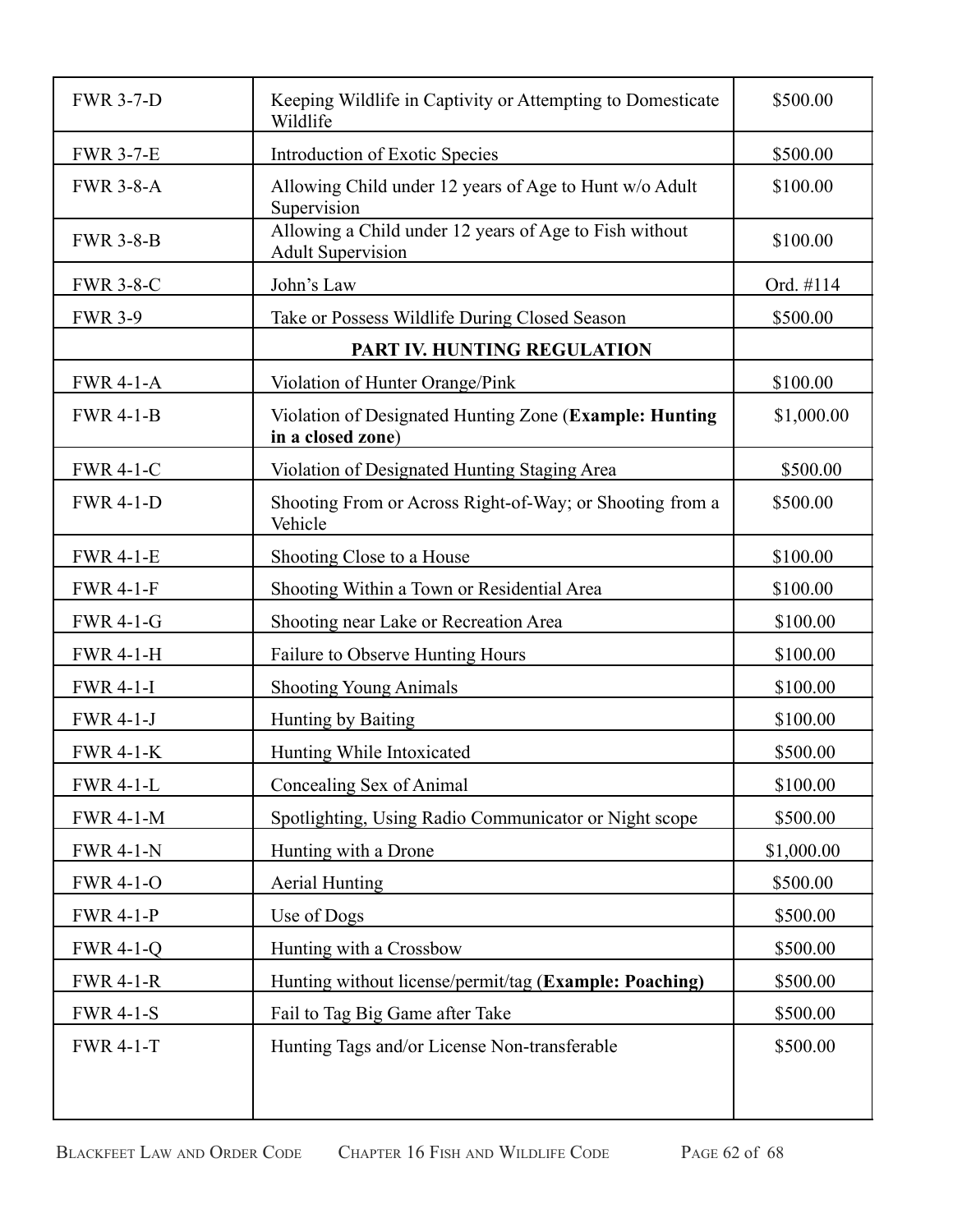| <b>FWR 4-1-U</b> | <b>Season Limits Members/Descendants</b>                                                                                                      | \$500.00     |
|------------------|-----------------------------------------------------------------------------------------------------------------------------------------------|--------------|
|                  | (Example: Hunting More animals than allowable within a<br>season pursuant to a tag/license/permit - or- hunting<br>when the season is closed) |              |
| <b>FWR 4-1-V</b> | <b>Season Limits Non-Tribal Members</b>                                                                                                       | \$12,000.00  |
|                  | (Example: Hunting More animals than allowable within<br>a season pursuant to a tag/license/permit - or- hunting<br>when the season is closed) |              |
|                  | <b>PART V. BEARS</b>                                                                                                                          |              |
| FWR 5-2- $A(1)$  | Proper Bear Resistant Storage                                                                                                                 | \$100.00     |
| FWR 5-2- $A(2)$  | Food Unattended During Daylight Hours                                                                                                         | \$100.00     |
|                  | (Example: Leaving food out on a picnic table)                                                                                                 |              |
| FWR 5-2- $A(3)$  | Food not in Use Place in Bear Resistant Container                                                                                             | \$100.00     |
|                  | (Example: Leaving unattended food outside or in a tent in<br>a styrofoam or xps foam cooler)                                                  |              |
| FWR $5-2-B(1)$   | <b>Commercially Operated Food Business Garbage Containers</b><br>Closed                                                                       | \$500.00 Day |
| FWR $5-2-B(2)$   | No Dumping Food, Bi-products and/or packing except in<br>receptacles                                                                          | \$500.00 Day |
| FWR $5-2-B(3)$   | Commercial – Grill Outside Bear Resistant Enclosure or<br>Fence                                                                               | \$500.00 Day |
| FWR $5-2-B(4)$   | Commercial-Outside Garbage Storage Bear Resistant<br>Receptacles                                                                              | \$500.00 Day |
| <b>FWR 5-2-C</b> | <b>Residential Garbage</b>                                                                                                                    | \$100.00     |
| <b>FWR 5-2-D</b> | <b>Gut Piles</b>                                                                                                                              | \$100.00     |
| <b>FWR 5-2-E</b> | <b>Animal Carcasses</b>                                                                                                                       | \$100.00     |
| <b>FWR 5-2-F</b> | <b>Livestock Carcasses</b>                                                                                                                    | \$100.00     |
| <b>FWR 5-2-G</b> | Closures                                                                                                                                      | \$1,000.00   |
| <b>FWR 5-3-B</b> | Taking of a Grizzly Bear                                                                                                                      | \$5,000.00   |
|                  | PART VI. PREDATORS                                                                                                                            |              |
| <b>FWR 6-2-B</b> | Distribution and Use of Poison of Wildlife                                                                                                    | \$1,000.00   |
| <b>FWR 6-2-F</b> | Use of Spring or Set Guns/Devices                                                                                                             | \$500.00     |

BLACKFEET LAW AND ORDER CODE CHAPTER 16 FISH AND WILDLIFE CODE PAGE 63 of 68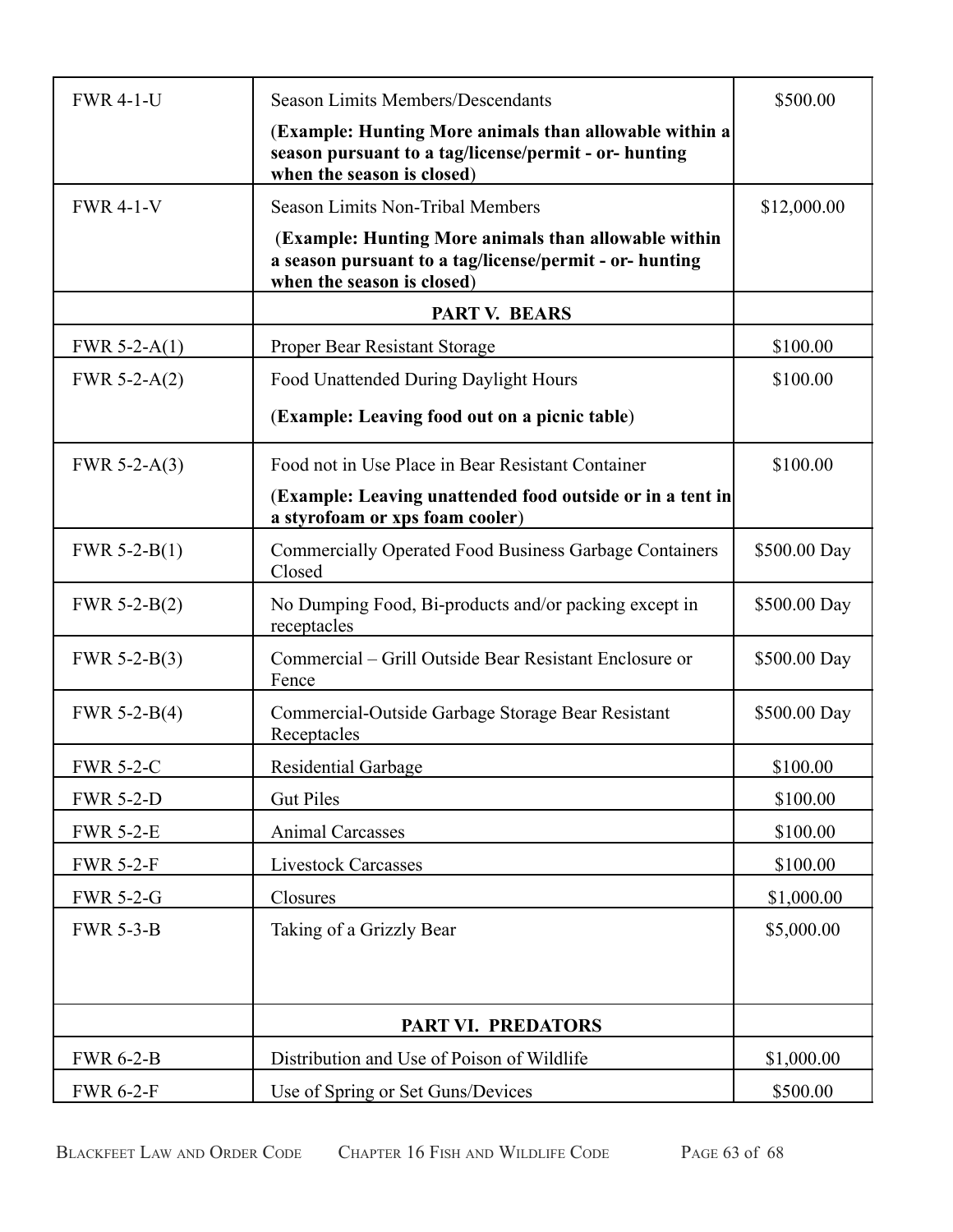|                   | PART VII. TRAPPING AND HUNTING OF<br><b>FURBEARERS</b>                                           |                                        |
|-------------------|--------------------------------------------------------------------------------------------------|----------------------------------------|
| <b>FWR 7-2-A</b>  | Unlawful for member/descendant to trap furbearers without<br>permit                              | \$100.00                               |
| <b>FWR 7-2-B</b>  | Unlawful for member/descendant to hunt furbearers<br>without permit                              | \$100.00                               |
| <b>FWR 7-2-C</b>  | Hunting and/or trapping with Non-Tribal Member                                                   | \$1,000.00                             |
| <b>FWR 7-2-D</b>  | Failure to Affix Tag to Taken Furbearer                                                          | \$75.00                                |
| <b>FWR 7-2-E</b>  | Failure to provide trapping log                                                                  | \$100.00                               |
| <b>FWR 7-3-A</b>  | Non-Member resident trapping Beaver Failure to Contact<br><b>BFWD</b>                            | \$100.00                               |
| <b>FWR 7-3-B</b>  | Non-Member resident hunting Coyote Failure to Contact<br><b>BFWD</b>                             | \$100.00                               |
| <b>FWR 7-3-C</b>  | Spouse of Member hunting/trapping without permit                                                 | \$100.00                               |
|                   | PART VIII. SMALL GAME HUNTING                                                                    |                                        |
| <b>FWR 8-2</b>    | Small Game Hunting by Members and<br>Descendants                                                 | \$300.00                               |
| <b>FWR 8-3</b>    | Small Game Hunting by Non-Tribal Members                                                         | \$300.00                               |
| <b>FWR 8-4</b>    | Hunting of Ground Squirrels by Non-Member without<br>Permit                                      | \$200.00                               |
|                   | PART IX. BUFFALO HUNTING                                                                         |                                        |
| <b>FWR 9-1</b>    | Failure to observe buffalo hunting season $\&$ limit                                             | \$2000.00                              |
| <b>FWR 9-2</b>    | Non-Tribal Members Hunting Buffalo without a<br>license/permit/tag                               | \$1000.00                              |
| <b>FWR 9-3</b>    | Members, Descendants Hunting Buffalo without a<br>license/permit/tag                             | \$1000.00                              |
|                   | PART X. OFF-RESERVATION HUNTING                                                                  |                                        |
| <b>FWR 10-1</b>   | Permit Violation                                                                                 | $$1,000.00/$ loss of<br>privileges for |
|                   | (Example: Hunting without a Blackfeet Nation Fish and<br>Wildlife license/tag/permit (Poaching)) | following year                         |
| <b>FWR 10-3</b>   | Violation of Helpers                                                                             | \$100.00                               |
| <b>FWR 10-4-A</b> | Violation of Reporting                                                                           | \$100.00<br>Loss of Permit             |
| <b>FWR 10-4-C</b> | Violation of Transport Permit/Tag                                                                | \$100.00                               |
|                   | PART XI. BIRDS                                                                                   |                                        |
| <b>FWR 11-1</b>   | Injuring or Harassing Bird Nests                                                                 | \$50.00                                |

BLACKFEET LAW AND ORDER CODE CHAPTER 16 FISH AND WILDLIFE CODE PAGE 64 of 68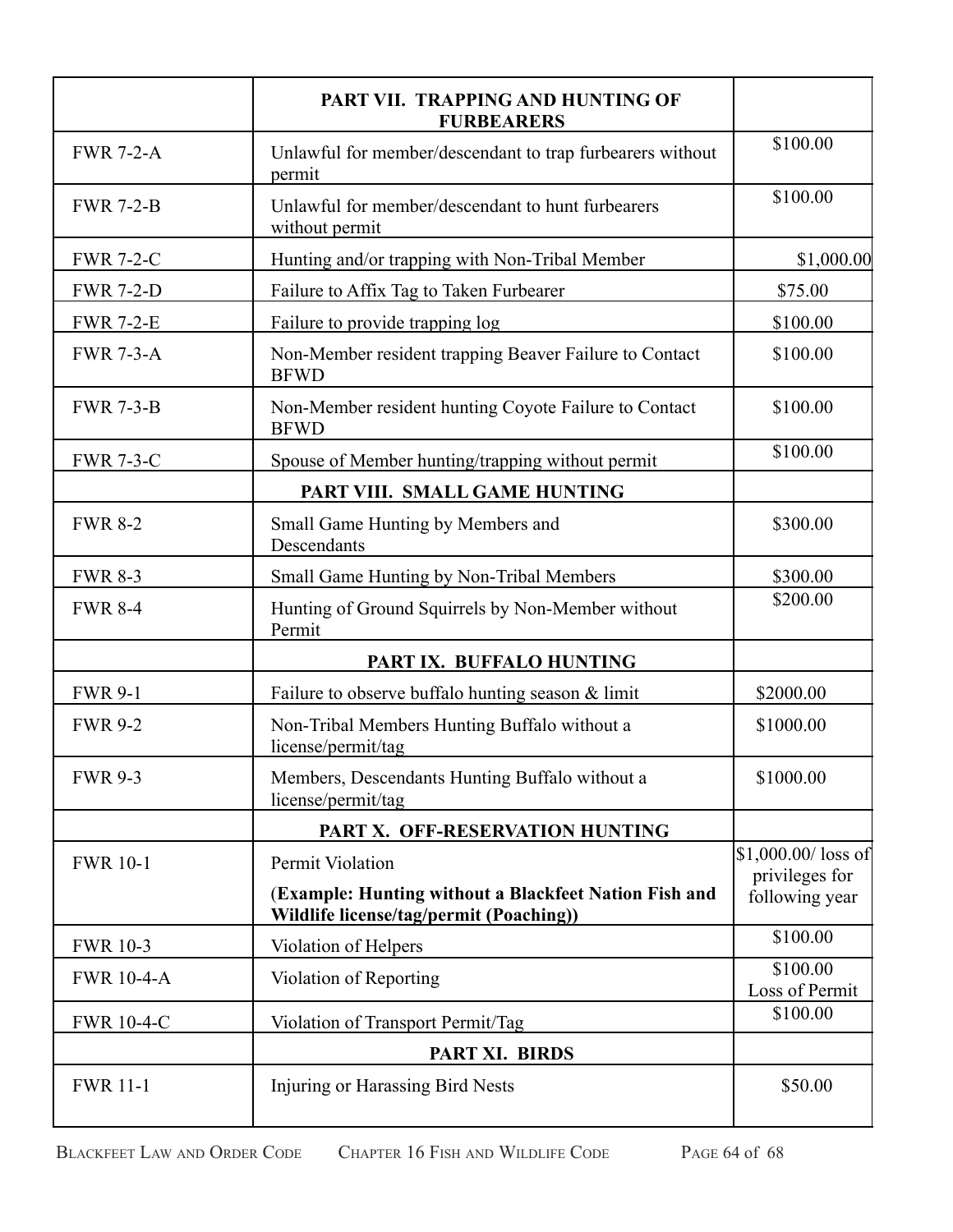| <b>FWR 11-4</b>   | Violation of Permit for Hunting Upland Game Birds by<br>Non-members                                                                           | \$500.00                                             |
|-------------------|-----------------------------------------------------------------------------------------------------------------------------------------------|------------------------------------------------------|
| <b>FWR 11-5</b>   | Non-Tribal Member and Descendant must have a federal<br>waterfowl stamp                                                                       | \$50.00                                              |
| <b>FWR 11-5-A</b> | Failure to Observe Federal Flyway Regulation of Hunting<br><b>Migratory Waterfowl</b>                                                         | \$100.00                                             |
| <b>FWR 11-5-B</b> | Hunting waterfowl with shotgun larger than a 10<br>gauge                                                                                      | \$500.00                                             |
| <b>FWR 11-5-C</b> | Failure to dress bird for identification                                                                                                      | \$100.00                                             |
| <b>FWR 11-5-D</b> | Use of Lead shot                                                                                                                              | \$50.00                                              |
| <b>FWR 11-5-E</b> | Violation of Hunting Hours                                                                                                                    | \$100.00                                             |
|                   | PART XII. FISH                                                                                                                                |                                                      |
| <b>FWR 12-1-A</b> | Failure of Tribal Member to Observe Season                                                                                                    | \$200.00                                             |
| <b>FWR 12-1-B</b> | Non-Tribal Member Using Improper Fishing Method                                                                                               | \$100.00                                             |
| <b>FWR 12-1-C</b> | Non-Tribal Member Fishing Without a Permit                                                                                                    | \$500.00                                             |
| <b>FWR 12-2-A</b> | <b>Blackfeet Aquatic Invasive Species Act</b>                                                                                                 | Ord.<br>#113A                                        |
| <b>FWR 12-2-B</b> | Non-Tribal Member fishing outside of permitted hours                                                                                          | \$50.00                                              |
| <b>FWR 12-2-C</b> | Illegal fishing methods Snagging, Use of Explosives,<br>Corrosives, Poisons or Use of Gillnet or Seine                                        | \$500.00<br>plus an additional<br>\$100.00 per fish. |
| <b>FWR 12-2-D</b> | Introduction of Live Fish into Water                                                                                                          | \$500.00                                             |
| <b>FWR 12-2-E</b> | Chumming                                                                                                                                      | \$100.00                                             |
| <b>FWR 12-2-F</b> | Ice Fishing Hole in Excess of 12 inches                                                                                                       | \$100.00                                             |
| <b>FWR 12-2-G</b> | Allowing Ice Fishing House to be Frozen in, Failure to<br>identify Ice Fishing House, Leaving Ice Fishing House on<br>Lake more than 48 hours | \$100.00                                             |
| <b>FWR 12-2-H</b> | Season & limit violation                                                                                                                      | \$100.00 each fish                                   |
| <b>FWR 12-2-I</b> | It shall be unlawful to filet or process any fish in<br>possession in a manner that would prevent a proper<br>measurement.                    | \$100.00                                             |
| <b>FWR 12-2-J</b> | Urinating or defecating on ice stream or lake                                                                                                 | \$100.00                                             |
| <b>FWR 12-2-K</b> | Littering on or near the lakes or streams                                                                                                     | \$500.00                                             |
| <b>FWR 12-2-L</b> | Taking or in possession of Bull Trout                                                                                                         | \$200.00                                             |
| <b>FWR 12-2-M</b> | Netting Fish without a permit from Lower St. Mary's Lake                                                                                      | \$300.00                                             |
| <b>FWR 12-2-N</b> | Felt bottom boot/waders - Prohibited                                                                                                          | \$200.00                                             |
| <b>FWR 12-2-Q</b> | Vehicles on or in Waterway                                                                                                                    | \$1,000 per day                                      |
|                   |                                                                                                                                               |                                                      |

BLACKFEET LAW AND ORDER CODE CHAPTER 16 FISH AND WILDLIFE CODE PAGE 65 of 68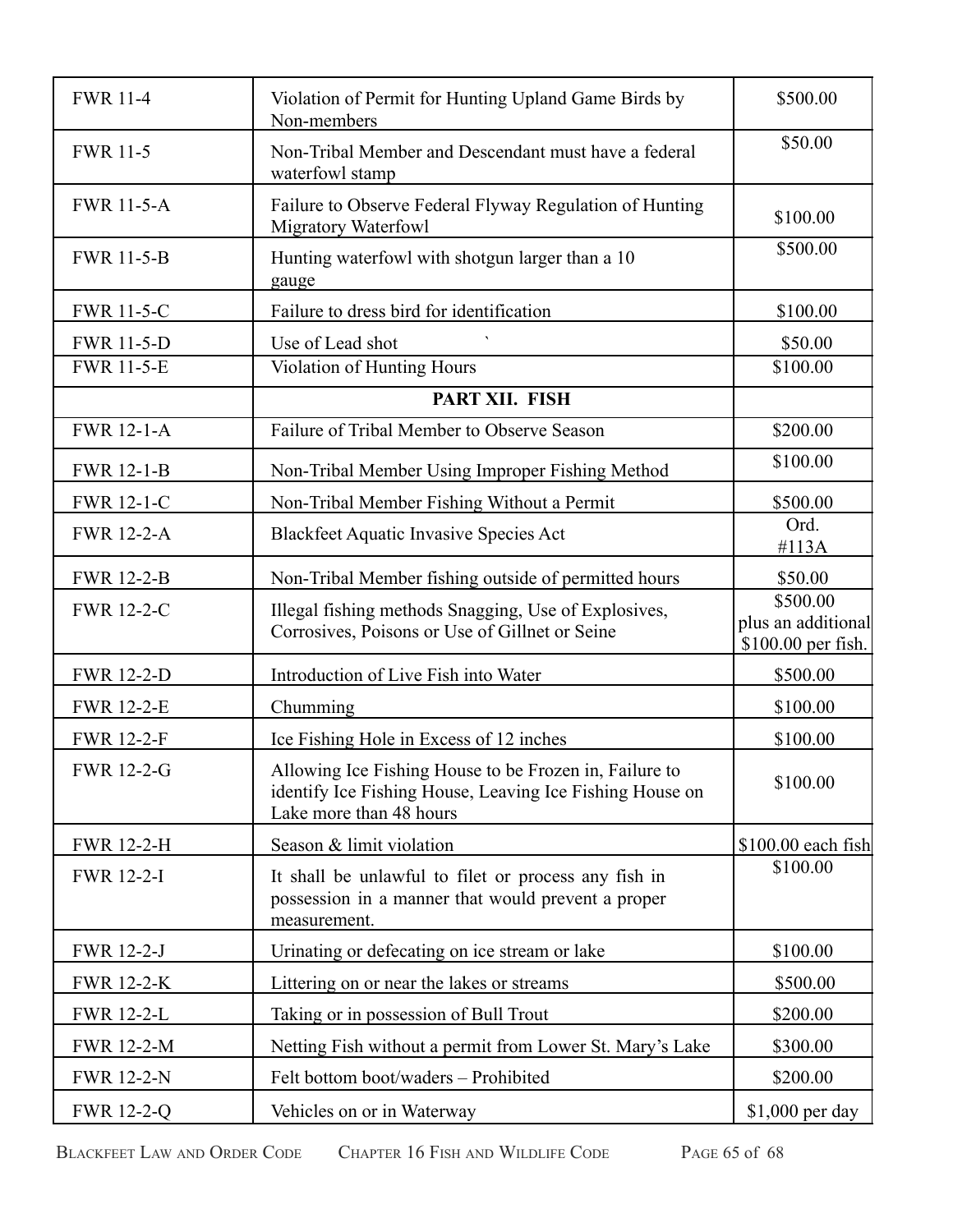| <b>FWR 12-4-F</b> | Failure to Clean Up after Fishing Derby                                                    | \$500.00   |
|-------------------|--------------------------------------------------------------------------------------------|------------|
| <b>FWR 12-4-L</b> | Hosting a Fishing Derby without a Permit                                                   | \$200.00   |
| <b>FWR 12-5</b>   | Closed Area or Species                                                                     | \$200.00   |
|                   | PART XIII. OUTFITTERS                                                                      |            |
| <b>FWR 13-2-A</b> | Outfitting or Guiding without a License                                                    | \$5,000.00 |
| FWR 13-13-B       | Outfitter or Guide Failing to Report Violation of Tribal Laws                              | \$1,000.00 |
|                   | PART IX. HABITAT PROTECTION,<br><b>ENHANCEMENT, AND SPECIAL MANAGEMENT</b><br><b>AREAS</b> |            |
| FWR $14-8-A(1)$   | Zone 1-Boulder Ridge/Flattop-No motorized/mechanized<br>Vehicles                           | \$1,000.00 |
| FWR 14-8-A $(2)$  | Zone 1-Unauthorized Carrying/discharging of Long Gun                                       | \$1,000.00 |
| FWR $14-8-B(1)$   | Zone 2A West No vehicles                                                                   | \$1,000.00 |
| FWR 14-8-B(2)     | Zone 2A East No vehicles                                                                   | \$1,000.00 |
| FWR 14-8- $C(1)$  | Zone 3 Special Subsistence Area                                                            | \$1,000.00 |
| FWR $14-8-D(1)$   | Bow Hunting for Tribal Members                                                             | \$1,000.00 |
|                   | PART XV. LICENSE/PERMIT                                                                    |            |
| <b>FWR 15-3-C</b> | Non-Tribal Member Possession and Commerce of Animal<br>Parts Prohibited                    | \$500.00   |
| <b>FWR 15-3-D</b> | Non-Tribal Member Gathering and/or Retrieving Antlers and<br>Mushrooms                     | \$500.00   |
| <b>FWR 15-4</b>   | Failure to Possess a License or Permit                                                     | \$200.00   |
| <b>FWR 15-5-A</b> | Failure to Possess Tribal Transport/Export Permit                                          | \$100.00   |
| <b>FWR 15-5-B</b> | Failure to Possess a Permit from Another Jurisdiction                                      | \$100.00   |
| <b>FWR 15-6-A</b> | Failure of Non-Member to Possess Recreation/Conservation<br>Permit                         | \$100.00   |
| <b>FWR 15-6-B</b> | Failure of Non-Member to Possess Recreational Vehicle<br>Permit                            | \$100.00   |
| <b>FWR 15-6-C</b> | Failure of Non-Member to Possess Camping Permit                                            | \$100.00   |
|                   |                                                                                            |            |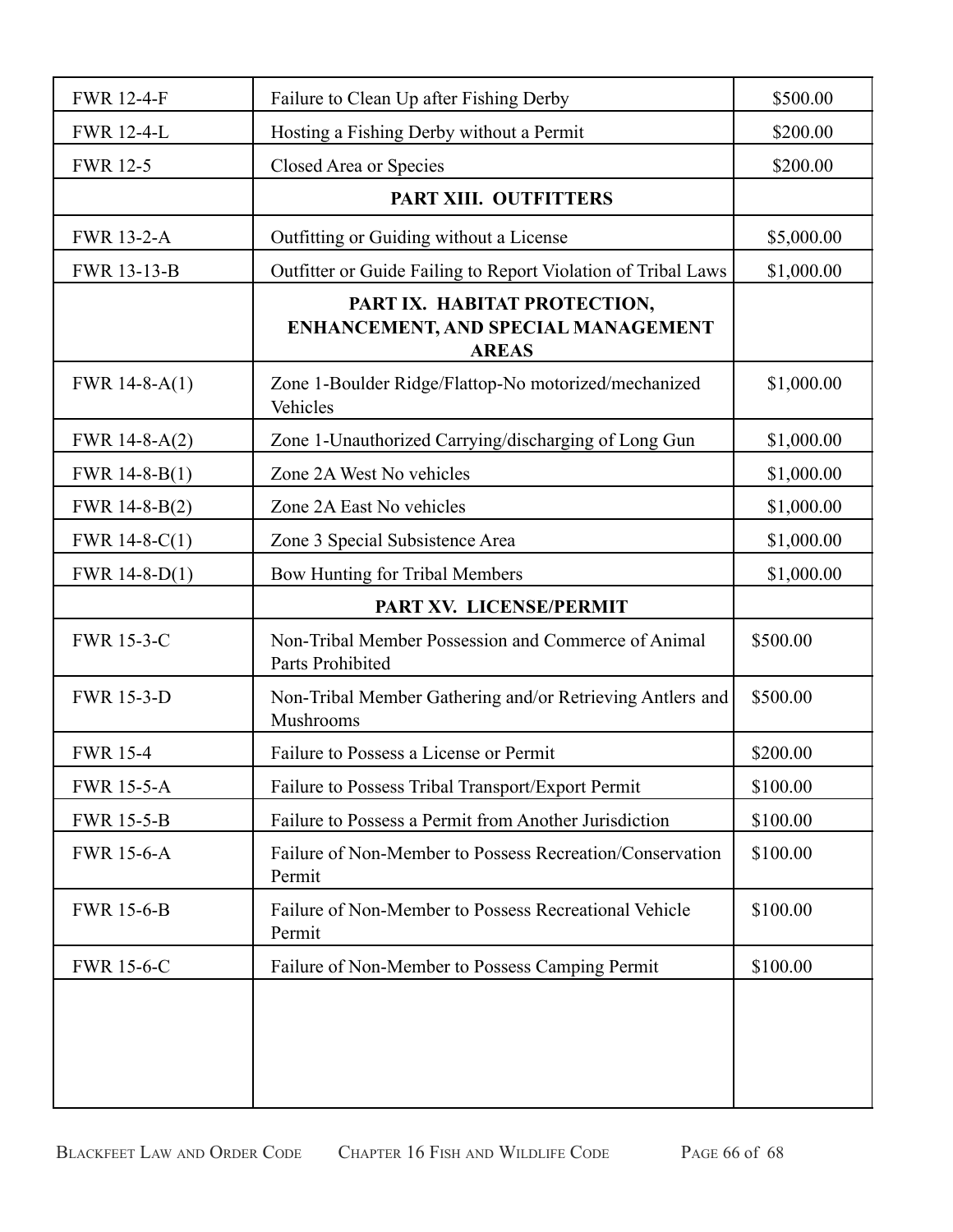|                                      | PART XVI. ENFORCEMENT                                                                                                                                                                                                                                                                                      |                                                   |
|--------------------------------------|------------------------------------------------------------------------------------------------------------------------------------------------------------------------------------------------------------------------------------------------------------------------------------------------------------|---------------------------------------------------|
| <b>FWR 16-14</b>                     | <b>Wildlife Check Station</b>                                                                                                                                                                                                                                                                              | \$500.00                                          |
| <b>CRIMINAL</b><br><b>VIOLATIONS</b> | If a member commits any offense, the Officer may elect to<br>charge the member with a criminal violation. In addition to<br>a criminal fine equal to the liquidated damage civil fine<br>penalty, a member criminal violator may have imposed<br>upon him by a Judge, a jail term of up to six (6) months. | Pursuant<br>Specific<br>Violation of<br>Chapter 5 |